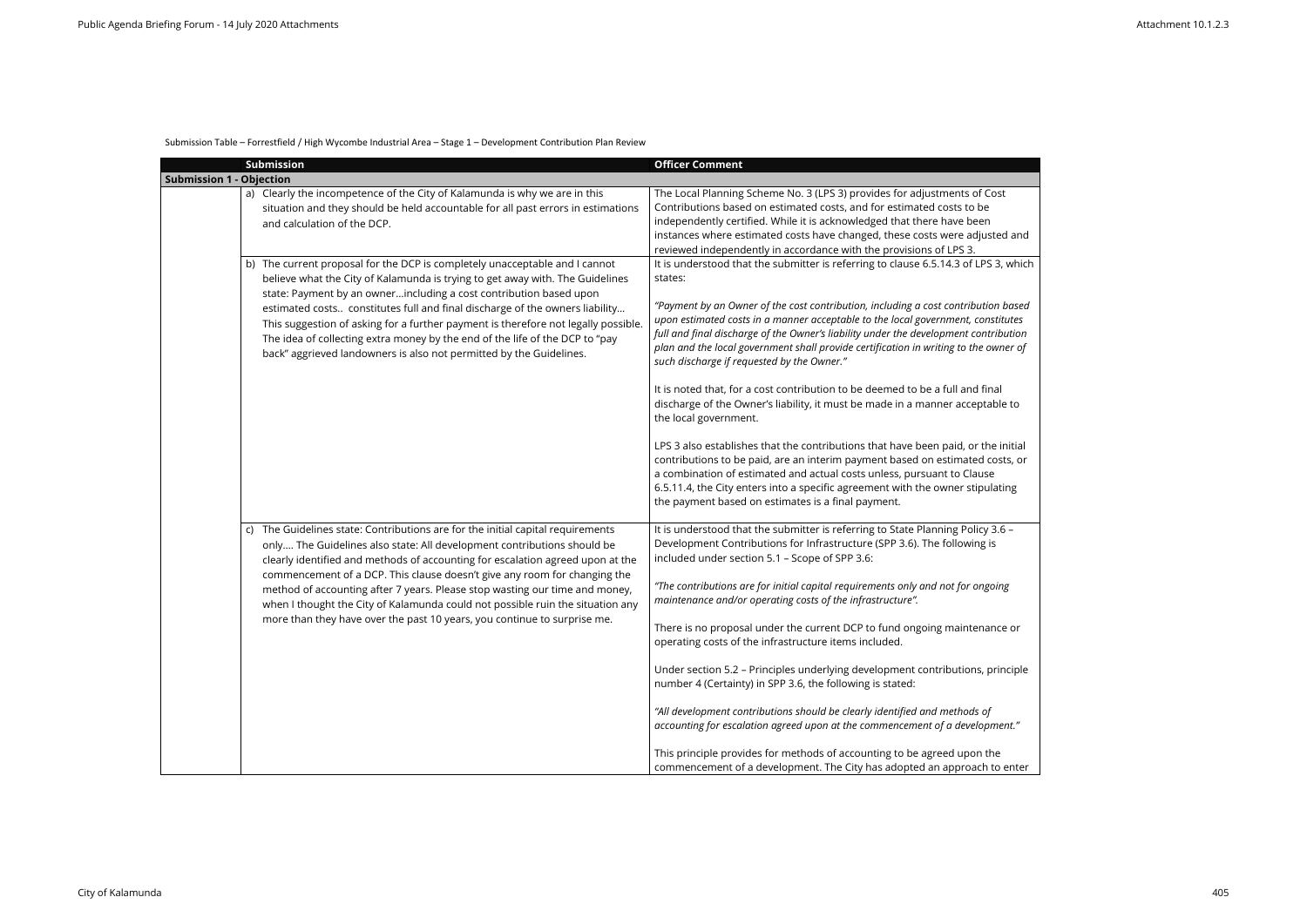|                                 |                                                                                                                                                                                                                                                                                                                                                                                                                                                                                                                                                                                                                                                                                                             | into an agreement with landowners as a condition of development approval.<br>The agreement will be to formalize the contribution process and ensure<br>security over future payments, as well as providing certainty for any potential<br>credits that may be due at the end of the operation of the DCP. In this regard it<br>is considered the proposed approach is in accordance with the Certainty<br>principle under SPP 3.6. Furthermore, the approach ensures that all<br>landowners contribute to the cost of infrastructure in a fair and equitable<br>manner. |
|---------------------------------|-------------------------------------------------------------------------------------------------------------------------------------------------------------------------------------------------------------------------------------------------------------------------------------------------------------------------------------------------------------------------------------------------------------------------------------------------------------------------------------------------------------------------------------------------------------------------------------------------------------------------------------------------------------------------------------------------------------|-------------------------------------------------------------------------------------------------------------------------------------------------------------------------------------------------------------------------------------------------------------------------------------------------------------------------------------------------------------------------------------------------------------------------------------------------------------------------------------------------------------------------------------------------------------------------|
| <b>Submission 2 - Objection</b> |                                                                                                                                                                                                                                                                                                                                                                                                                                                                                                                                                                                                                                                                                                             |                                                                                                                                                                                                                                                                                                                                                                                                                                                                                                                                                                         |
| 1.                              | I refer to your letter of 25 March 2020 regarding the above and am pleased to<br>provide this submission on the 2020 DCP Review Report, on behalf of my client -<br>[Client name removed]).                                                                                                                                                                                                                                                                                                                                                                                                                                                                                                                 | Noted.                                                                                                                                                                                                                                                                                                                                                                                                                                                                                                                                                                  |
|                                 | In this submission, unless stated otherwise, references to "Sections" relate to<br>Sections of the advertised 2020 DCP Review Report for the Forrestfield/High<br>Wycombe Industrial Area Stage 1.                                                                                                                                                                                                                                                                                                                                                                                                                                                                                                          |                                                                                                                                                                                                                                                                                                                                                                                                                                                                                                                                                                         |
|                                 | a) In the first part of Section 2 (page 6), the letter sequence $k$ ) - o) should be<br>relabelled (a) - e).                                                                                                                                                                                                                                                                                                                                                                                                                                                                                                                                                                                                | This error has been corrected in the latest version of the DCP report.                                                                                                                                                                                                                                                                                                                                                                                                                                                                                                  |
|                                 | b) Section 2.1 refers to a Valuation Report undertaken in July 2019. This is some 6<br>months prior to the DCP Review date of 31 January 2020 and will be closer to 12<br>months old when Council reconsiders this review after public advertising. Does<br>the City have a more recent valuation, or confirmation from its Valuer that the<br>July 2019 valuation is still considered valid, having regard to the possible market<br>impacts of COVID-19?                                                                                                                                                                                                                                                  | The land value estimate is generally obtained at the time that infrastructure<br>costs are estimated. In this case, the land value was obtained in July 2019 when<br>the City initiated DCP review. The City has received an updated Valuation<br>Report completed in March 2020. This has been attached to the latest version<br>of the DCP report.                                                                                                                                                                                                                    |
|                                 | c) Section 2.2.1 states that if external funding is received for the construction of a<br>shared path on Berkshire and Dundas Roads, then "the City will consider the<br>removal of the shared path item from the DCP". We contend that if external<br>funding is secured for this infrastructure item, then the City must remove this<br>cost from the DCP, rather than merely 'considering' its removal. We recommend<br>the wording of Section 2.2.1 be amended to reflect this.                                                                                                                                                                                                                         | The phrasing of Section 2.2.1 has been amended as follows:<br>"In anticipation of construction funding being provided for this project, the City<br>has amended Berkshire Road to remove the shared path item and instead<br>include the completion of, and necessary repairs to, the existing 2m wide<br>footpath to fulfil the intent of the LSP."                                                                                                                                                                                                                    |
|                                 | d) Section 2.2.6 refers to a development application for Lot 50 Sultana Road West,<br>which will not require access via Nardine Close. This would suggest that future<br>development can be accommodated on Lot 50 without accessing Nardine<br>Close. That being the case, we encourage the City to consider amending the<br>Agreed Structure Plan for the area, to - replace Stage 2 with an emergency<br>access/egress route on the north-west side of Lots 50 and 51 Sultana Road<br>West, thereby eliminating the cost burden on the DCP to fund Stage 2 of the<br>Nardine Close extension. We estimate this would generate a substantial saving<br>to the DCP in the order of \$300,000 to \$400,000. | The City has investigated the cost implications associated with not constructing<br>Stage 2 of the Nardine Close, including land acquisition and an emergency<br>accessway. This will be presented to the Council for consideration and any LSP<br>amendments can proceed following a decision on the matter.<br>The phrasing of Section 2.2.6 has been amended accordingly.                                                                                                                                                                                            |
|                                 | e) There appears to be a calculation error in the "Total" column of the Costs Table                                                                                                                                                                                                                                                                                                                                                                                                                                                                                                                                                                                                                         | This is correct, the discrepancy is due to the \$80,000 State Government                                                                                                                                                                                                                                                                                                                                                                                                                                                                                                |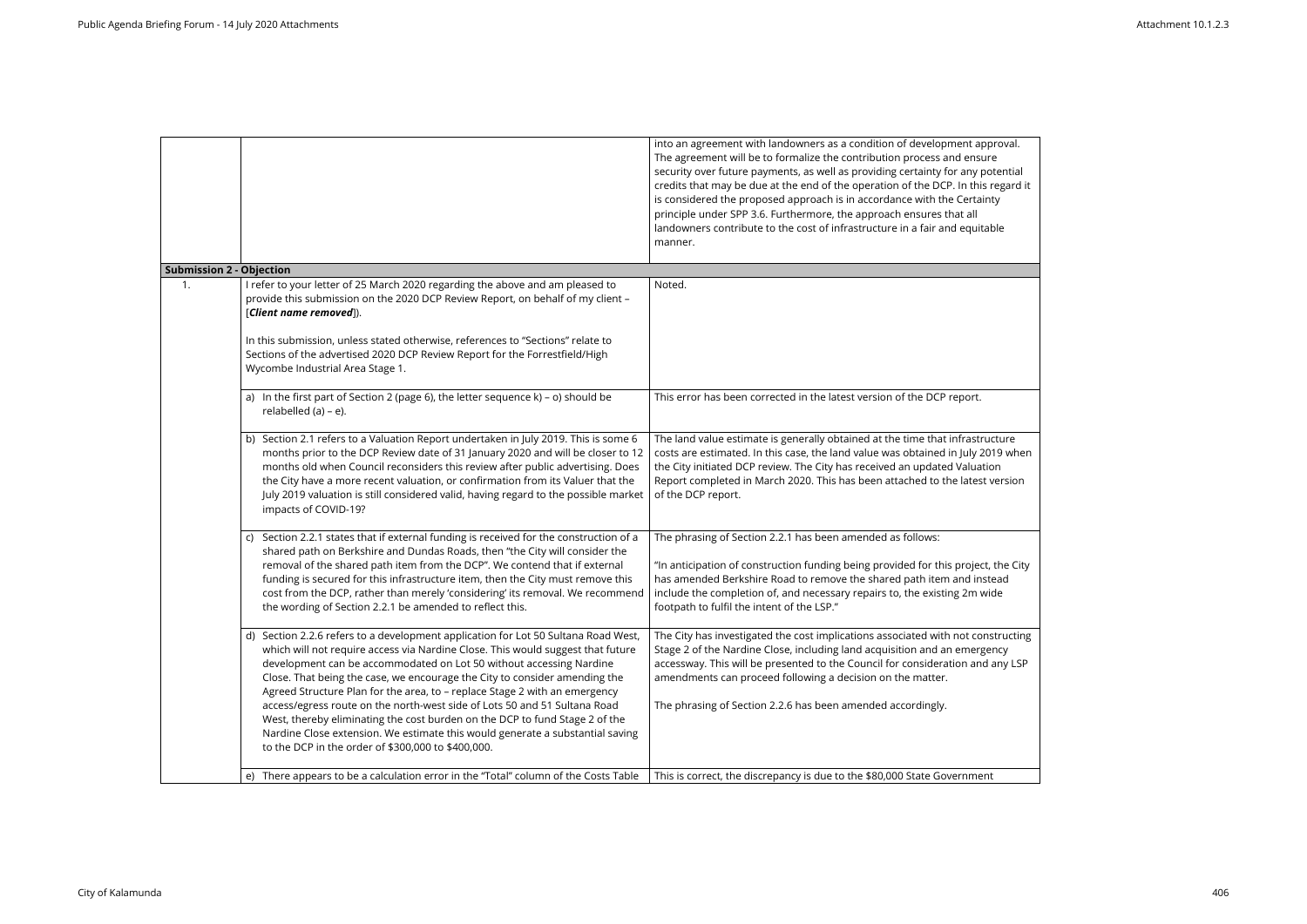| included in Section 2.5. This Table lists the Total DCP Costs as \$14,998,969.34,<br>whereas the individual cost items that make up this figure actually sum to<br>\$15,078,969.35 - a difference of \$80,000. We understand this variance is<br>attributable to the \$80,000 State Government contribution towards the<br>Milner/Berkshire Road Intersection, described in section 2.2.10 as having<br>already "been accounted for in the costs included in the DCP". If this is the case,<br>for added transparency, a line item should be included in the Table to more<br>overtly identify this deduction (e.g. Less State Govt. Contribution - \$80,000).                                                                                                                                                                                                                                                                                                                                                                                                                                                                                                                                                                                                                                                                                                                                                                                                                                                                                                                                                                                                                                                                                                                                                                                                                                                                       | contribution towards the Dundas / Berkshire / Milner intersection. The<br>Estimates Cost Table under Section 2.5 of the DCP Report has been amended<br>to include a line item for the \$80,000 contribution.                                                                                                                                                                                                                                                                                                                                                                                                                                                                                                                                                                                                                                                                                                                                                                                                                                                                                                                                                                                                                                                                                                                                                                                                                                                                                                                                                                                                                                  |
|--------------------------------------------------------------------------------------------------------------------------------------------------------------------------------------------------------------------------------------------------------------------------------------------------------------------------------------------------------------------------------------------------------------------------------------------------------------------------------------------------------------------------------------------------------------------------------------------------------------------------------------------------------------------------------------------------------------------------------------------------------------------------------------------------------------------------------------------------------------------------------------------------------------------------------------------------------------------------------------------------------------------------------------------------------------------------------------------------------------------------------------------------------------------------------------------------------------------------------------------------------------------------------------------------------------------------------------------------------------------------------------------------------------------------------------------------------------------------------------------------------------------------------------------------------------------------------------------------------------------------------------------------------------------------------------------------------------------------------------------------------------------------------------------------------------------------------------------------------------------------------------------------------------------------------------|-----------------------------------------------------------------------------------------------------------------------------------------------------------------------------------------------------------------------------------------------------------------------------------------------------------------------------------------------------------------------------------------------------------------------------------------------------------------------------------------------------------------------------------------------------------------------------------------------------------------------------------------------------------------------------------------------------------------------------------------------------------------------------------------------------------------------------------------------------------------------------------------------------------------------------------------------------------------------------------------------------------------------------------------------------------------------------------------------------------------------------------------------------------------------------------------------------------------------------------------------------------------------------------------------------------------------------------------------------------------------------------------------------------------------------------------------------------------------------------------------------------------------------------------------------------------------------------------------------------------------------------------------|
| Section 3.2 (Area Inputs) identifies the Total Contribution Area as 690,411m2,<br>inclusive of 38,326.50m2 of Road Reserves. This Total Contribution Area is the<br>same as that stated in Section 3.1 of the previous DCP Report (Revised October<br>2018), although the area of Road Reserves in the DCP Area is now 10,011m2<br>more than previously stated. There is no detail provided in the DCP Report to<br>explain this variation. We therefore request this information for further<br>consideration. Additionally, any future variations between successive DCP<br>Report calculations should be documented in detail in those reports.                                                                                                                                                                                                                                                                                                                                                                                                                                                                                                                                                                                                                                                                                                                                                                                                                                                                                                                                                                                                                                                                                                                                                                                                                                                                                   | The inclusion of the additional 10,011m2 is an administrative error. The table<br>under Section 3.2 of the DCP Report has been updated to remove the error. A<br>new table has been included under Section 2.3 to reflect the areas historically<br>acquired, which should clearly outline the area inputs that make up the total<br>road reserve areas.                                                                                                                                                                                                                                                                                                                                                                                                                                                                                                                                                                                                                                                                                                                                                                                                                                                                                                                                                                                                                                                                                                                                                                                                                                                                                      |
| The following comments relate to the Table in Appendix H:<br>g)<br>a. In the left-hand column, the Financial Year labelled "20/21 YTD" should be<br>"2019/20 YTD".<br>b. The date adopted for the YTD costs (31 January 2020) is some 6 years and 9<br>months (or 81 months in total) after the DCP gazettal date in May 2013.<br>The Actual costs listed in the column second from the left sum to<br>\$562,328.55, which reconciles with the Cumulative Admin Costs in the<br>column second from the right. This figure (\$562,328.55) divided by 81<br>months equates to an average monthly Administration cost of \$6,942.33;<br>multiplied by 12 months this equates to an average annual Administration<br>cost of \$83,307.93, rather than \$89,581.40 as stated in the second column<br>from the left. We therefore recommend that the Average Admin Cost<br>amount is reduced to reconcile with this calculation.<br>c. Further to b. above, if the average annual Administration cost in Appendix H<br>is based on calculations to the end of the 2018/19 financial year rather than<br>to the period ending 31 January 2020, then the calculation periods used in<br>the DCP review will not align with each other and some costs will therefore<br>be distorted (either understated or overstated). This has proven to be<br>problematic in other local government DCP reviews and should be<br>addressed. To rectify this, a single calculation and reporting period must be<br>used for each DCP review. In this case, that period would best be the<br>2019/20 year to date ending 31 January 2020.<br>d. The word Cumulative has been misspelled in the column second from the<br>right.<br>e. We object to the Future Administration Costs, for the following reasons:<br>The amount listed for "Agreements for future contributions"<br>(\$50,000/year over three years) is excessive, unjustified and would apply | a. The table under 8.11 Appendix H has been amended with "2019/20<br>YTD".<br>b. The average admin cost in the advertised version of the DCP report was<br>calculated up to the end of the 2018/19 financial year and did not<br>include the 19/20 YTD to 31 Jan 2020. The method included in this<br>submission is considered sound and will be adopted for the purposed<br>for finalizing the DCP report.<br>c. It is agreed that there should be a single calculation and reporting<br>period. The administrative costs will be included up until the end of<br>March 2020.<br>d. This spelling error has been corrected in the updated DCP report.<br>e. Responses to i-vi: The City has reconsidered the estimated amount for<br>Agreements. It is noted that not all agreements will be identical,<br>although it is acknowledged that there will be similar elements to these<br>agreements that might over time reduce the cost of preparing the<br>agreements. The estimated cost for preparing these agreements has<br>been updated to approximately \$3,000 per agreement (\$90,000 for total<br>cost of preparing agreements for the remaining 31 contributors), which<br>is considered to appropriately account for professional fees, search<br>fees, caveat lodgement fees and PEXA fees.<br>It is further noted that there is no nexus between the amount of<br>remaining infrastructure work and administrative costs.<br>f. A reduction of administrative costs to the extent suggested in this<br>submission would not appropriately cover the costs of preparing the<br>required agreements. Refer to response (e) above. |

| e<br>nended                                                                                |  |
|--------------------------------------------------------------------------------------------|--|
| าe table<br>error. A<br>torically<br>າe total                                              |  |
| 9/20                                                                                       |  |
| eport was<br>not<br>this<br>ırposed                                                        |  |
| ting<br>nd of                                                                              |  |
| ort.<br>ount for<br>ıl,<br>to these<br>the<br>ıts has<br>0 for total<br>s), which<br>earch |  |
| of                                                                                         |  |
| this<br>ng the                                                                             |  |
|                                                                                            |  |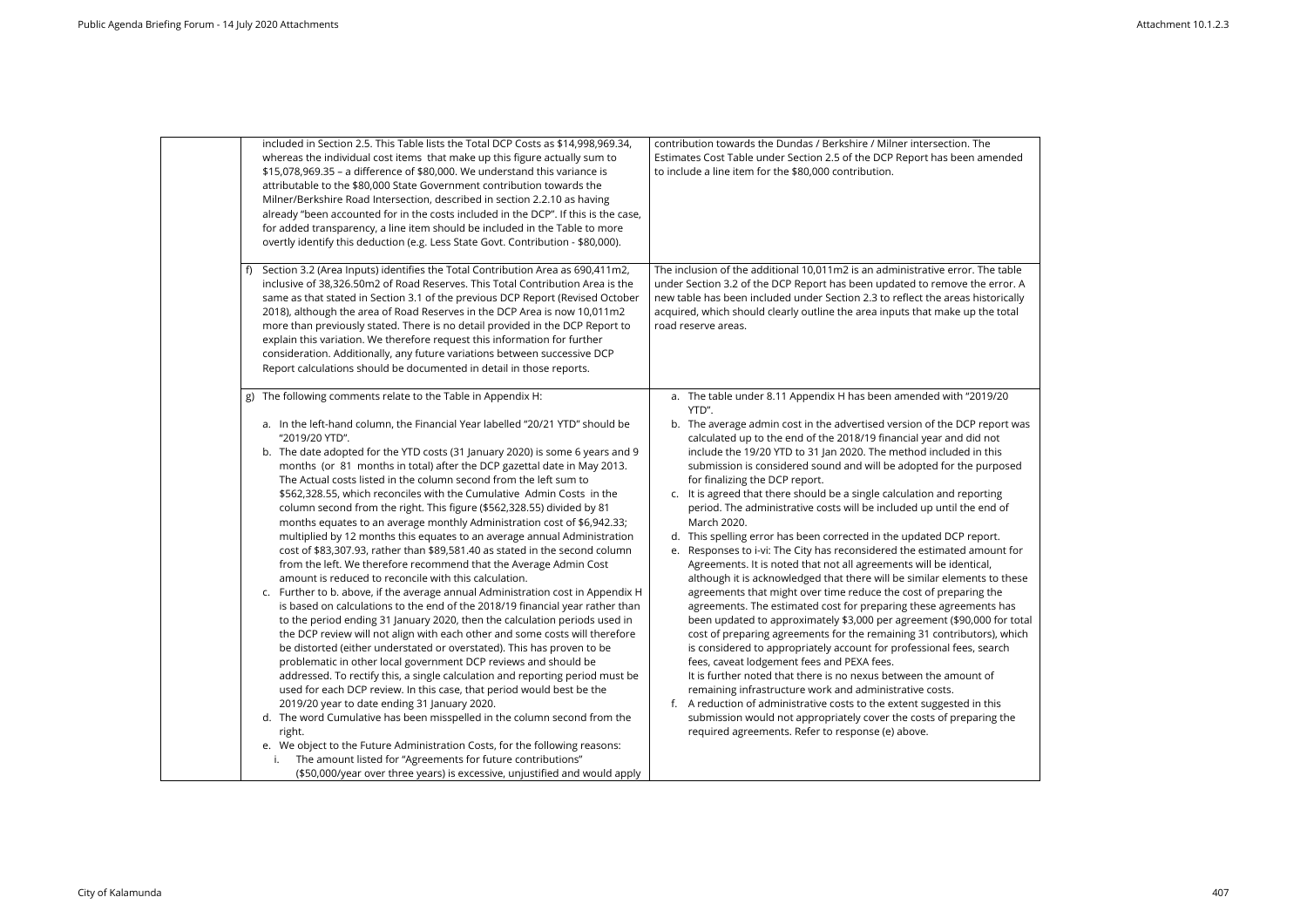| in addition to the numerous other Administration cost items listed.                                                                                      |                                                                            |
|----------------------------------------------------------------------------------------------------------------------------------------------------------|----------------------------------------------------------------------------|
| These 'other' Administration costs in themselves sum to \$85,000 p.a.                                                                                    |                                                                            |
| which exceeds the City's actual average Administration costs by almost<br>\$2,000.                                                                       |                                                                            |
| If the cost to prepare the aforementioned "Agreements" is based on a<br>ii.                                                                              |                                                                            |
| quote from one of the City's legal providers, then we urge Council to                                                                                    |                                                                            |
| obtain a separate quote(s), as that amount is entirely unacceptable.                                                                                     |                                                                            |
| Paragraph 46 of the report to Council on 25 February 2020 states that 31<br>iii.                                                                         |                                                                            |
| lots remain to be developed in the DCP Area. We presume (from                                                                                            |                                                                            |
| Paragraph 54 of that report) that the legal agreements are intended to                                                                                   |                                                                            |
| apply just to those 31 lots, equating to a cost of \$4,838.71/lot. This cost                                                                             |                                                                            |
| might be considered acceptable for a unique, 'one-off' legal agreement,                                                                                  |                                                                            |
| however in reality only a single legal agreement will need to be prepared                                                                                |                                                                            |
| for this DCP, which will then be applied uniformly to all 31 lots. Even if                                                                               |                                                                            |
| the cost of preparing this single template legal agreement is inflated to                                                                                |                                                                            |
| \$10,000 p.a. for the remaining three years of the DCP, the resultant cost                                                                               |                                                                            |
| saving to the DCP will be \$40,000 p.a. or \$120,000 over the next three                                                                                 |                                                                            |
| years.                                                                                                                                                   |                                                                            |
| The total future Administration cost of \$135,000 p.a. represents an<br>iv.<br>unsubstantiated 62% increase on the City's actual average annual          |                                                                            |
| Administration costs referred to in b. above.                                                                                                            |                                                                            |
| The total future Administration cost of \$405,000 for the remaining three<br>v.                                                                          |                                                                            |
| years of the DCP represents 72% of the City's total actual Administration                                                                                |                                                                            |
| costs over the preceding 6 years and 9 months of the DCP. This does not                                                                                  |                                                                            |
| reconcile with the fact that - most of the DCP infrastructure has been                                                                                   |                                                                            |
| completed or has been commenced and is soon to be completed,                                                                                             |                                                                            |
| thereby reducing (not increasing) future Administration costs towards                                                                                    |                                                                            |
| conclusion of the DCP.                                                                                                                                   |                                                                            |
| The future annual and total Administration costs would likely represent<br>vi.                                                                           |                                                                            |
| one of the highest (if not the highest) Administration costs levied under                                                                                |                                                                            |
| any DCP in Western Australia.                                                                                                                            |                                                                            |
|                                                                                                                                                          |                                                                            |
| f. For the reasons set out in e. above, we recommend that the cost of                                                                                    |                                                                            |
| "Agreements for future contributions" be reduced to \$10,000 p.a. and                                                                                    |                                                                            |
| \$30,000 overall, representing a total cost saving to the DCP of \$120,000. This                                                                         |                                                                            |
| will result in a future Administration cost of \$95,000 p.a., which is still                                                                             |                                                                            |
| considered excessive at more than \$10,000 greater than the average annual<br>Administration costs to date, but less unreasonable than what is currently |                                                                            |
| proposed.                                                                                                                                                |                                                                            |
|                                                                                                                                                          |                                                                            |
| h) The DCP Report should include a financial report of the Forrestfield Industrial                                                                       | A report with the latest financial statements has been attached to the DCP |
| Scheme Stage 1 Reserve Account, as at the review date (31 January 2020). This                                                                            | Report.                                                                    |
| would provide greater transparency and accountability over the management                                                                                |                                                                            |
| of DCP funds and would enable affected stakeholders to identify account                                                                                  |                                                                            |
| balances; transfers to and from the reserve; interest earnings and contributions                                                                         |                                                                            |
| collected. A high-level summary of the City's Cash Backed Reserves as at 31                                                                              |                                                                            |
|                                                                                                                                                          |                                                                            |

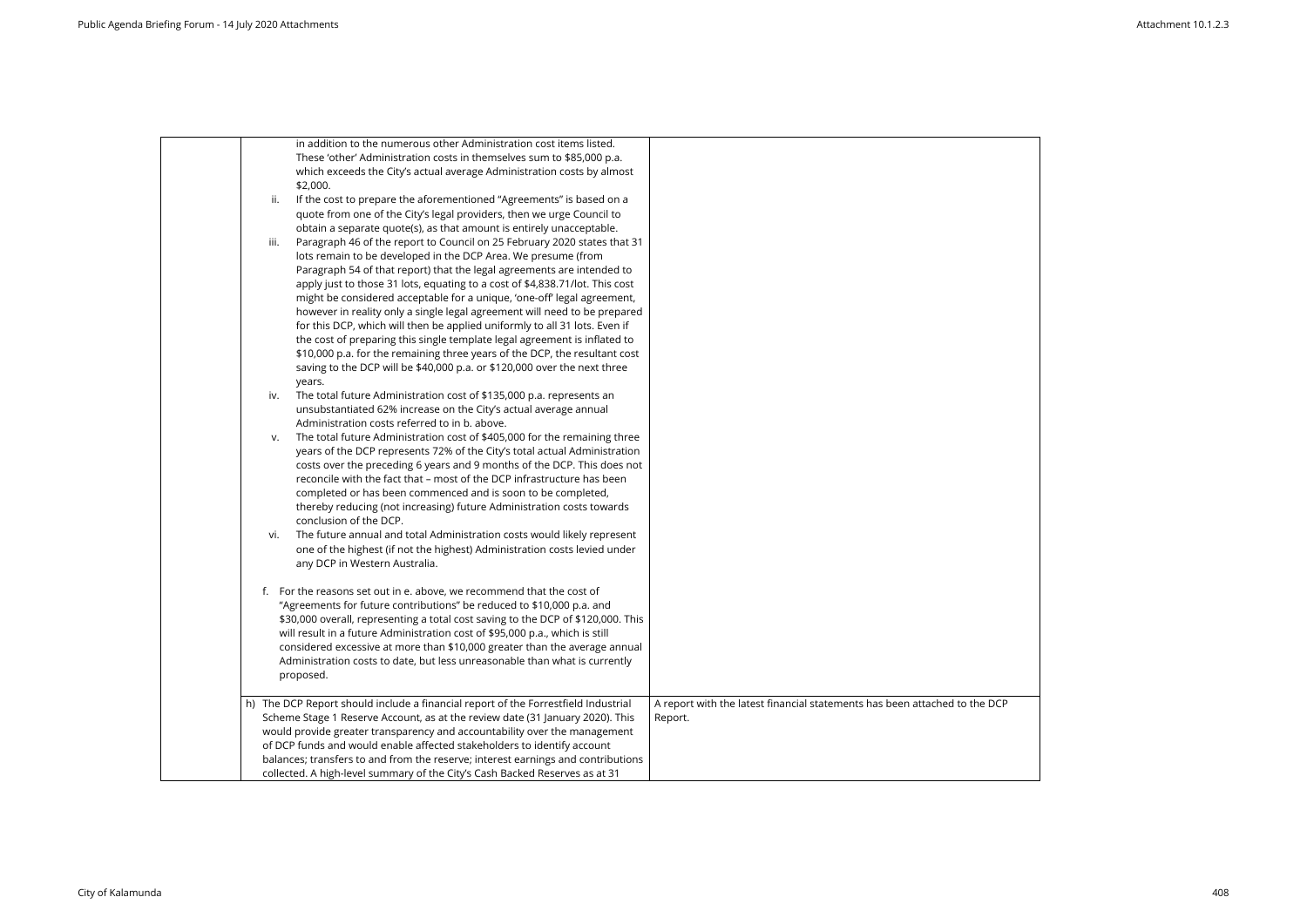| January 2020 was included in Attachment 10.5.4.4 of the Ordinary Council<br>Meeting Agenda of 24 March 2020. That summary identified a closing balance<br>of \$580,041 in the DCP Reserve Account as at 31 January 2020.                                                                                                                                                                                                                                                                                                                                                                                                                                                                                                                                                                                                                                                                                                                                                                                                                                                                                                                                                                                                                                                                                                                                                                                                                                                                                       |                                                                                                                                                                                                                                                                                                                                                                                                                                                             |
|----------------------------------------------------------------------------------------------------------------------------------------------------------------------------------------------------------------------------------------------------------------------------------------------------------------------------------------------------------------------------------------------------------------------------------------------------------------------------------------------------------------------------------------------------------------------------------------------------------------------------------------------------------------------------------------------------------------------------------------------------------------------------------------------------------------------------------------------------------------------------------------------------------------------------------------------------------------------------------------------------------------------------------------------------------------------------------------------------------------------------------------------------------------------------------------------------------------------------------------------------------------------------------------------------------------------------------------------------------------------------------------------------------------------------------------------------------------------------------------------------------------|-------------------------------------------------------------------------------------------------------------------------------------------------------------------------------------------------------------------------------------------------------------------------------------------------------------------------------------------------------------------------------------------------------------------------------------------------------------|
| i) Beyond the comments provided in Paragraph 46 of the report to Council on 25<br>February 2020, the DCP Report should include an assessment of the rate of<br>development and collection of contributions to date, and projections of the<br>same for the future. This will allow the City to publish a forecast cashflow model<br>and to calibrate the DCP priorities and infrastructure expenditure against the<br>DCP's capacity to collect contributions for those purposes. By way of example:<br>• Since gazettal of the DCP in May 2013, it has taken some 6 years and 9<br>months to develop 49.62% of the DCP Area (being 323,546.50m2, equating<br>to an average rate of development of 3,994.40m2/month). Based on this<br>past rate of development it would take more than 6 years and 10 months to<br>develop the remaining 328,538m2 of land in the DCP Area.<br>Even if future development in the DCP Area occurred at twice the right of<br>past development, all contributions would still not be collected for another 3<br>years and 5 months - this would be beyond the current life of the DCP.<br>In our opinion and in the wake of COVID-19, it is unlikely that the remaining<br>$\bullet$<br>50.38% of land in the DCP Area will be developed in the final 3 years of the<br>DCP's life.<br>Whilst the provision of additional shared infrastructure will incentivise some<br>$\bullet$<br>additional development in the DCP Area, we do not expect that                             | The lifespan of this DCP is limited at 10 years from its adoption in 2013. In the<br>event that there is a need to extend the timeframe for this DCP an amendment<br>to the Local Planning Scheme No. 3 will be required.<br>Indicative projections will be provided in the DCP report.                                                                                                                                                                     |
| development will be so accelerated as to achieve completion of the area by<br>May 2023.<br>According to the Tables in Section 2.5 and Appendix H of the DCP Report, the<br>j)<br>total remaining (future) cost of all infrastructure and administrative items is<br>\$6,547,533.01, ignoring any prospective or recommended cost savings referred<br>to in this submission. The remaining developable area is quoted in Paragraph<br>46 of the report to Council on 25 February 2020 as being 328,538m2, which will<br>yield future contributions of \$7,556,374 based on the advertised contribution<br>rate of 23.00/m2. Added to this income will be interest earnings, which are<br>conservatively estimated at a total of \$15,000 for the life of the DCP, plus cash-<br>in-bank in the DCP reserve account of \$580,041 (as at 31 January 2020). The<br>resultant estimated future DCP income amounts to \$8,151,415 - an excess of<br>\$1,603,881.99 over the funding that is actually needed to deliver all remaining<br>infrastructure items and pay all the City's future administration costs. This<br>excess will only increase as a result of any cost savings applied over the<br>remaining term of the DCP. This funding excess essentially represents the<br>earlier overpayment of DCP contributions by past developers, and the<br>unnecessary withholding of those surplus contributions until conclusion of the<br>DCP. We contend this is not a fair, equitable, or sustainable outcome. | As outlined in the Council report on 25 February 2020, it is only once all the<br>final infrastructure costs have been established (constructed and paid for) can<br>a final contribution rate for all landowners be determined. In order to equitably<br>distribute costs for all landowners, it is not possible to reconcile cost<br>contributions based on estimated costs. The final contribution rate needs to be<br>determined based on actual costs. |
| As a suitable way forward, Council could apply a contingency of (say) 10% to the<br>total remaining DCP costs, which would result in a total adjusted cost (including                                                                                                                                                                                                                                                                                                                                                                                                                                                                                                                                                                                                                                                                                                                                                                                                                                                                                                                                                                                                                                                                                                                                                                                                                                                                                                                                          |                                                                                                                                                                                                                                                                                                                                                                                                                                                             |

| 3. In the<br><b>nendment</b>                    |  |
|-------------------------------------------------|--|
|                                                 |  |
| all the<br>l for) can<br>equitably<br>eds to be |  |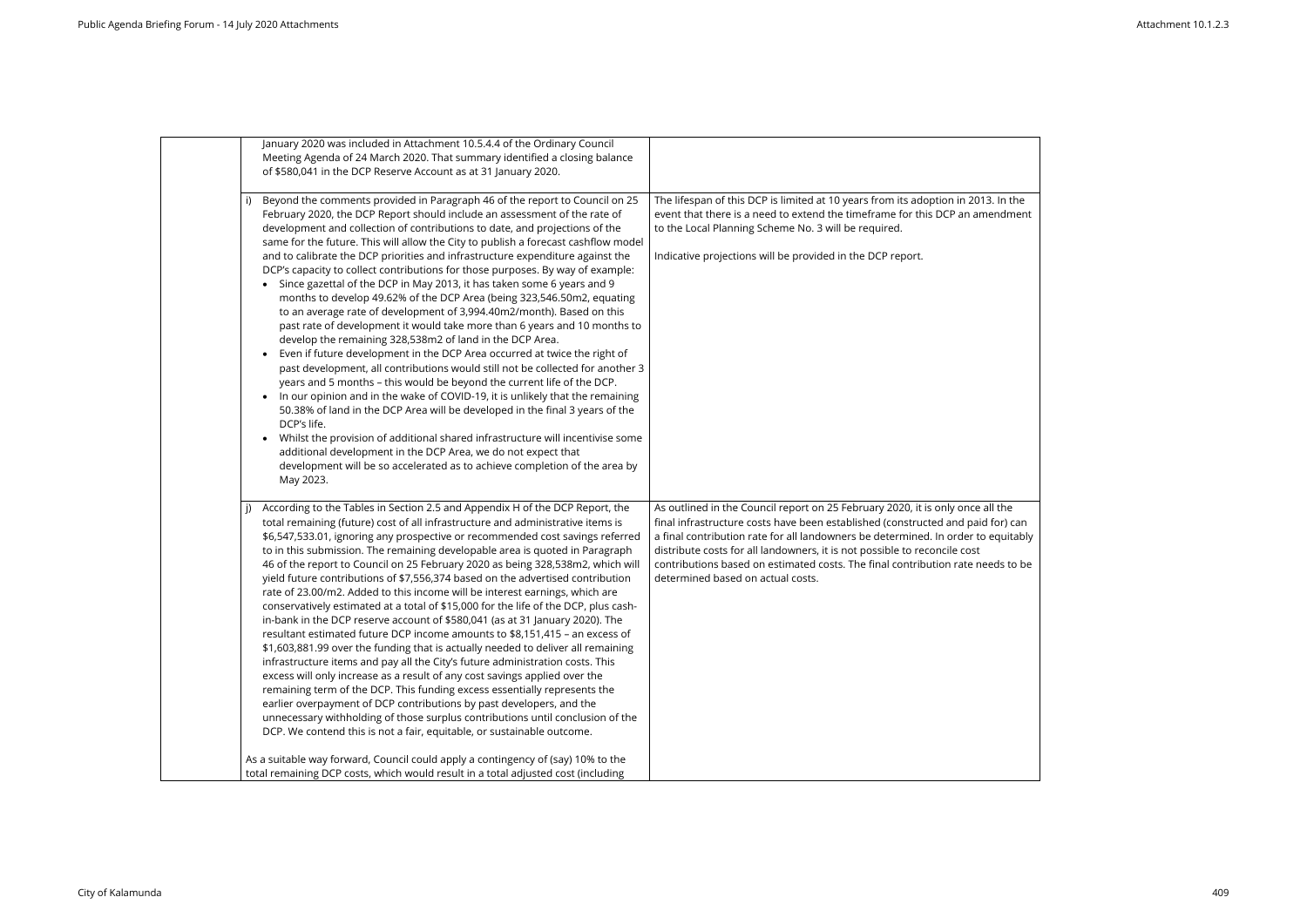| contingency) of \$7,202,286.31. This generous 10% contingency would amount to<br>\$654,753.30 and would apply in addition to the individual contingency amounts<br>already included for each infrastructure item in Appendices A - F of the DCP<br>Report. Despite the addition of this contingency, the forecast future DCP income<br>would still exceed this amount by \$949,128.69. In the interim, pending the formal<br>conclusion and reconciliation of the DCP, this amount could comfortably be                                                                                                                                                                                                                                                                                                                                                                                                                                                                                                                                                                                                                                                                                          |  |
|--------------------------------------------------------------------------------------------------------------------------------------------------------------------------------------------------------------------------------------------------------------------------------------------------------------------------------------------------------------------------------------------------------------------------------------------------------------------------------------------------------------------------------------------------------------------------------------------------------------------------------------------------------------------------------------------------------------------------------------------------------------------------------------------------------------------------------------------------------------------------------------------------------------------------------------------------------------------------------------------------------------------------------------------------------------------------------------------------------------------------------------------------------------------------------------------------|--|
|                                                                                                                                                                                                                                                                                                                                                                                                                                                                                                                                                                                                                                                                                                                                                                                                                                                                                                                                                                                                                                                                                                                                                                                                  |  |
|                                                                                                                                                                                                                                                                                                                                                                                                                                                                                                                                                                                                                                                                                                                                                                                                                                                                                                                                                                                                                                                                                                                                                                                                  |  |
|                                                                                                                                                                                                                                                                                                                                                                                                                                                                                                                                                                                                                                                                                                                                                                                                                                                                                                                                                                                                                                                                                                                                                                                                  |  |
|                                                                                                                                                                                                                                                                                                                                                                                                                                                                                                                                                                                                                                                                                                                                                                                                                                                                                                                                                                                                                                                                                                                                                                                                  |  |
|                                                                                                                                                                                                                                                                                                                                                                                                                                                                                                                                                                                                                                                                                                                                                                                                                                                                                                                                                                                                                                                                                                                                                                                                  |  |
|                                                                                                                                                                                                                                                                                                                                                                                                                                                                                                                                                                                                                                                                                                                                                                                                                                                                                                                                                                                                                                                                                                                                                                                                  |  |
| refunded back to earlier developers (such as <i>[developer name removed</i> ]).) who                                                                                                                                                                                                                                                                                                                                                                                                                                                                                                                                                                                                                                                                                                                                                                                                                                                                                                                                                                                                                                                                                                             |  |
| overpaid their DCP contributions. We therefore recommend that Council applies                                                                                                                                                                                                                                                                                                                                                                                                                                                                                                                                                                                                                                                                                                                                                                                                                                                                                                                                                                                                                                                                                                                    |  |
| this approach in order to truly bring fairness, equity, and currency to the DCP now,                                                                                                                                                                                                                                                                                                                                                                                                                                                                                                                                                                                                                                                                                                                                                                                                                                                                                                                                                                                                                                                                                                             |  |
| rather than deferring this outcome for a further three years (or more), once the                                                                                                                                                                                                                                                                                                                                                                                                                                                                                                                                                                                                                                                                                                                                                                                                                                                                                                                                                                                                                                                                                                                 |  |
| DCP has been concluded.                                                                                                                                                                                                                                                                                                                                                                                                                                                                                                                                                                                                                                                                                                                                                                                                                                                                                                                                                                                                                                                                                                                                                                          |  |
| k) We note and agree with the comments in Paragraphs 20, 21, 22 and 23 of the<br>Refer to response to (J) above. The City is prepared to enter into an agreement<br>to reconcile costs when all cost contributions have been made or accounted for<br>Report to Council on 25 February 2020, which recognise the need to bring<br>parity and equity to the DCP by correcting the disproportionate and unfair cost<br>and a final cost contribution is determined.<br>burden borne by earlier developers in the DCP Area. To ensure this is<br>appropriately addressed in the DCP Report, we recommend that Council<br>include as a priority in Section 4 of the DCP Report, the reimbursement of<br>excess contributions paid by previous developers in the DCP Area. We further<br>request Council's:<br>a. Formal written agreement of the reimbursement owed to my client; and<br>b. Inclusion of a prioritised cost item in Section 4 of the DCP Report for the<br>gradual payment of this reimbursement to my client (and other affected<br>stakeholders) over the remaining three years of the DCP, with the final<br>refund amount payable upon conclusion and reconciliation of the DCP. |  |
| Based on the figures included in the advertised DCP Report, we have calculated<br>Noted. When a final cost contribution rate is determined, a full assessment of<br>the previous contributions made will be undertaken and any surplus or<br>that ([Client name removed]).is owed a DCP refund of \$477,418. This has been<br>determined as follows:<br>shortfall will be reconciled with landowners accordingly.                                                                                                                                                                                                                                                                                                                                                                                                                                                                                                                                                                                                                                                                                                                                                                                |  |
| a. ([Client name removed])(through development entity ([Client name<br>removed]) paid the following cash contributions to the City under the DCP<br>(totalling \$1,189,829):                                                                                                                                                                                                                                                                                                                                                                                                                                                                                                                                                                                                                                                                                                                                                                                                                                                                                                                                                                                                                     |  |
| \$624,796.00 paid on 8 January 2016<br>$\bullet$                                                                                                                                                                                                                                                                                                                                                                                                                                                                                                                                                                                                                                                                                                                                                                                                                                                                                                                                                                                                                                                                                                                                                 |  |
| \$520,233.00 paid on 9 June 2016                                                                                                                                                                                                                                                                                                                                                                                                                                                                                                                                                                                                                                                                                                                                                                                                                                                                                                                                                                                                                                                                                                                                                                 |  |
| \$44,800.00 paid on 14 June 2016<br>$\bullet$                                                                                                                                                                                                                                                                                                                                                                                                                                                                                                                                                                                                                                                                                                                                                                                                                                                                                                                                                                                                                                                                                                                                                    |  |
| b. In addition to the payments above, ([Client name removed]) also ceded land                                                                                                                                                                                                                                                                                                                                                                                                                                                                                                                                                                                                                                                                                                                                                                                                                                                                                                                                                                                                                                                                                                                    |  |
| (free of cost) for the purposes of road reserves, which would have otherwise                                                                                                                                                                                                                                                                                                                                                                                                                                                                                                                                                                                                                                                                                                                                                                                                                                                                                                                                                                                                                                                                                                                     |  |
| needed to be acquired by the DCP to the value of \$635,180.                                                                                                                                                                                                                                                                                                                                                                                                                                                                                                                                                                                                                                                                                                                                                                                                                                                                                                                                                                                                                                                                                                                                      |  |
| c. The combination of a) and b) above amount to a total cash and in-kind                                                                                                                                                                                                                                                                                                                                                                                                                                                                                                                                                                                                                                                                                                                                                                                                                                                                                                                                                                                                                                                                                                                         |  |
| contribution of \$1,825,009.                                                                                                                                                                                                                                                                                                                                                                                                                                                                                                                                                                                                                                                                                                                                                                                                                                                                                                                                                                                                                                                                                                                                                                     |  |
| d. ([Client name removed]) contributions were paid in respect of its combined                                                                                                                                                                                                                                                                                                                                                                                                                                                                                                                                                                                                                                                                                                                                                                                                                                                                                                                                                                                                                                                                                                                    |  |
| landholdings in the DCP Area (at that time), which totalled 58,579m2 (Net                                                                                                                                                                                                                                                                                                                                                                                                                                                                                                                                                                                                                                                                                                                                                                                                                                                                                                                                                                                                                                                                                                                        |  |
| Lot Area).                                                                                                                                                                                                                                                                                                                                                                                                                                                                                                                                                                                                                                                                                                                                                                                                                                                                                                                                                                                                                                                                                                                                                                                       |  |
| e. The total contribution value in c) divided by the net developable area in d)                                                                                                                                                                                                                                                                                                                                                                                                                                                                                                                                                                                                                                                                                                                                                                                                                                                                                                                                                                                                                                                                                                                  |  |
| results in an average overall contribution rate of \$31.15m2.                                                                                                                                                                                                                                                                                                                                                                                                                                                                                                                                                                                                                                                                                                                                                                                                                                                                                                                                                                                                                                                                                                                                    |  |
|                                                                                                                                                                                                                                                                                                                                                                                                                                                                                                                                                                                                                                                                                                                                                                                                                                                                                                                                                                                                                                                                                                                                                                                                  |  |

| reement<br>bunted for |  |
|-----------------------|--|
| ment of<br>or         |  |
|                       |  |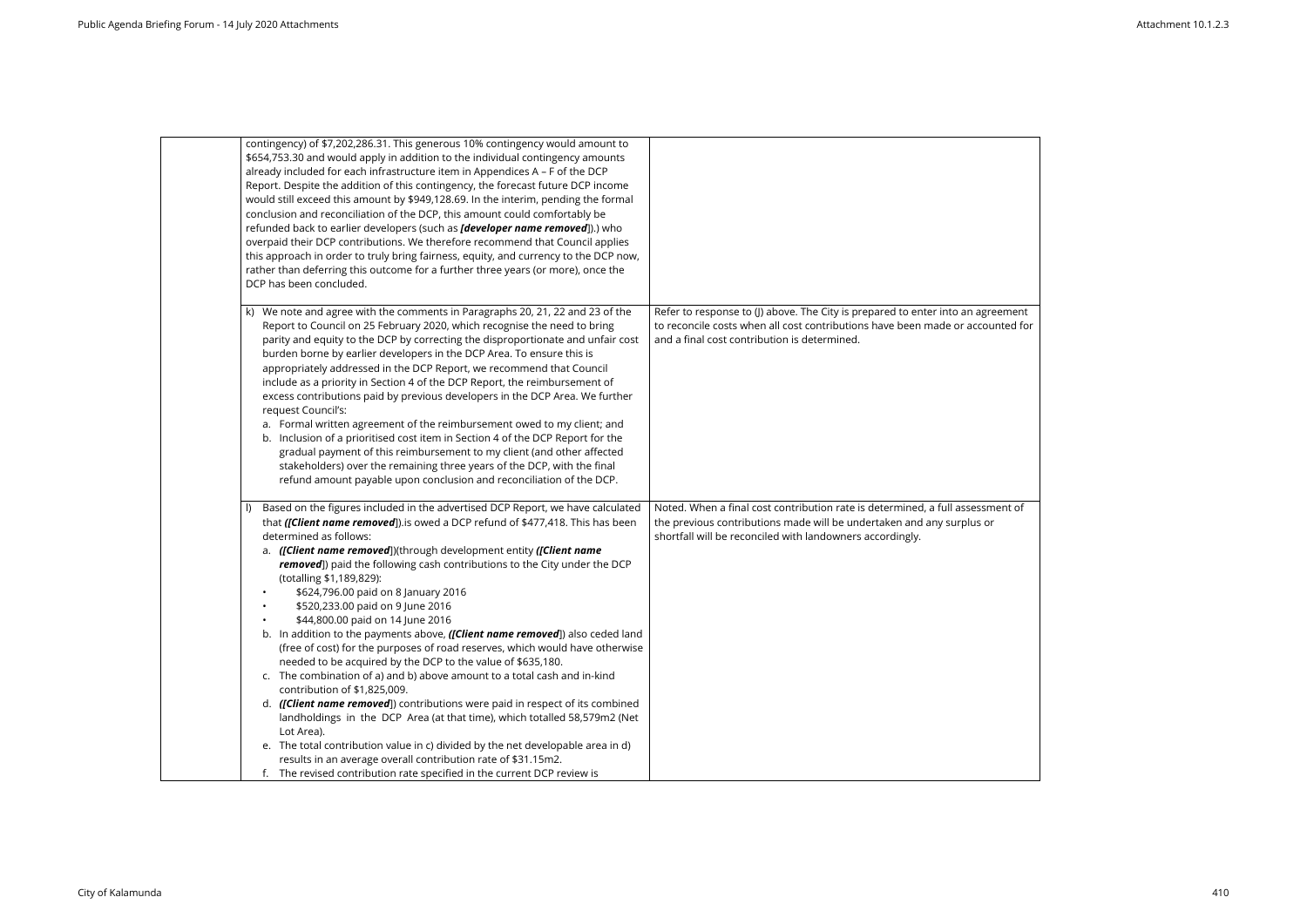| \$23.00/m2 for the Net Developable Area of all land across the entire DCP<br>Area. By comparison, ([Client name removed]) average contribution amount<br>of \$31.15m2 represents an overpayment of \$8.15/m2. When multiplied over<br>([Client name removed]) total Net Lot Area of 58,579m2 this equates to an<br>overpayment of \$477,418.                                                                                                                                                                                                                                                                                                                                                                                                                                                                                                                                                                                                                                                                                                                                                                                                                                                                                                                                                                                                                                                                                                                |                                                                                                                                                                                                                                                                                                                                                                                                                                                                                                                                                                                               |
|-------------------------------------------------------------------------------------------------------------------------------------------------------------------------------------------------------------------------------------------------------------------------------------------------------------------------------------------------------------------------------------------------------------------------------------------------------------------------------------------------------------------------------------------------------------------------------------------------------------------------------------------------------------------------------------------------------------------------------------------------------------------------------------------------------------------------------------------------------------------------------------------------------------------------------------------------------------------------------------------------------------------------------------------------------------------------------------------------------------------------------------------------------------------------------------------------------------------------------------------------------------------------------------------------------------------------------------------------------------------------------------------------------------------------------------------------------------|-----------------------------------------------------------------------------------------------------------------------------------------------------------------------------------------------------------------------------------------------------------------------------------------------------------------------------------------------------------------------------------------------------------------------------------------------------------------------------------------------------------------------------------------------------------------------------------------------|
| m) Further to the preceding Items 10 and 11, we implore Council to draw on the<br>current DCP account balance and any cost savings identified through this<br>review to begin reimbursing past contributing landowners in the DCP Area who<br>have contributed excessively to shared costs and have therefore unduly<br>subsidised the contributions paid by subsequent developers in the area.<br>Repayment of these excess contributions has never been more important than<br>now, given the severe economic impacts being experienced in the property and<br>development sector as a result of the global COVID-19 pandemic. Issuing a<br>reimbursement now (whether partly or wholly) will:<br>be at no cost to the City or its community;<br>complement Council's COVID-19 response and recovery initiatives by<br>$\bullet$<br>sustaining and then stimulating economic activity;<br>support the continuation of land development projects within and<br>$\bullet$<br>beyond the City of Kalamunda;<br>support the full spectrum of employment in the property and land<br>$\bullet$<br>development sector;<br>bolster the financial resilience of landowners and developers with<br>$\bullet$<br>current and potential future projects in the City of Kalamunda to<br>withstand the impacts of COVID-19; and<br>align with recent State Government announcements encouraging local<br>governments to use their reserve funds for economic stimulus. | The economic benefits of issuing a reimbursement now are noted, however to<br>facilitate a final contribution rate and reconcile costs for landowners, there is a<br>need to prioritise infrastructure. Refer to response to (J) above.                                                                                                                                                                                                                                                                                                                                                       |
| n) Moving forward, in the interests of equity, transparency and accountability, we<br>recommend that all future DCP Review Reports and informing documents be<br>made publicly available. If that documentation includes legitimate confidential<br>information pursuant to the Local Government Act 1995, then that confidential<br>information should be provided to Council Members under separate cover,<br>such that the Officer Report (with or without redacting) is available for public<br>inspection ahead of any decision being made.                                                                                                                                                                                                                                                                                                                                                                                                                                                                                                                                                                                                                                                                                                                                                                                                                                                                                                            | Noted.                                                                                                                                                                                                                                                                                                                                                                                                                                                                                                                                                                                        |
| o) Council at its meeting on 26 November 2019 (Resolution 281/2019) invited my<br>client to provide particularised information outlining the development<br>contribution refund amount that my clients assert they are entitled to and the<br>legal basis for the same. This was provided by letter dated 18 February 2020<br>although we are unsure if or how this was considered by Council in the context<br>of the current DCP Review.<br>We look forward to Council's consideration of this submission and continuing our<br>positive engagement with City staff, with a view to formalising the quantum and                                                                                                                                                                                                                                                                                                                                                                                                                                                                                                                                                                                                                                                                                                                                                                                                                                           | A letter was provided to the submitter on 20 February 2020 advising that the<br>City has undertaken an annual review of the DCP Report as well as a thorough<br>review of the method of calculation of the contribution rate for the DCP. The<br>letter further advised that the review, and the recommended way forward, is<br>documented in a report to the Council that was presented at the Ordinary<br>Council meeting on 25 February 2020. The requests for a development<br>contribution refund will be considered in the context of the approach outlined<br>through this DCP review. |
|                                                                                                                                                                                                                                                                                                                                                                                                                                                                                                                                                                                                                                                                                                                                                                                                                                                                                                                                                                                                                                                                                                                                                                                                                                                                                                                                                                                                                                                             |                                                                                                                                                                                                                                                                                                                                                                                                                                                                                                                                                                                               |

| wever to<br>here is a:                           |
|--------------------------------------------------|
|                                                  |
|                                                  |
|                                                  |
|                                                  |
|                                                  |
| าat the<br>horough<br>P. The<br>vard, is<br>nary |
| t<br>outlined                                    |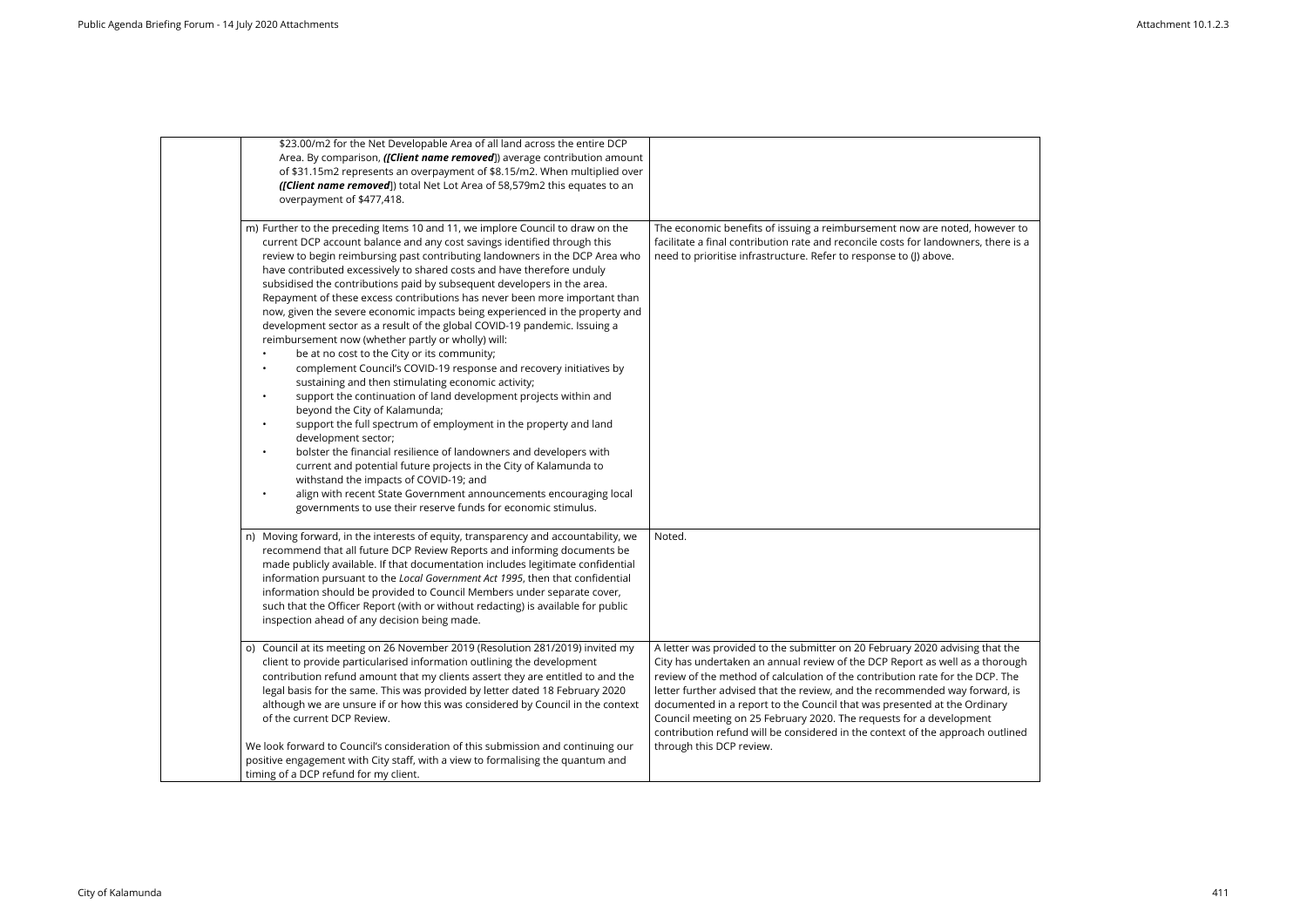| <b>Submission 3</b> |                                                                                                                                                                                                                                                                                                                                                                                                                                                                                                                                                      |                                                                                                                                                                                                                                                                                                                                                                      |
|---------------------|------------------------------------------------------------------------------------------------------------------------------------------------------------------------------------------------------------------------------------------------------------------------------------------------------------------------------------------------------------------------------------------------------------------------------------------------------------------------------------------------------------------------------------------------------|----------------------------------------------------------------------------------------------------------------------------------------------------------------------------------------------------------------------------------------------------------------------------------------------------------------------------------------------------------------------|
|                     | Forrestfield / High Wycombe Industrial Area Stage 1<br><b>DCP Development Plan Report 2020</b><br><b>Submission</b><br>a) 2.2.1 Berkshire Rd.                                                                                                                                                                                                                                                                                                                                                                                                        | Regarding the six consumer aerials that cross Berkshire Road, these range<br>between 4.99m and 7.32m in height. Five of the six consumer aerials fall within<br>a 'Danger Zone' under Wester Power policies (within 1m of a maximum vehicle<br>height). These consumer aerials are required to be undergrounded to provide<br>unrestricted access for RAV7 vehicles. |
|                     | Remove: Adjusting power line crossing to provide unrestricted clearance for RAV 7<br>vehicles.                                                                                                                                                                                                                                                                                                                                                                                                                                                       | Regarding footpaths, the phrasing of Section 2.2.1 has been amended as<br>follows:                                                                                                                                                                                                                                                                                   |
|                     | Berkshire Rd is already a designated, unrestricted RAV 7 route. RAV routes are<br>determined by vehicle length, not by height. There are no developments, now or<br>planned within Stage 1 that will require over height permits.<br>This item does not meet the Need & Nexus criteria.                                                                                                                                                                                                                                                              | "In anticipation of construction funding being provided for this project, the City<br>has amended Berkshire Road to remove the shared path item and instead<br>include the completion of, and necessary repairs to, the existing 2m wide<br>footpath to fulfil the intent of the LSP."                                                                               |
|                     | Remove: Construction of shared path. Funding has been granted. Refer: Perth<br>Bicycle Network Grants project #12 2020-21 & 21-22.                                                                                                                                                                                                                                                                                                                                                                                                                   |                                                                                                                                                                                                                                                                                                                                                                      |
|                     | b) 2.2.3 Milner Rd.<br>Only a portion of the cost of upgrading of Milner Rd should be borne by Stage 1<br>DCP.                                                                                                                                                                                                                                                                                                                                                                                                                                       | Since the inception of the DCP, it has identified Milner Road as being wholly<br>funded by the DCP. Milner Road is required to be upgraded to the standard of<br>construction for industrial purposes to facilitate the development of the<br>Forrestfield / High Wycombe Industrial Area. The development of the industrial                                         |
|                     | The original LSP had Milner Rd with a cul-de-sac at the Berkshire intersection and<br>widened on one side only by 1.5 m.                                                                                                                                                                                                                                                                                                                                                                                                                             | area to the north of the Forrestfield / High Wycombe Industrial Area has<br>historically developed without a DCP serviced by the existing road network.                                                                                                                                                                                                              |
|                     | The Berkshire cul-de-sac was only removed and replaced with the original full<br>movement intersection as a result of the commencement of the Airport Link rail<br>project and Forrestfield North development proposal. Both of these projects will                                                                                                                                                                                                                                                                                                  | Future upgrades, beyond those prescribed through the existing DCP, will be<br>required to facilitate development within the Forrestfield North Residential and<br>Transit Oriented Development precinct.                                                                                                                                                             |
|                     | generate significant increased traffic numbers. Refer: TBB LSP review. This review<br>also stated that Road 1 should "probably" be left in the Stage 1 LSP because it<br>would assist to relieve the pressure on the Milner/Berkshire intersection as a result<br>of the increased traffic created by these other projects that are outside the LSP<br>area. The result is that the DCP is totally funding 2 major road upgrades, Road 1<br>and Milner Rd because of projected major traffic flows passing through Stage 1<br>from external sources. | The City is advised that a minimum carriageway width of 10m should be<br>provided for Milner Road.                                                                                                                                                                                                                                                                   |
|                     | Milner Rd not only services commercial traffic from Stage 1 but also from<br>properties on the opposite side of Milner Rd and both Imperial and Eureka Rds.<br>Aerial photos clearly show 17 properties that are associated with trucks and<br>machinery. 2 of them are clearly used to store and refurbish oversize school class<br>rooms that come and go on a regular basis and others currently operate road<br>trains.                                                                                                                          |                                                                                                                                                                                                                                                                                                                                                                      |

| ange<br>all within <sup>.</sup><br>n vehicle<br>provide |  |
|---------------------------------------------------------|--|
| l as                                                    |  |
| the City<br>tead<br>ide                                 |  |
|                                                         |  |
| vholly<br>ndard of                                      |  |
| ٦e<br>industrial                                        |  |
| as<br>work.                                             |  |
| will be<br>ential and                                   |  |
| be                                                      |  |
|                                                         |  |
|                                                         |  |
|                                                         |  |
|                                                         |  |
|                                                         |  |
|                                                         |  |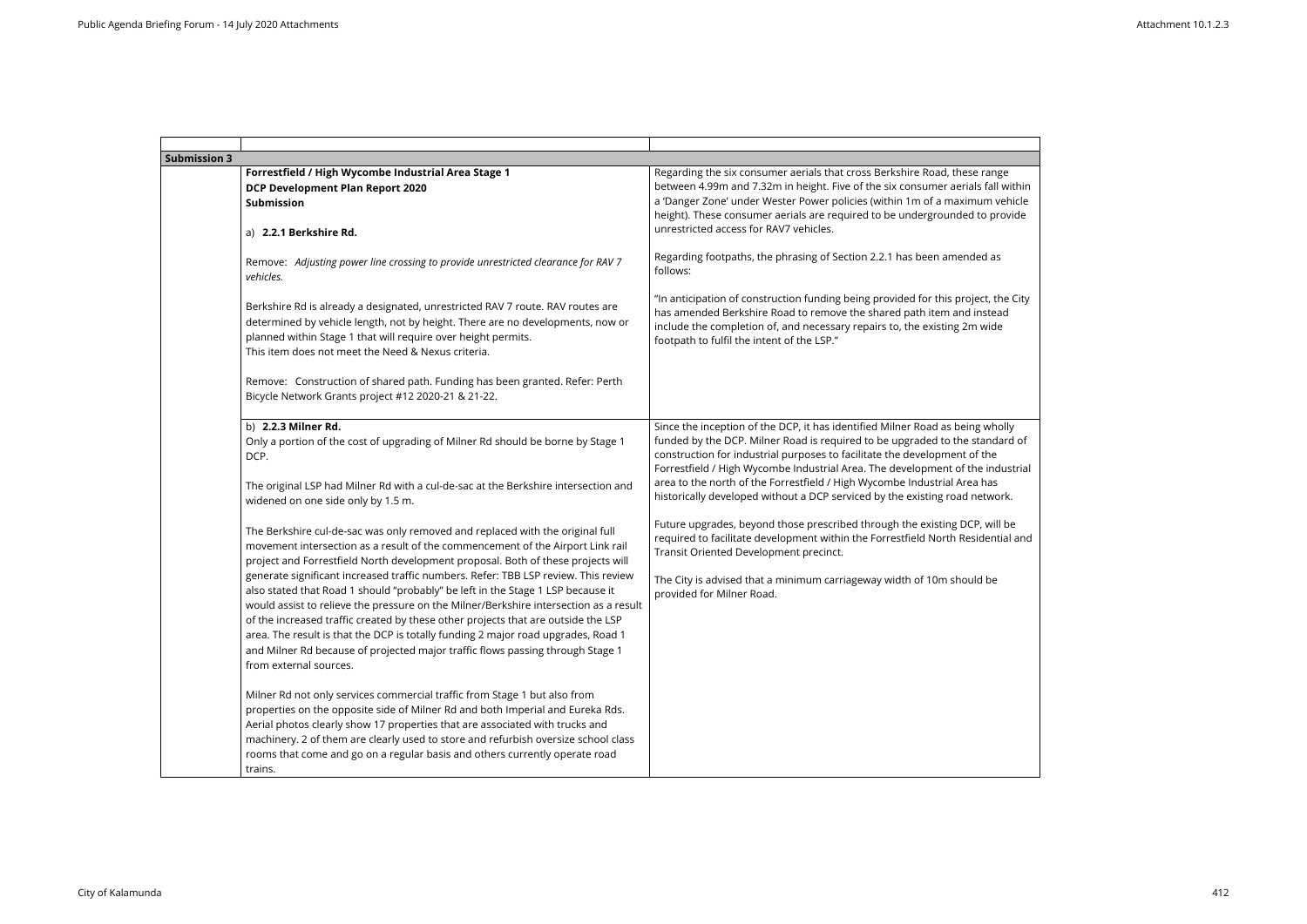| Though I have no complaint with widening Milner Rd to 10m (providing the total<br>cost is not paid by the DCP), I would point out that RAV route suitability is not<br>dependent on road width. There are many 7m and 8m wide RAV routes throughout<br>the state, meaning that a 10m wide Milner Rd is not essential to satisfy Stage 1<br>requirements. Dundas Rd north of Berkshire is a RAV 4 route and it is only 7m<br>wide.                                                                                                                                                                                                                                                                                           |                                                                                                                                                                                                                                                                                                                                                                                                                                     |
|-----------------------------------------------------------------------------------------------------------------------------------------------------------------------------------------------------------------------------------------------------------------------------------------------------------------------------------------------------------------------------------------------------------------------------------------------------------------------------------------------------------------------------------------------------------------------------------------------------------------------------------------------------------------------------------------------------------------------------|-------------------------------------------------------------------------------------------------------------------------------------------------------------------------------------------------------------------------------------------------------------------------------------------------------------------------------------------------------------------------------------------------------------------------------------|
| The requirement for the Stage 1 DCP to pay for the total upgrade of Milner Rd does                                                                                                                                                                                                                                                                                                                                                                                                                                                                                                                                                                                                                                          |                                                                                                                                                                                                                                                                                                                                                                                                                                     |
| not go anywhere near satisfying the Need & Nexus criteria.                                                                                                                                                                                                                                                                                                                                                                                                                                                                                                                                                                                                                                                                  |                                                                                                                                                                                                                                                                                                                                                                                                                                     |
| SPP 3.6 addresses this matter quite clearly:<br>Development contribution plans will, therefore, need to identify growth trends based on<br>service catchment areas, translate these trends into the infrastructure and facilities<br>necessary to meet these increasing needs within the catchment, and allocate the costs of<br>meeting these needs to existing residents and new residents proportional to their need<br>for the infrastructure and facilities. This will ensure fairness and equity. It will mean that<br>existing residents (through councils) and new residents (through developers) will share<br>the burden of the cost of the additional infrastructure and facilities proportional to the<br>need. |                                                                                                                                                                                                                                                                                                                                                                                                                                     |
| The cost of this item to the DCP should only be a pro rata amount of probably 50%<br>or less of the stated \$1,022,590 not the full cost.                                                                                                                                                                                                                                                                                                                                                                                                                                                                                                                                                                                   |                                                                                                                                                                                                                                                                                                                                                                                                                                     |
| c) 2.2.4 Nardine / Ashby Close<br>Development cost quoted at Dec OCM is \$1,624,459 not \$1,613,941.60 as stated.                                                                                                                                                                                                                                                                                                                                                                                                                                                                                                                                                                                                           | Noted. The actual costs have been verified and adjusted accordingly.                                                                                                                                                                                                                                                                                                                                                                |
| d) 2.2.5 Bonser Rd.<br>I note that the initial agreement with the landowner was for a road cost of<br>\$485,349 in Feb 2019. This has already blown out by 21% to \$587,657 in 12 months<br>and the road is only about 50% completed. How can this be justified if latest and<br>best available figures were used in Feb 2019?                                                                                                                                                                                                                                                                                                                                                                                              | The estimated costs presented at the OCM on 25 February 2020 were based on<br>tender and contract prices. The previous amount was based on estimates.<br>Through the finalisation of the design of Bonser Road, it was made evident that<br>levels were required to be raised to ensure feasible integration with adjoining<br>properties and drainage outcomes. The increases in costs are reflective of this<br>finalised design. |
| e) 2.2.6 Nardine Close Extension (Road 2A)<br>I look forward to the removal of this item subject to development of lot 50.<br>Please note further comment under appendix E regarding allocation of costs<br>should this go ahead.                                                                                                                                                                                                                                                                                                                                                                                                                                                                                           | Noted.                                                                                                                                                                                                                                                                                                                                                                                                                              |
| 2.2.10 Milner / Dundas / Berkshire Intersection.<br>The total cost of this item should never have been included in the DCP.<br>The City should not have accepted a \$430,000 fee to pay for the complete                                                                                                                                                                                                                                                                                                                                                                                                                                                                                                                    | While Dundas Road itself is not specifically included, the upgrades to the<br>intersection of Berkshire / Milner Roads does necessitate road upgrades over<br>the Dundas Road section of the intersection, including utility relocations.                                                                                                                                                                                           |

| $\cdot$                                   |  |  |
|-------------------------------------------|--|--|
| re based on<br>mates.                     |  |  |
| evident that<br>adjoining<br>tive of this |  |  |
|                                           |  |  |
| the כ<br>ades over<br>ions.               |  |  |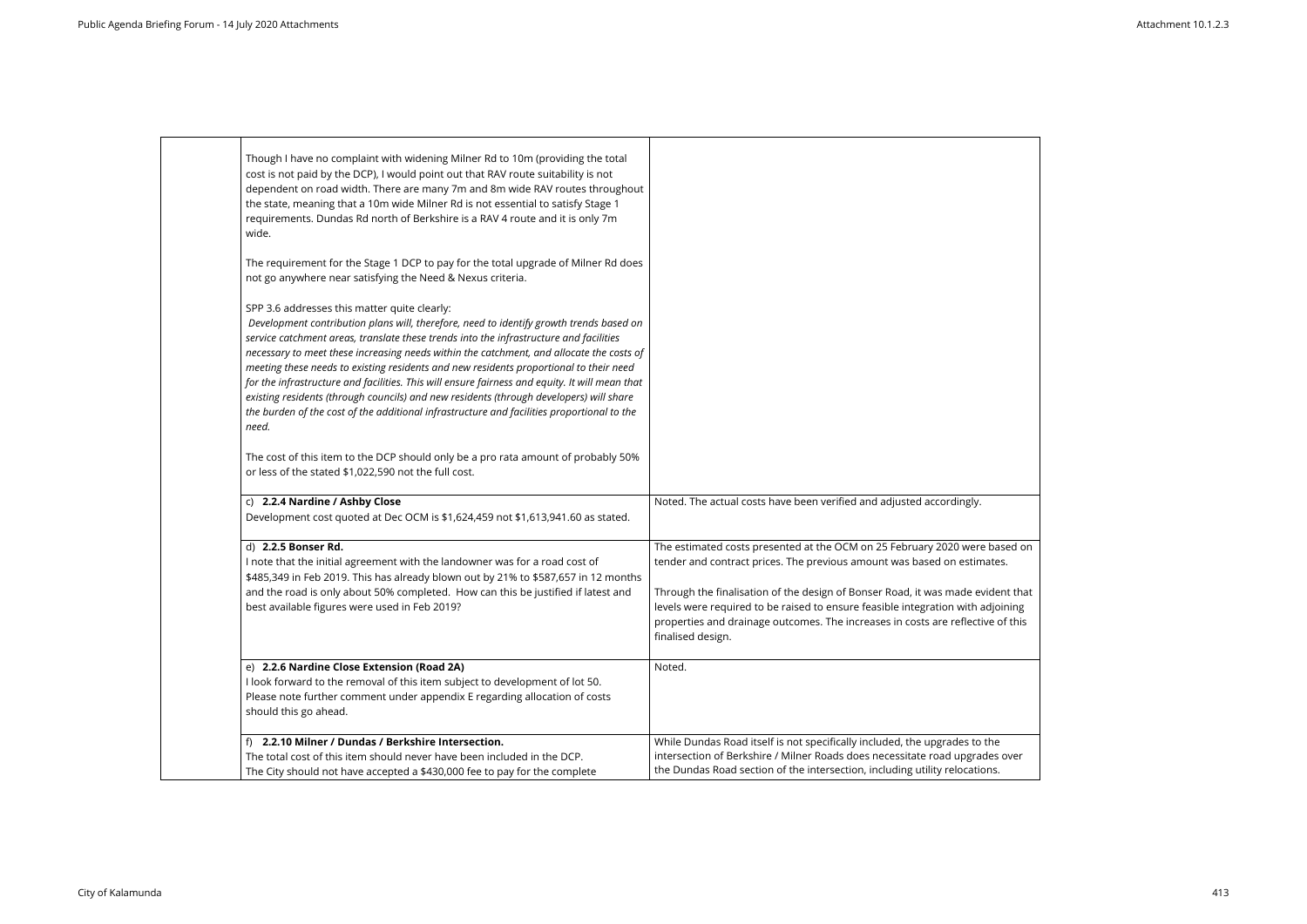| undergrounding of cables at that intersection. The cables include HT wires that<br>pass through the LSP area connecting the Forrestfield switch yard to suburban<br>High Wycombe and to Forrestfield. They do not service the area of the DCP. DCPs<br>in other areas specifically preclude H.T. power lines that pass through their area.<br>Examples of these can be seen in new subdivisions all over the metro area. The<br>DCP should only have been charged a pro rata amount.                                                                                                                                                                                                                                      | The Berkshire/Milner intersection is required to be upgraded to the standard of<br>construction for industrial purposes to facilitate the development of the<br>Forrestfield / High Wycombe Industrial Area.<br>Future upgrades will be required to facilitate development within the<br>Forrestfield North Residential and Transit Oriented Development precinct. |
|---------------------------------------------------------------------------------------------------------------------------------------------------------------------------------------------------------------------------------------------------------------------------------------------------------------------------------------------------------------------------------------------------------------------------------------------------------------------------------------------------------------------------------------------------------------------------------------------------------------------------------------------------------------------------------------------------------------------------|--------------------------------------------------------------------------------------------------------------------------------------------------------------------------------------------------------------------------------------------------------------------------------------------------------------------------------------------------------------------|
| Upgrade of Dundas Rd was previously removed from the DCP (see section 1.4 of<br>the DCP report) because it was irrelevant to the DCP. LSP modification report of<br>February 2017 states: Remove all recommended upgrades to Dundas Rd.<br>The cost of rebuilding the Dundas Rd part of the intersection should be reimbursed<br>to the DCP.                                                                                                                                                                                                                                                                                                                                                                              | Accordingly the DCP has not been structured to reimburse landowners as<br>requested by this submission.                                                                                                                                                                                                                                                            |
| Of the commercial traffic at this intersection, 15% is through traffic north and south<br>in Dundas Rd. None of these vehicles enter or leave Berkshire Rd or Stage 1.<br>Of the rest of the commercial traffic using this intersection, just 13% is generated<br>by the Stage 1 LSP area.                                                                                                                                                                                                                                                                                                                                                                                                                                |                                                                                                                                                                                                                                                                                                                                                                    |
| SPP 3.6 addresses this matter quite clearly:<br>Development contribution plans will, therefore, need to identify growth trends based on<br>service catchment areas, translate these trends into the infrastructure and facilities<br>necessary to meet these increasing needs within the catchment, and allocate the costs of<br>meeting these needs to existing residents and new residents proportional to their need<br>for the infrastructure and facilities. This will ensure fairness and equity .It will mean that<br>existing residents through councils and new residents (through developers) will share the<br>burden of the cost of the additional infrastructure and facilities proportional to the<br>need. |                                                                                                                                                                                                                                                                                                                                                                    |
| The City is negligent, having never undertaken comprehensive studies of traffic<br>flow at this intersection to ascertain usage attributable to Stage 1, especially since<br>Milner Rd has only been left open because of predicted increasing traffic from the<br>station and FFN.                                                                                                                                                                                                                                                                                                                                                                                                                                       |                                                                                                                                                                                                                                                                                                                                                                    |
| The City must reimburse the DCP with a co-payment relative to the actual Need<br>and Nexus of the Stage 1 area.                                                                                                                                                                                                                                                                                                                                                                                                                                                                                                                                                                                                           |                                                                                                                                                                                                                                                                                                                                                                    |
| g) 2.2.11 Bush Forever Fencing.<br>The Bush Forever has been owned and maintained by the government since 1999,<br>14 years before this LSP was ratified.<br>The latest edition of this LSP approved on 24 Feb 2020, states in section 7.8 Bush<br>Forever:<br>The current intention is to fence those sections of the Bush Forever land that abut public<br>roads with fencing consisting of pine posts and rails with a chainmesh infill between the                                                                                                                                                                                                                                                                    | The matter regarding Bush Forever fencing has been discussed with the<br>Department of Planning, Lands and Heritage and it is their expectation that the<br>DCP repay the cost of the fencing. This infrastructure item is also included in<br>Schedule 12 (k) of the Local Planning Scheme No. 3.                                                                 |

| cinct.<br>s as<br>he<br>n that the<br>uded in | tandard of<br>he |  |
|-----------------------------------------------|------------------|--|
|                                               |                  |  |
|                                               |                  |  |
|                                               |                  |  |
|                                               |                  |  |
|                                               |                  |  |
|                                               |                  |  |
|                                               |                  |  |
|                                               |                  |  |
|                                               |                  |  |
|                                               |                  |  |
|                                               |                  |  |
|                                               |                  |  |
|                                               |                  |  |
|                                               |                  |  |
|                                               |                  |  |
|                                               |                  |  |
|                                               |                  |  |
|                                               |                  |  |
|                                               |                  |  |
|                                               |                  |  |
|                                               |                  |  |
|                                               |                  |  |
|                                               |                  |  |
|                                               |                  |  |
|                                               |                  |  |

┑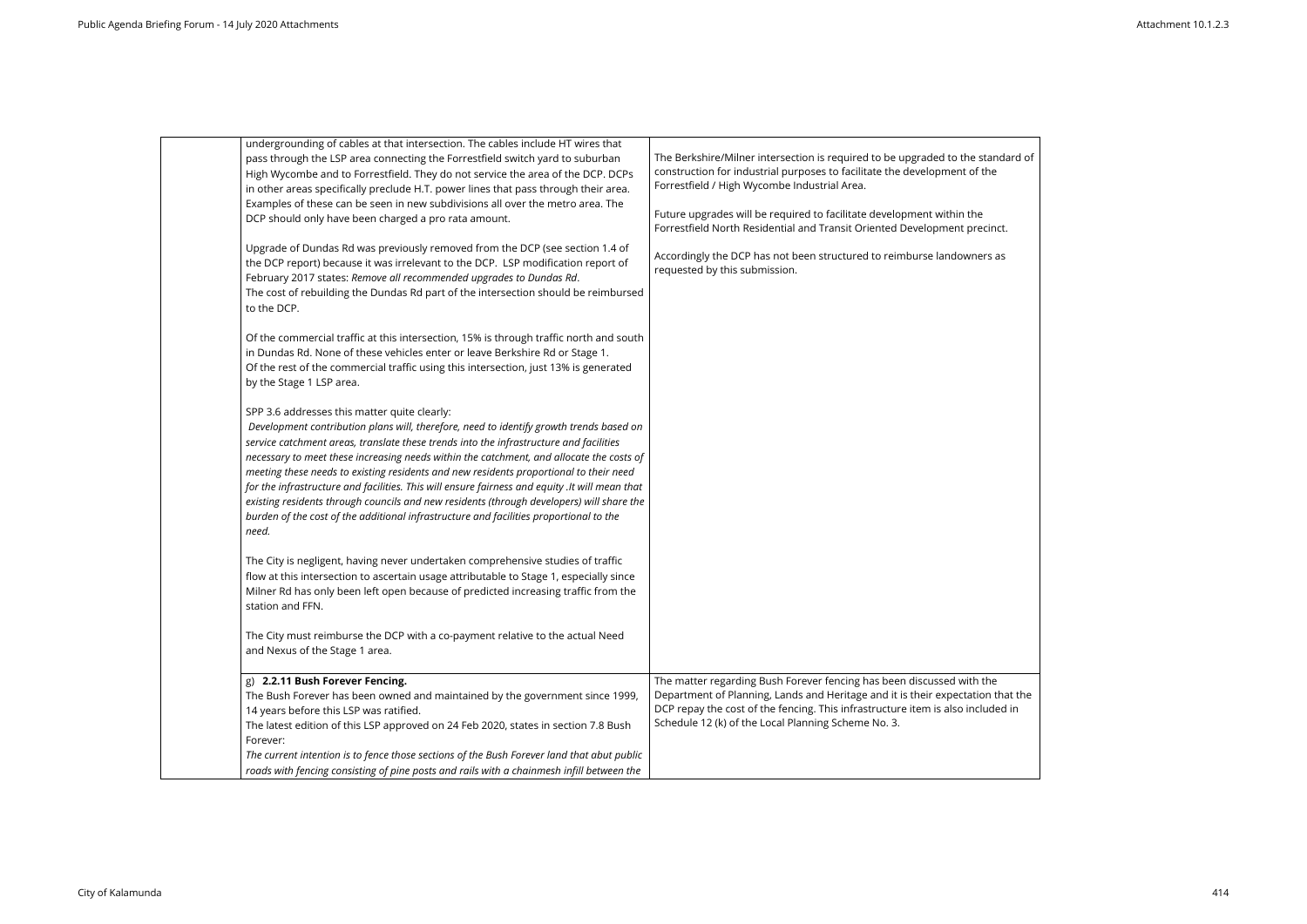

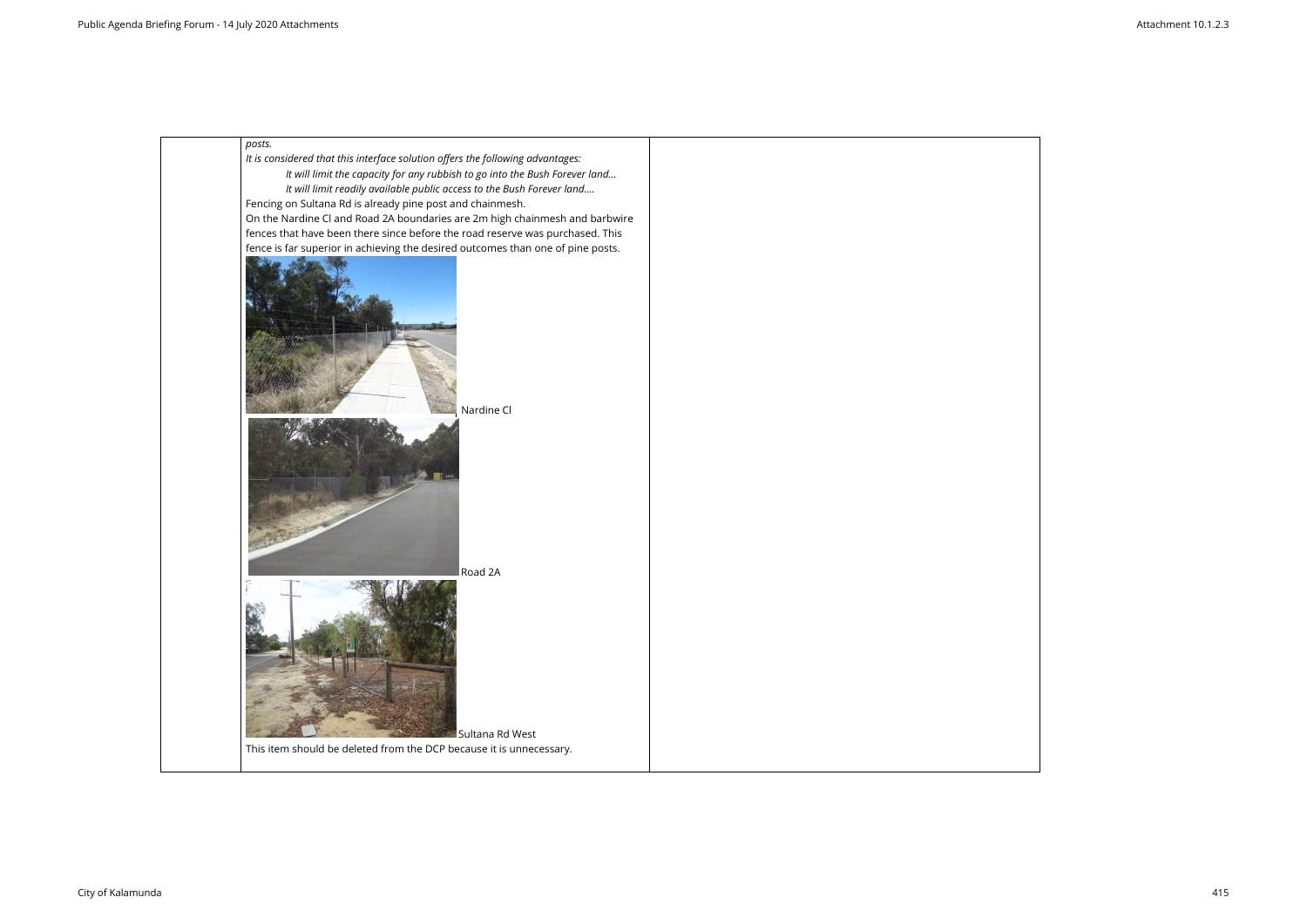| h) 2.3 Land for Road Reserve.<br>Lot 547 Berkshire Rd: If an agreement was reached with the owner in February<br>2019 regarding land exchange in lieu of fees of \$17.01/m <sup>2</sup> , why is this land listed at<br>a price of \$240/m <sup>2</sup> and not at the Feb 2019 price of \$220/m <sup>2</sup> ?<br>Land acquisition of 670m <sup>2</sup> on lot 50 Sultana Rd was supposed to have been<br>removed at the last review as any access for subdivision purposes on that lot is the<br>responsibility of the owner. The un-subdivided lot will have road access from the<br>cul-de-sac at the end of Road 2A on lot 51.                            | The agreement relating to Lot 547 provided that the value of road land is in<br>accordance with the requirements of the DCP Report as at the date of vesting<br>of the road land in the Crown.<br>The 670m <sup>2</sup> for Lot 50 relates to the land required to facilitate the construction<br>of a cul-de-sac head associated with stage 2 of Nardine Close extension (Road<br>2a). Should stage 2 process, the cul-de-sac head is proposed to be located<br>centrally over lots 50 and 51. Approximately 670m <sup>2</sup> would be required.                                                                                                                                                                                                   |
|----------------------------------------------------------------------------------------------------------------------------------------------------------------------------------------------------------------------------------------------------------------------------------------------------------------------------------------------------------------------------------------------------------------------------------------------------------------------------------------------------------------------------------------------------------------------------------------------------------------------------------------------------------------|------------------------------------------------------------------------------------------------------------------------------------------------------------------------------------------------------------------------------------------------------------------------------------------------------------------------------------------------------------------------------------------------------------------------------------------------------------------------------------------------------------------------------------------------------------------------------------------------------------------------------------------------------------------------------------------------------------------------------------------------------|
| i) 2.4 Administrative Items.<br>The scheme was adopted at the beginning of 2013 after probably 2 years or more<br>of detailed planning. That is now a total of 9 years of planning.<br>The OCM report para 27 states: The major infrastructure items within the DCP have<br>been constructed<br>SPP 3.6 says rate reviews are: to be based on the best and latest estimated costs<br>available<br>In order to have the best estimates available, then surely detailed plans for<br>remaining infrastructure items should have already been completed.<br>Why then are the remaining administration costs over the remaining 3 years still<br>41% of the total? | The City has progressed designs for the two remaining major infrastructure<br>items Milner Road and Sultana Road West to 85%.<br>The remaining administration costs have increased because of additional costs<br>for preparing legal agreements associated with the revised approach adopted<br>at OCM on 25 February 2020.                                                                                                                                                                                                                                                                                                                                                                                                                         |
| 3. Development Contribution Methodology.<br>The formula shown is not the method for Calculating Contributions as stated in<br>Schedule 12 of LSP3.<br>Removing the description of the factors of the formula is a blatant<br>misrepresentation of what Schedule 12 actually says.                                                                                                                                                                                                                                                                                                                                                                              | As outlined in the OCM report on 25 February 2020, the approach (method of<br>calculation) applied previously has resulted in a situation that is inconsistent<br>with the overarching principles of determining infrastructure contributions<br>(outlined in State Planning Policy 3.6) and specifically the principle of equity.<br>Accordingly, the interpretation and application of the calculation methodology<br>is required to be reviewed to ensure the arrangement is administered in an<br>equitable manner.                                                                                                                                                                                                                              |
| k) 8.1 Appendix A: Berkshire Rd<br>All costs relating to footpaths should be deleted as Government funding has<br>already been approved.<br>6.7: Berkshire Rd is an existing unrestricted RAV 7 route. All vehicles have the same<br>maximum height limit of 4.3m and as the cable has not been pulled down by any of<br>the 670 trucks and road trains that pass through Berkshire Rd every day, one<br>would assume it is more than 4.3m high.<br>This item should be removed by the Need and Nexus clause.                                                                                                                                                  | Regarding footpaths, the phrasing of Section 2.2.1 has been amended as<br>follows:<br>"In anticipation of construction funding being provided for this project, the City<br>has amended Berkshire Road to remove the shared path item and instead<br>include the completion of, and necessary repairs to, the existing 2m wide<br>footpath to fulfil the intent of the LSP."<br>Regarding the six consumer aerials that cross Berkshire Road, these range<br>between 4.99m and 7.32m in height. Five of the six consumer aerials fall within<br>a 'Danger Zone' under Wester Power policies (within 1m of a maximum vehicle<br>height). These consumer aerials are required to be undergrounded to provide<br>unrestricted access for RAV7 vehicles. |

| ıd is in<br>f vesting                                            |  |
|------------------------------------------------------------------|--|
| struction<br>วท (Road<br>ated:<br>d.                             |  |
| ucture                                                           |  |
| onal costs<br>adopted                                            |  |
| ethod of<br>isistent<br>utions<br>equity.<br>hodology<br>d in an |  |
| d as                                                             |  |
| t, the City:<br>stead<br>vide                                    |  |
| ange<br>fall within<br>m vehicle<br>p provide                    |  |
|                                                                  |  |

 $\overline{\phantom{0}}$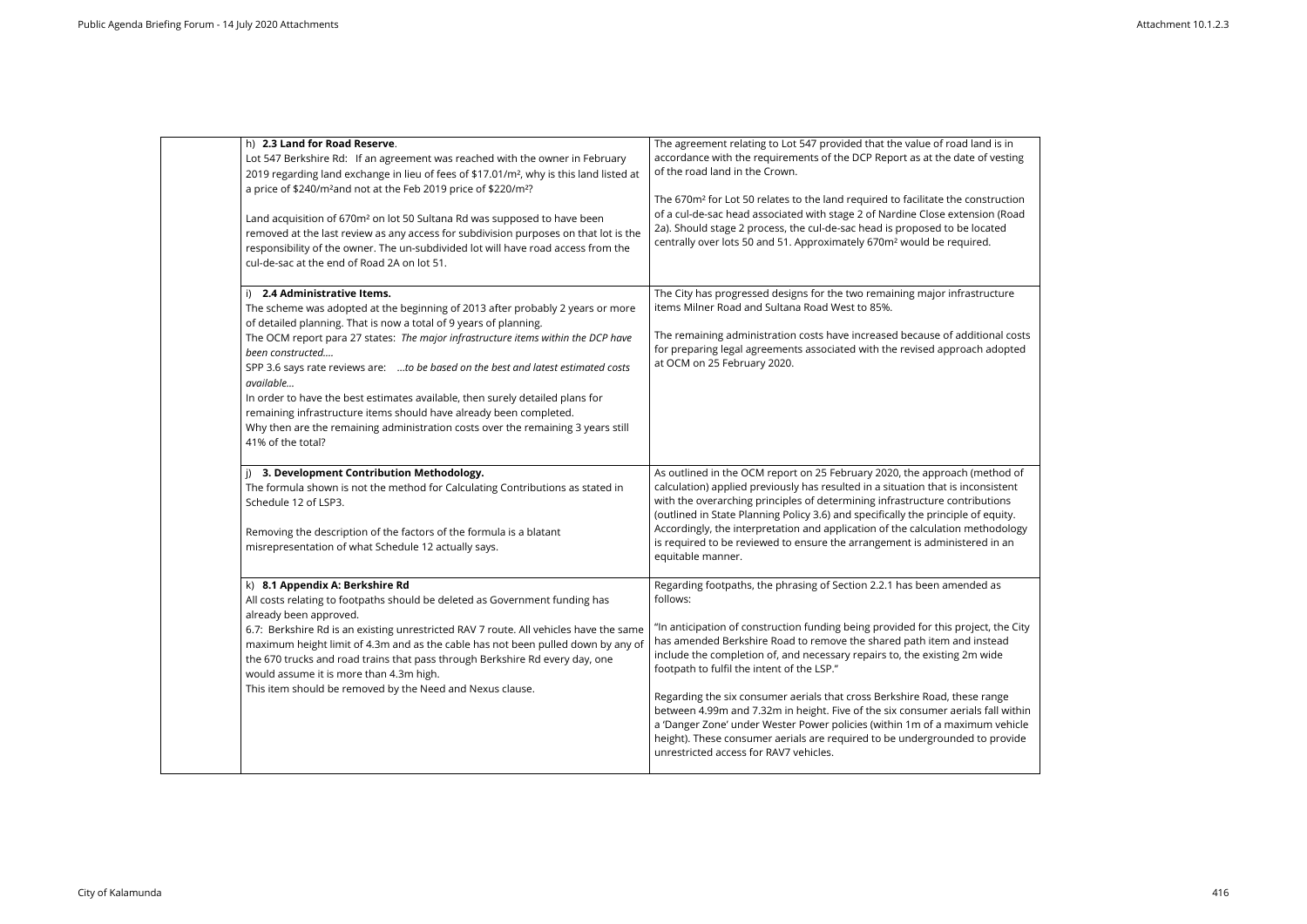| l) 8.2 Appendix B: Milner Rd.<br>I note that after 9 years of planning, no detailed design drawings have been<br>prepared. This item states that cost estimates are still based on a "typical" drawing<br>and are not specific to Milner Rd.<br>Item 5.4 includes asphalting the existing road surface as well as any widened<br>section. Over the last 3 years there have been approximately 100,000 semitrailer<br>movements on this road surface attributable to the railway project. The City has<br>been collecting funds, on a regular basis, from the railway project especially to pay<br>for the required resurfacing because of pavement damage. It should not be a cost<br>to the DCP. | Designs for Milner Road have been progressed to 85% and the costs have been<br>updated accordingly.<br>The contribution from the joint venture constructing the Forrestfield Airport<br>Link project is for maintenance associated with additional vehicle movements<br>in the area. These vehicle movements will likely conclude prior to Milner Road<br>being upgraded. The item listed under Milner Road is for a new surface, not for<br>maintenance.                                                                                                                                                                                      |
|---------------------------------------------------------------------------------------------------------------------------------------------------------------------------------------------------------------------------------------------------------------------------------------------------------------------------------------------------------------------------------------------------------------------------------------------------------------------------------------------------------------------------------------------------------------------------------------------------------------------------------------------------------------------------------------------------|------------------------------------------------------------------------------------------------------------------------------------------------------------------------------------------------------------------------------------------------------------------------------------------------------------------------------------------------------------------------------------------------------------------------------------------------------------------------------------------------------------------------------------------------------------------------------------------------------------------------------------------------|
| m) 8.5 Appendix E: Road 2A<br>Stage 1 of this road is approximately 290m in length at a cost of \$562,565<br>Stage 2 should be only about 120m but is estimated at \$540,658, 2½ times the rate.<br>Does this estimate still include the extension at the rear of lot 50 that was<br>supposed to be removed at the last review, as the quantities indicate a road length<br>of about 200m?                                                                                                                                                                                                                                                                                                        | It is confirmed that the extension at the rear of Lot 50 were removed from the<br>estimated costs.                                                                                                                                                                                                                                                                                                                                                                                                                                                                                                                                             |
| n) 8.6 Appendix F: Sultana Rd<br>Remove 7.3 Maintenance for trees. This is not a capital expense and SPP 3.6<br>expressly prohibits charges for maintenance so it should be removed.<br>Relocation of power pole 7.8. (price based on Dundas/Milner/Berkshire quote).<br>After 2 years of initial planning, and 7 annual reviews, the "latest and best" estimate<br>is still relying on a Shawmac guestimate. And we know how accurate they have<br>been! Why has there never been a W/P quote obtained to find out the actual price?                                                                                                                                                             | Schedule 12 (J) of the Local Planning Scheme No. 3 includes the provision of<br>maintenance. Where trees are required to be installed, it is an established<br>practice that landscaping is maintained for a minimum period of two years to<br>optimise survival rates. The two year period commences at the time of<br>planting.<br>Notwithstanding the above, the item for supplying, installing and maintaining<br>trees has been removed in light of detailed designs for Sultana Road West and<br>insufficient room on the verge to accommodate trees, without locating the<br>trees within (at the lowest point of) the drainage swales. |
| o) 8.11 Appendix H: Administration Items.<br>Agreements for future contributions of \$150,000 equates to about \$6,500 per<br>remaining contributor or more than 10% of the extra \$60,000 you are planning to<br>charge each of them.<br>This change of methodology has not come about because of anything any<br>landowner has done and any subsequent legal costs should be borne by the City.                                                                                                                                                                                                                                                                                                 | The estimated cost for agreements for future contributions (\$150,000), when<br>divided by the 31 remaining contributors, amounts to approximately \$4,838.<br>This estimated cost has been reconsidered and reduced to approximately<br>\$3,000 for each remaining contributor.<br>The legal agreements are required to administer the DCP in accordance with<br>the Local Planning Scheme No. 3 and therefore form an administration cost<br>under the DCP.                                                                                                                                                                                  |
| OCM Council Report Feb 25 2020 [note numbers below relate to corresponding<br>paragraph numbers in OCM report 25 February 2020]<br>The following should be read in conjunction with the OCM 25 February 2020 report<br>10.5.11                                                                                                                                                                                                                                                                                                                                                                                                                                                                    | The inclusion of contributions collected (funds held as money), based on higher<br>estimates, as part of the equation also reduced the cost contributions of later<br>landowners, raising issues of equity to those early contributors.                                                                                                                                                                                                                                                                                                                                                                                                        |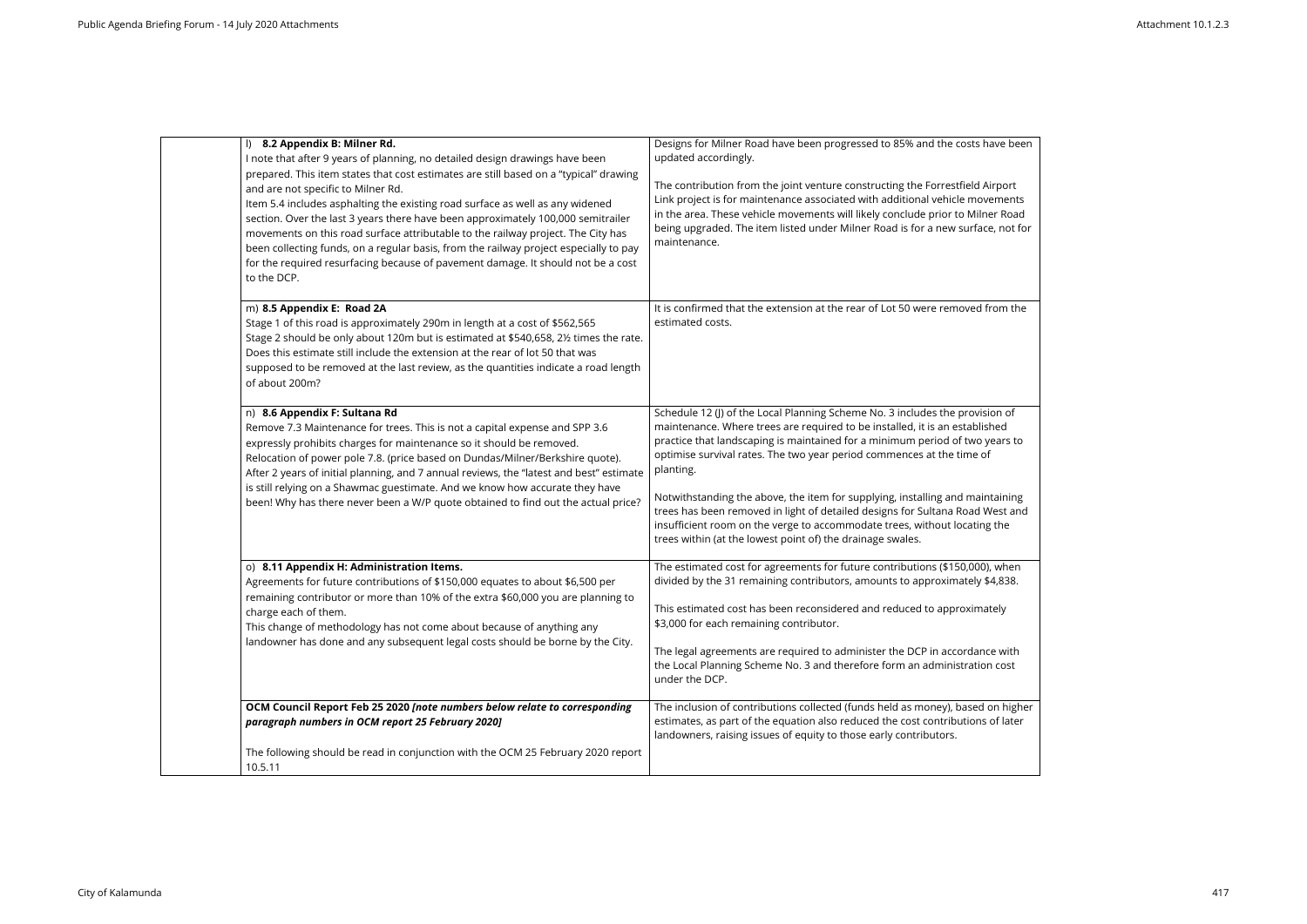| p) 14. This is exactly what is supposed to happen according to LSP3 schedule 12.<br>Cost of infrastructure = remaining infrastructure costs - funds held as money<br>Net lot area = Contribution area - (Area of road reserve + Developed area)<br>SPP 3.6: 4. Certainty  methods of accounting for escalation agreed upon at the<br>commencement of a development.                                                                                                                                                          |                                                                                                                                                                                                                                                                                                                                                                                                                                                                                                                                                                                                                                              |
|------------------------------------------------------------------------------------------------------------------------------------------------------------------------------------------------------------------------------------------------------------------------------------------------------------------------------------------------------------------------------------------------------------------------------------------------------------------------------------------------------------------------------|----------------------------------------------------------------------------------------------------------------------------------------------------------------------------------------------------------------------------------------------------------------------------------------------------------------------------------------------------------------------------------------------------------------------------------------------------------------------------------------------------------------------------------------------------------------------------------------------------------------------------------------------|
| q) 15. It is used elsewhere and in Cell 9 because it is the correct method.                                                                                                                                                                                                                                                                                                                                                                                                                                                  | Cell 9 operates under separate provisions of the Local Planning Scheme No. 3<br>and is not subject to the requirements and principles under State Planning<br>Policy 3.6.                                                                                                                                                                                                                                                                                                                                                                                                                                                                    |
| 20. Over the years items of infrastructure have been added and removed. Land<br>prices have similarly risen and fallen. The LSP is subject to a 5 year review.<br>These reviews allow for major changes to the LSP as a result of changed<br>circumstances within the area. There is nothing written anywhere that says the<br>methodology of cost calculation should, or can be altered. There will always be<br>a differential of rate between early and late payers. The gamble always will be,<br>will it go up or down. | There is no specific reference to a requirement to review the method of<br>calculating the development contribution. As outlined in the OCM report on 25<br>February 2020, the approach (method of calculation) applied previously has<br>resulted in a situation that is inconsistent with the overarching principles of<br>determining infrastructure contributions (outlined in State Planning Policy 3.6)<br>and specifically the principle of equity. Accordingly, the interpretation and<br>application of the calculation methodology is required to be reviewed to ensure<br>the arrangement is administered in an equitable manner. |
| s) 21. There is no basis for this comment. The very first landowner to pay, on 9<br>July 2013, has waited 7 years to gain any benefit. Two landowners in Sultana Rd<br>paid their contributions in 2014. The DCP report says that there will be no<br>upgrade to Sultana Rd until co-funding is available to complete the upgrade. As<br>this will now need to come from the FFN DCP. They probably won't see any<br>benefit for their contribution during my lifetime.                                                      | It is correct that the calculation method that was previously applied would<br>result in landowners, who are yet to contribute, only making a contribution<br>towards infrastructure that is yet to be built, and not infrastructure that has<br>already been built. In the interest of equity, all landowners should make a<br>contribution towards all of the infrastructure identified in the DCP and required<br>to facilitate the industrial development envisaged, irrespective of whether the<br>infrastructure was built prior to or after the development occurs and the<br>contribution is made.                                   |
| 22. While the system allows for infrastructure to be added and removed, land<br>t)<br>prices to fluctuate, inflation movement and demand variation in the cost of<br>infrastructure construction, it is not possible to evenly distribute the costs over<br>the 10 year DCP life.                                                                                                                                                                                                                                            | A the end of the DCP's lifespan, or when all cost contributions have been made<br>or accounted for, the final contribution rate will have captured the fluctuations<br>to land value and infrastructure cost, which will provide the most equitable,<br>consistent and accountable outcome possible.                                                                                                                                                                                                                                                                                                                                         |
| u) 23. Where is this "requirement to review the calculation" written?<br>The "Certainty" principle says:<br>All development contributions be clearly identified and methods of accounting for cost<br>adjustments determined at the commencement of a development.<br>The "consistency" principle says:<br>the methodology for applying contributions should be consistent.                                                                                                                                                  | There is no specific reference to a requirement to review the method of<br>calculating the development contribution. As outlined in the OCM report on 25<br>February 2020, the approach (method of calculation) applied previously has<br>resulted in a situation that is inconsistent with the overarching principles of<br>determining infrastructure contributions (outlined in SPP3.6) and specifically<br>the principle of equity. Accordingly, the interpretation and application of the<br>calculation methodology is required to be reviewed to ensure the arrangement<br>is administered in an equitable manner.                    |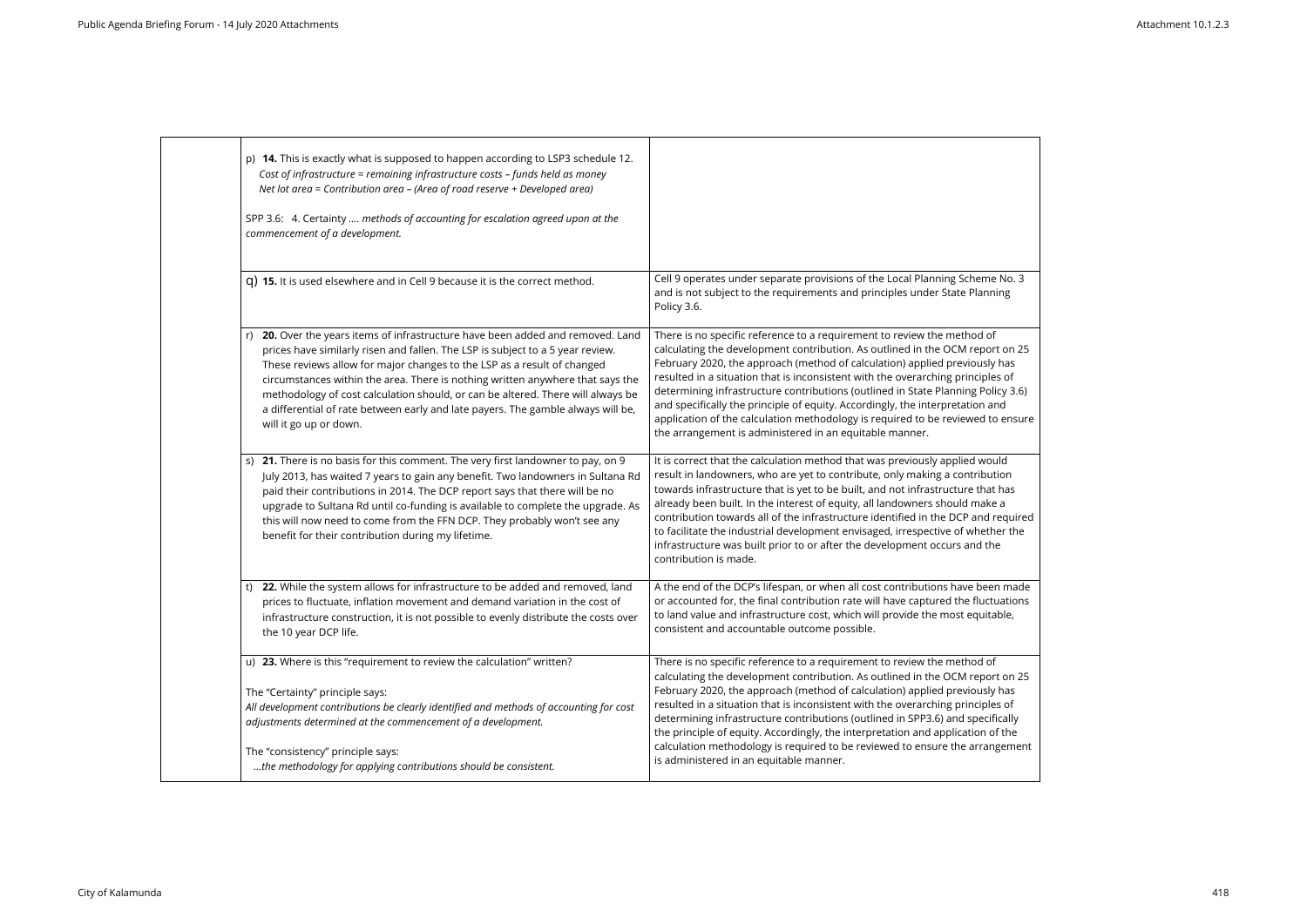| v) 24. Perhaps there have not been any significant drops in infrastructure<br>estimates in other DCPs because the administrators did their job properly from<br>the beginning. As an example, even though the WAPC notified the city in June<br>2012, before the original DCP was adopted, that all properties had to have a<br>road frontage, this was not included in the LSP and the DCP until the next<br>annual review in December 2013.<br>That is one of the reasons that the rate increased from \$23.03 to \$28.49 at that | It is understood that this comment relates to the inclusion of Nardine Close<br>extension (Road 2a) in the DCP. It is noted that infrastructure costs did increase<br>between Councils adoption of the cost contribution (OCM 183/2012) in<br>December 2012 and in the subsequent review in December 2013 (OCM<br>211/2013). This was as a consequence of the WAPC's modifications to the LSP to<br>require road access to the lots located where Road 2a is currently proposed. |
|-------------------------------------------------------------------------------------------------------------------------------------------------------------------------------------------------------------------------------------------------------------------------------------------------------------------------------------------------------------------------------------------------------------------------------------------------------------------------------------------------------------------------------------|----------------------------------------------------------------------------------------------------------------------------------------------------------------------------------------------------------------------------------------------------------------------------------------------------------------------------------------------------------------------------------------------------------------------------------------------------------------------------------|
| time.                                                                                                                                                                                                                                                                                                                                                                                                                                                                                                                               |                                                                                                                                                                                                                                                                                                                                                                                                                                                                                  |
| w) 25. These are not "supplementary notes". They are the definitions of the factors<br>of the formula. You cannot just delete them and change the meaning or intent<br>of the formula at any time, just to suit your own ends.                                                                                                                                                                                                                                                                                                      | This is inconsistent with advice received by the City.                                                                                                                                                                                                                                                                                                                                                                                                                           |
| 26. By attempting to address an equity issue in this way goes completely<br>X)<br>against the "Certainty" and "Consistency" and possibly the "Transparency"<br>principles. I would point out that the "Equity" principle refers only to:                                                                                                                                                                                                                                                                                            | In the case of this DCP, the "relative contribution to need", the unit of charge in<br>is based on the total area of the owner's land.<br>The approach outlined in the OCM report on 25 February 2020 is considered to                                                                                                                                                                                                                                                           |
| contributions should be levied from all developments  based on their relative<br>contribution to need.                                                                                                                                                                                                                                                                                                                                                                                                                              | provide the most equitable, consistent and accountable outcome possible.                                                                                                                                                                                                                                                                                                                                                                                                         |
| There is no way that this suggests all contributions should be equal at the end of 10<br>years.                                                                                                                                                                                                                                                                                                                                                                                                                                     |                                                                                                                                                                                                                                                                                                                                                                                                                                                                                  |
| The City of Wanneroo charged everybody the same rate for 10 years, and that<br>didn't end happily!                                                                                                                                                                                                                                                                                                                                                                                                                                  |                                                                                                                                                                                                                                                                                                                                                                                                                                                                                  |
| 29. It is amazing that Milner Rd went from a simple closure and Cul-de-sac at<br>Berkshire Rd to a \$1 million RAV 7 intersection. The rest of Milner Rd went from<br>a 1½m widening on one side, to 1½m on both sides and in spite of these and<br>other additions the contribution rate dropped from \$31.23 to \$17.01 at the last<br>review.                                                                                                                                                                                    | It is acknowledged that changes in the planning framework for the locality<br>resulted in changes to the road system, which impacted on the infrastructure<br>works required in the DCP including Milner Road. The reduction of the<br>contribution rate is principally a result of reduced infrastructure costs<br>(principally utility relocation cost estimates) and the interpretation of the<br>method for calculating the contribution rate in the DCP.                    |
| z) 31. SPP 3.6 states quite categorically;<br>6.3.14.3 Payment by an owner of the cost contribution, including a cost contribution<br>based upon estimated costsconstitutes full and final discharge of the owner's liability<br>under the development contribution plan<br>It can't be any simpler than that!                                                                                                                                                                                                                      | Clause 6.5.14.3 of Local Planning Scheme No. 3 (LPS 3) States:<br>"Payment by and Owner of the cost contribution, including a cost contribution<br>based upon estimated costs in a manner acceptable to the local government,<br>constitutes full and final discharge of the Owner's liability under the development<br>contribution plan and the local government shall provide certification in writing to<br>the owner of such discharge if requested by the owner. "         |
|                                                                                                                                                                                                                                                                                                                                                                                                                                                                                                                                     | Note that the payment of a cost contribution is required to be in a manner<br>acceptable to the local government and Cl 6.5.11.4 of LPS 3 requires the City to                                                                                                                                                                                                                                                                                                                   |

| Close<br>l increase<br>Ì<br>M:<br>he LSP to<br>oosed. |  |
|-------------------------------------------------------|--|
|                                                       |  |
| harge in:                                             |  |
| idered to<br>ible.                                    |  |
|                                                       |  |
|                                                       |  |
|                                                       |  |
| ality<br>ructure<br>ļ                                 |  |
| he                                                    |  |
|                                                       |  |
| tion<br>:nt,                                          |  |
| pment                                                 |  |
| riting to                                             |  |
| nner                                                  |  |

the City to  $\|$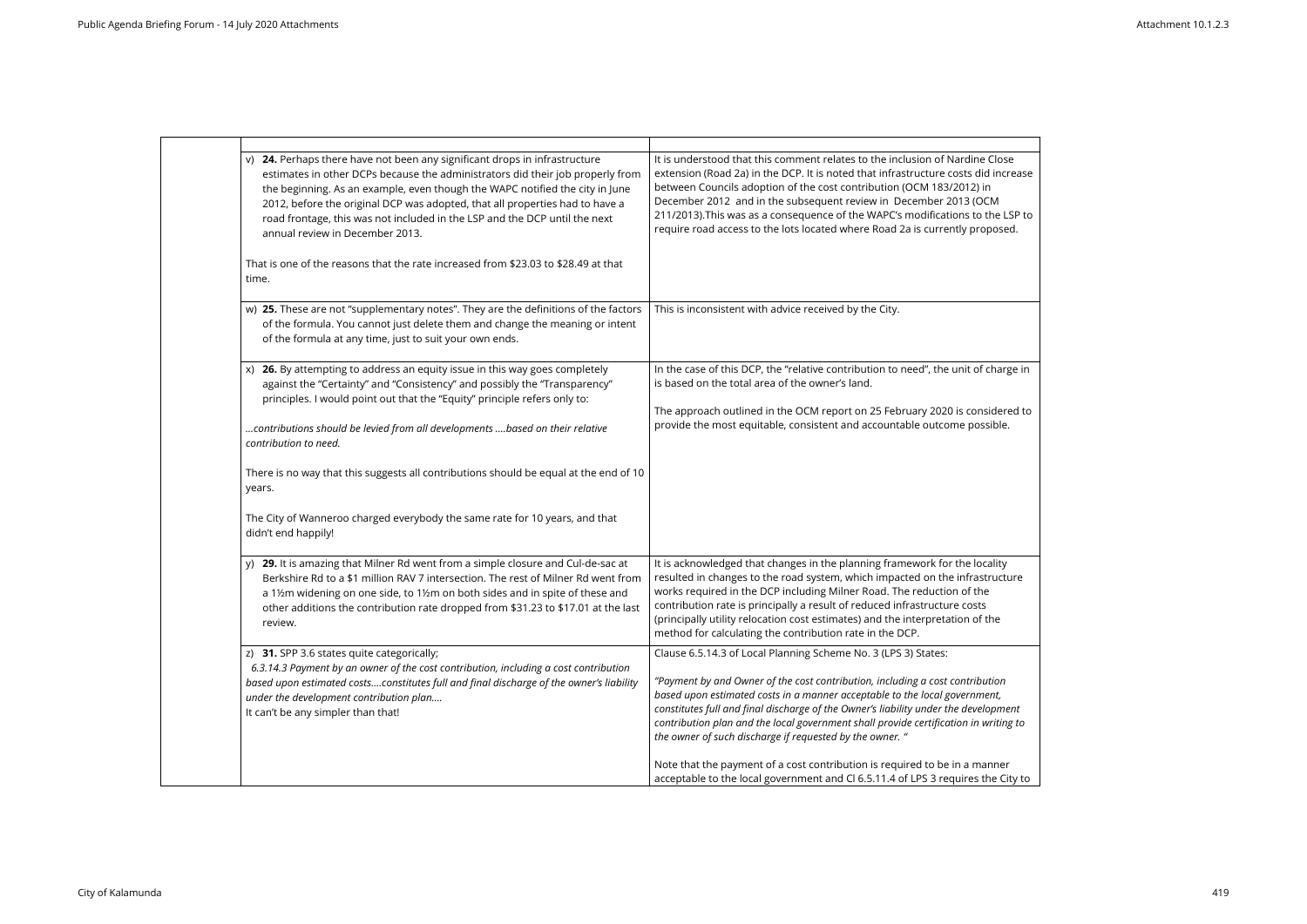|                                                                                                                                                                                                                                                                                                                                                                                                                                                                       | enter into an agreement with landowners in order to accept a cost contribution<br>based on estimates as a final contribution. The City has not entered into<br>agreements with landowners who have previously made cost contributions to<br>finalise those cost contributions.                                                                                                                                                                             |
|-----------------------------------------------------------------------------------------------------------------------------------------------------------------------------------------------------------------------------------------------------------------------------------------------------------------------------------------------------------------------------------------------------------------------------------------------------------------------|------------------------------------------------------------------------------------------------------------------------------------------------------------------------------------------------------------------------------------------------------------------------------------------------------------------------------------------------------------------------------------------------------------------------------------------------------------|
| aa) 32. In light of the previous paragraph and with reference to LSP3, the annual<br>reviews are to review "estimated infrastructure costs" and to "reflect changes in<br>funding and revenue sources". There is no mechanism or ability to establish a<br>final contribution rate after all infrastructure has been constructed and paid<br>for.                                                                                                                     | The Local Planning Scheme No. 3 Cl. 6.5.11.1 states:<br>"The determination of Infrastructure Costs and Administrative Costs is to be based<br>on amounts expended, but when expenditure has not occurred, it to be based on<br>the best and latest estimated costs available to the local government and adjusted<br>accordingly, if necessary."                                                                                                           |
| bb) 33. There is an assumption that all landowners will have commenced<br>development and paid a contribution by 2023. The report accompanying<br>Amendment 88 assumed (wrongly) that most properties in the area would be<br>developed within 5-7 years after the commencement of the scheme. This report<br>shows that only 50% of the land is developed after 7 years and that is sure to<br>slow in the next 2 years or so, based on the latest economic outlook. | The lifespan of this DCP is limited at 10 years from its adoption in 2013. In the<br>event that there is a need to extend the timeframe for this DCP an amendment<br>to the Local Planning Scheme No. 3 will be required. The City will include some<br>indicative forecasts for development and cashflow in the DCP Report.                                                                                                                               |
| You won't have collected all the money, or completed all of the infrastructure or<br>indeed have any way to reconcile anything. How long will it take to credit higher<br>contributors?                                                                                                                                                                                                                                                                               |                                                                                                                                                                                                                                                                                                                                                                                                                                                            |
| cc) 34. See paragraph 31.<br>If you cannot persuade the lower contributors to donate more for the cause, all the<br>effort for equity goes out the window. Some will still have paid more and some will<br>have paid less.                                                                                                                                                                                                                                            | The approach outlined in the OCM report on 25 February 2020 is considered to<br>provide the most equitable outcome possible                                                                                                                                                                                                                                                                                                                                |
| dd) 35. This obviously will make the reconciliation very difficult, or impossible,<br>depending on how many are involved.                                                                                                                                                                                                                                                                                                                                             | Noted.                                                                                                                                                                                                                                                                                                                                                                                                                                                     |
| ee) 39. Lands for roads have been purchased from landowners at different prices.<br>Is there equity in that?                                                                                                                                                                                                                                                                                                                                                          | Purchasing land by negotiation requires land valuations to be prepared by a<br>qualified Land Valuer. The determination of land value is in accordance with Cl.<br>6.5.12 of Local Planning Scheme No. 3 and is not required to meet the DCP<br>equity principle.                                                                                                                                                                                          |
| ff) 40. The landowners that have paid at a lower rate will still be unequal to all the<br>rest as there is no legal ability for the City to demand any further funds from<br>these landowners.                                                                                                                                                                                                                                                                        | Cl 6.5.11.4 of LPS 3 requires the City to enter into an agreement with<br>landowners in order to accept a cost contribution based on estimates as a final<br>contribution. Given the City has not entered into agreements with landowners,<br>the previous cost contributions are not deemed to be final. This is a matter that<br>will require the City's further consideration leading up to and during the time<br>that the final costs are reconciled. |
| gg) 42. The payments cannot be considered as interim, retrospectively.<br>LSP3 part 6.5.14.3  a payment of contributions constitutes full and final discharge of                                                                                                                                                                                                                                                                                                      | Clause 6.5.14.3 of Local Planning Scheme No. 3 (LPS 3) States:                                                                                                                                                                                                                                                                                                                                                                                             |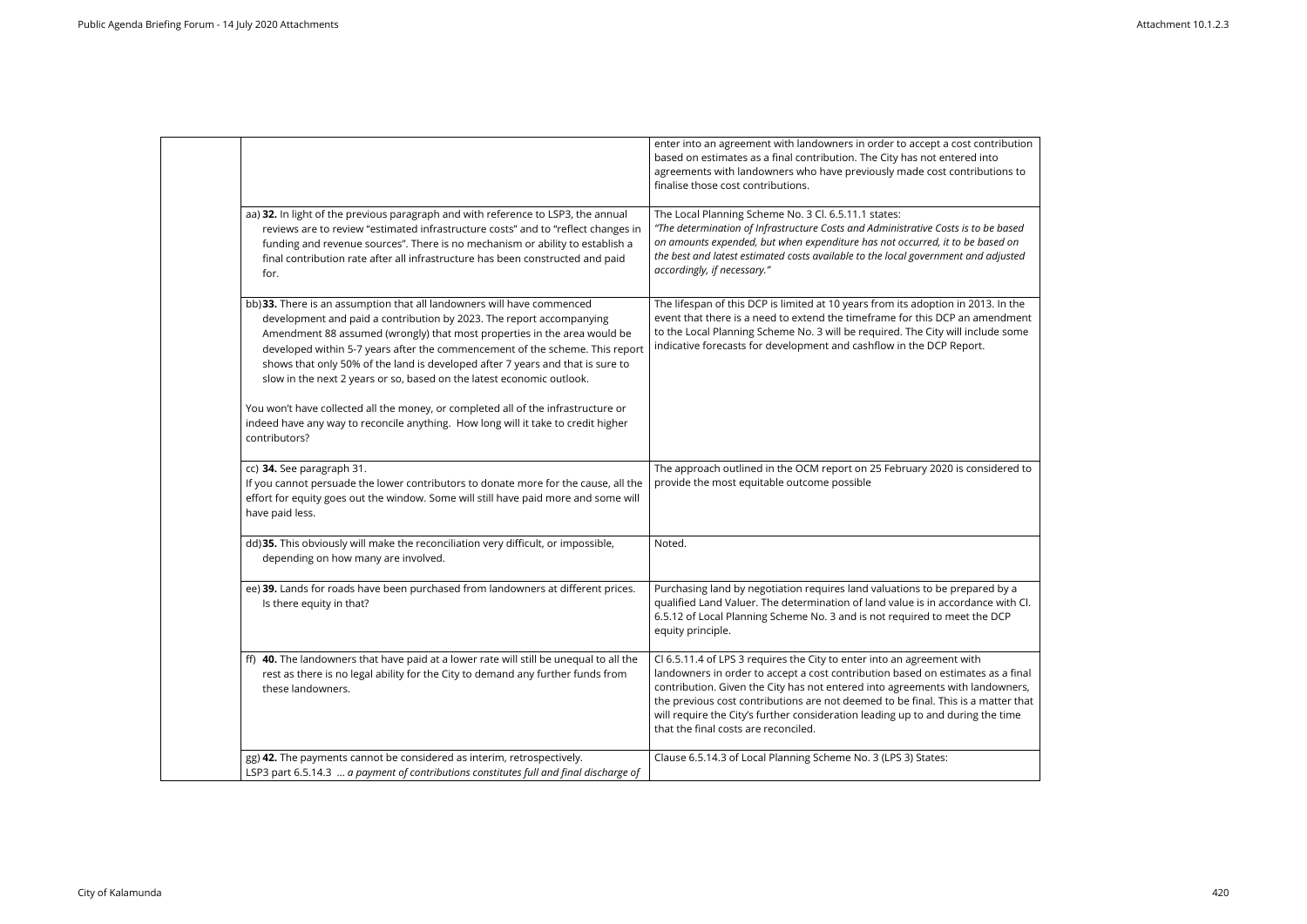| the owners liability.                                                                                                                                                                                                                                                                                                                                                            | "Payment by and Owner of the cost contribution, including a cost contribution<br>based upon estimated costs in a manner acceptable to the local government,<br>constitutes full and final discharge of the Owner's liability under the development<br>contribution plan and the local government shall provide certification in writing to<br>the owner of such discharge if requested by the owner. "                                                                                                                                                                                                                                          |
|----------------------------------------------------------------------------------------------------------------------------------------------------------------------------------------------------------------------------------------------------------------------------------------------------------------------------------------------------------------------------------|-------------------------------------------------------------------------------------------------------------------------------------------------------------------------------------------------------------------------------------------------------------------------------------------------------------------------------------------------------------------------------------------------------------------------------------------------------------------------------------------------------------------------------------------------------------------------------------------------------------------------------------------------|
|                                                                                                                                                                                                                                                                                                                                                                                  | Note that the payment of a cost contribution is required to be in a manner<br>acceptable to the local government and Cl 6.5.11.4 of LPS 3 requires the City to<br>enter into an agreement with landowners in order to accept a cost contribution<br>based on estimates as a final contribution. The City has not entered into<br>agreements with landowners who have previously made cost contributions to<br>finalise those cost contributions.                                                                                                                                                                                                |
| hh) 43. See above.<br>LSP3 part 6.5.14.3 states:  the local government shall provide certification in writing<br>to the owner of such discharge if requested by the owner.<br>It does not say that final discharge is dependent on receiving notification in writing.<br>There is no mention in either SPP 3.6 or LSP3 of the word "interim" in any clause.                      | The submitter is correct regarding Cl. 6.5.14.3, however Cl. 6.5.11.4 states:<br>"Where a Cost Contribution has been calculated on the basis of an estimated<br>cost, the local government -<br>a) Is to adjust the Cost Contribution of any Owner in accordance with the<br>revised estimated costs; and<br>b) May accept a Cost Contribution, based upon estimated costs, as a final Cost<br>Contribution and enter into an agreement with the Owner accordingly.<br>While there is no specific mention of the word "interim", Cl 6.5.11.4 (a) allows<br>for cost contributions to be adjusted in accordance with revised estimated<br>costs. |
| 44. Unfortunately this solution is based on the misguided assumption that<br>ii)<br>there will be enough money in the cash account to complete all infrastructure<br>by 2023 and that all owners will have paid. As I pointed out be in paragraph 21,<br>co-funding for Sultana Rd is highly unlikely by 2023, and so "all actual<br>infrastructure costs" still won't be known. | The lifespan of this DCP is limited at 10 years from its adoption in 2013. In the<br>event that there is a need to extend the timeframe for this DCP an amendment<br>to the Local Planning Scheme No. 3 will be required.                                                                                                                                                                                                                                                                                                                                                                                                                       |
| 47/48. If an agreement was reached in February 2019 with owners of Lot 547<br>Berkshire Rd for land in- lieu when the valuation was \$220/m <sup>2</sup> , why is this land<br>included at the proposed future valuation of \$240/m <sup>2</sup> ?                                                                                                                               | The agreement provided that the value of road land is in accordance with the<br>requirements of the DCP Report as at the date of vesting of the road land in the<br>Crown.                                                                                                                                                                                                                                                                                                                                                                                                                                                                      |
| kk) 53. See comments under 8.11 Appendix H.                                                                                                                                                                                                                                                                                                                                      | Response provided to (O) above.                                                                                                                                                                                                                                                                                                                                                                                                                                                                                                                                                                                                                 |
| II) 54/55. By definition in LSP3,<br>"Cost Contributions" means the contribution payable by an owner pursuant to a<br>Developer Contribution Plan.<br>LSP3 6.5.13.2  An owners liability to pay the Cost Contribution arises on the earlier of<br>(a), (b), (c) or (d). The liability arises only once upon the earliest of the listed events.                                   | Clause 6.5.14.3 of Local Planning Scheme No. 3 (LPS 3) States:<br>"Payment by and Owner of the cost contribution, including a cost contribution<br>based upon estimated costs in a manner acceptable to the local government,<br>constitutes full and final discharge of the Owner's liability under the development<br>contribution plan and the local government shall provide certification in writing to<br>the owner of such discharge if requested by the owner. "                                                                                                                                                                        |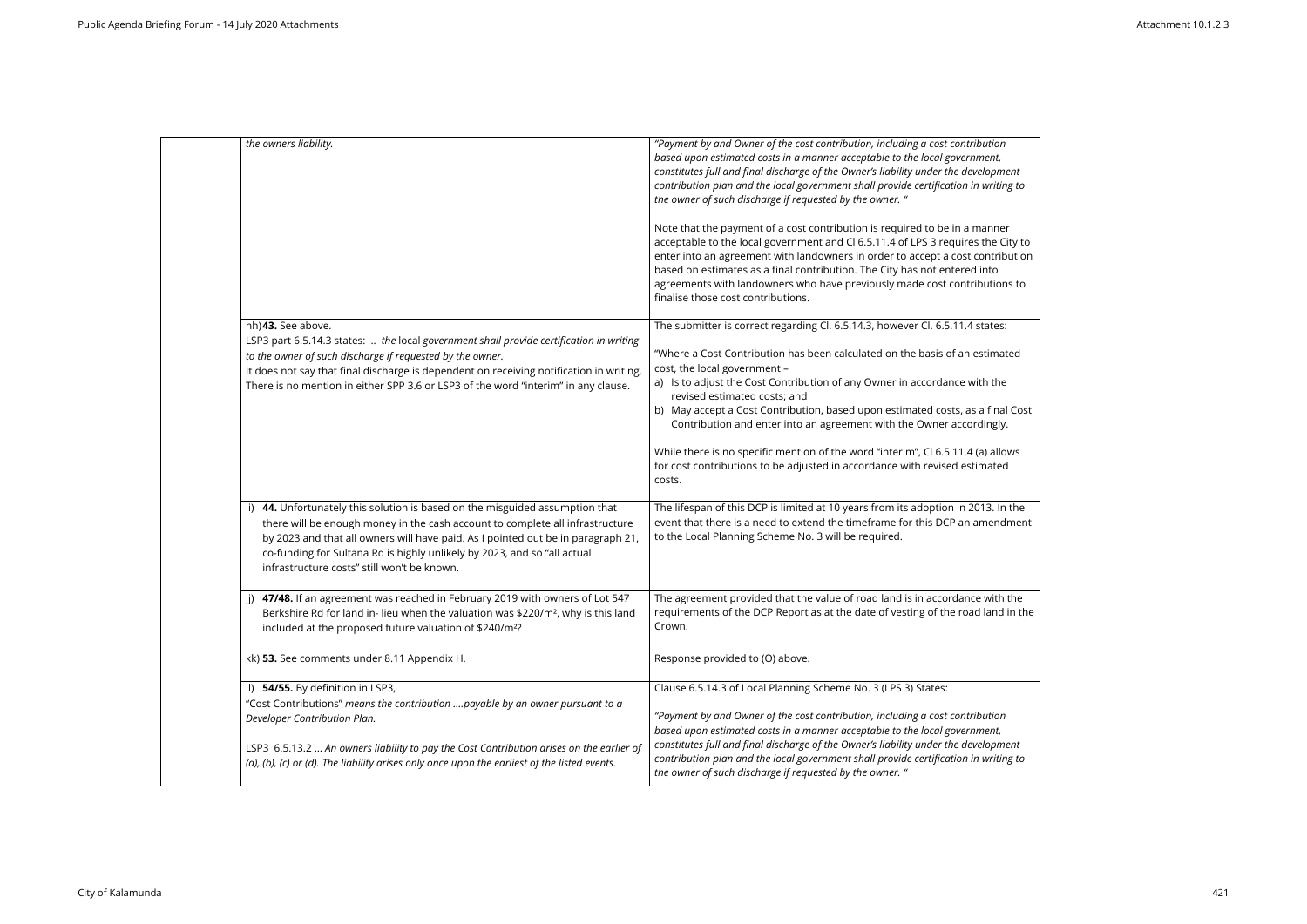| LSP3 6.5.14.3: Payment by an owner of the cost contribution, including  based on<br>Note that the payment of a cost contribution is required to be in a manner<br>estimated costs  Constitutes full and final discharge.<br>acceptable to the local government.<br>There is no mechanism in the DCP to allow the City to force an agreement for<br>Clause 11.1.1 (a) of LPS 3 provides the for the local government to enter into<br>future additional payments as a condition for Development Approval.<br>agreements with owners:<br>"11.1.1 The local government in implementing the Scheme has the power to -<br>1. Enter into an agreement with any owner, occupier or other person having an<br>interest in land affected by the provisions of the Scheme in respect of any<br>matters pertaining to the Scheme;"<br>63. The "Cost Contribution" referred to, is by definition, the amount "still to<br>The definition of Cost Contribution is:<br>mm)<br>"Cost Contribution' means the contribution to Infrastructure Costs and<br>be paid" by an owner. It is not an amount that "has already been paid."<br>Administrative Costs payable by an Owner pursuant to a Development Contribution<br>Plan"<br>Therefore by definition, 6.5.11.4 simply means to adjust the Cost Contribution (the<br>amount still payable) by any Owner in accordance with the revised estimated costs.<br>The definition does not refer to the amount as "still to be paid" and the term<br>This does not include any contribution that has already been paid in full and<br>"payable" does not necessarily define the time of payment as being past or<br>satisfied all further obligation.<br>future tense.<br>nn) 67. The intent and principles are far from met by these changes. It trashes most<br>The principles underlying development contributions, namely equity,<br>consistency and accountability as provided under Local Planning Scheme No. 3<br>of the Guiding Principles in the pursuit of equality. There is nothing in any of the<br>and State Planning Policy 3.6 have guided the approach taken by the City in this<br>overarching documents that gives the slightest hint that every landowner<br>review. It is not considered reasonable or in line with principles for the City to<br>should pay at the same rate.<br>accept contributions at a rate, knowing that in doing so, owners will be<br>required to bear more or less than their fair share of the DCP costs.<br>00) 71. SPP 3.6 has clear methods for dealing with over or under funding at the end<br>Ultimately this DCP is consistent with SPP3.6 in its intent to ensure each land<br>owner will, at the conclusion of the DCP, have been required to make an<br>of the life of a scheme. The proposed process is not one of the stated methods.<br>equitable contribution towards the design and construction of infrastructure<br>and administrative items.<br>SPP 3.6 states: Development Contributions can only be for the provision of capital<br>items. The costs associated with design and construction of infrastructure (including<br>land costs) and the cost of administration are considered capital items and can be<br>included in the DCP.<br>This does not leave any room to raise extra funds for any other purpose including<br>to credit some land owners.<br>pp)72. This is not possible.<br>Cl 6.5.11.4 of LPS 3 requires the City to enter into an agreement with<br>landowners in order to accept a cost contribution based on estimates as a final<br>contribution. Given the City has not entered into agreements with landowners,<br>the previous cost contributions are not deemed to be final. This is a matter that<br>will require the City's further consideration leading up to and during the time<br>that the final costs are reconciled. |  |  |
|---------------------------------------------------------------------------------------------------------------------------------------------------------------------------------------------------------------------------------------------------------------------------------------------------------------------------------------------------------------------------------------------------------------------------------------------------------------------------------------------------------------------------------------------------------------------------------------------------------------------------------------------------------------------------------------------------------------------------------------------------------------------------------------------------------------------------------------------------------------------------------------------------------------------------------------------------------------------------------------------------------------------------------------------------------------------------------------------------------------------------------------------------------------------------------------------------------------------------------------------------------------------------------------------------------------------------------------------------------------------------------------------------------------------------------------------------------------------------------------------------------------------------------------------------------------------------------------------------------------------------------------------------------------------------------------------------------------------------------------------------------------------------------------------------------------------------------------------------------------------------------------------------------------------------------------------------------------------------------------------------------------------------------------------------------------------------------------------------------------------------------------------------------------------------------------------------------------------------------------------------------------------------------------------------------------------------------------------------------------------------------------------------------------------------------------------------------------------------------------------------------------------------------------------------------------------------------------------------------------------------------------------------------------------------------------------------------------------------------------------------------------------------------------------------------------------------------------------------------------------------------------------------------------------------------------------------------------------------------------------------------------------------------------------------------------------------------------------------------------------------------------------------------------------------------------------------------------------------------------------------------------------------------------------------------------------------------------------------------------------------------------------------------------------------------------------------------------------------------------------------------------------------------------------------------------------------------------------------------------------------------------------------------------------------------------------------------------------------------------------------------------------------------------------------------------------------------------------------------|--|--|
|                                                                                                                                                                                                                                                                                                                                                                                                                                                                                                                                                                                                                                                                                                                                                                                                                                                                                                                                                                                                                                                                                                                                                                                                                                                                                                                                                                                                                                                                                                                                                                                                                                                                                                                                                                                                                                                                                                                                                                                                                                                                                                                                                                                                                                                                                                                                                                                                                                                                                                                                                                                                                                                                                                                                                                                                                                                                                                                                                                                                                                                                                                                                                                                                                                                                                                                                                                                                                                                                                                                                                                                                                                                                                                                                                                                                                                                         |  |  |
|                                                                                                                                                                                                                                                                                                                                                                                                                                                                                                                                                                                                                                                                                                                                                                                                                                                                                                                                                                                                                                                                                                                                                                                                                                                                                                                                                                                                                                                                                                                                                                                                                                                                                                                                                                                                                                                                                                                                                                                                                                                                                                                                                                                                                                                                                                                                                                                                                                                                                                                                                                                                                                                                                                                                                                                                                                                                                                                                                                                                                                                                                                                                                                                                                                                                                                                                                                                                                                                                                                                                                                                                                                                                                                                                                                                                                                                         |  |  |
|                                                                                                                                                                                                                                                                                                                                                                                                                                                                                                                                                                                                                                                                                                                                                                                                                                                                                                                                                                                                                                                                                                                                                                                                                                                                                                                                                                                                                                                                                                                                                                                                                                                                                                                                                                                                                                                                                                                                                                                                                                                                                                                                                                                                                                                                                                                                                                                                                                                                                                                                                                                                                                                                                                                                                                                                                                                                                                                                                                                                                                                                                                                                                                                                                                                                                                                                                                                                                                                                                                                                                                                                                                                                                                                                                                                                                                                         |  |  |
|                                                                                                                                                                                                                                                                                                                                                                                                                                                                                                                                                                                                                                                                                                                                                                                                                                                                                                                                                                                                                                                                                                                                                                                                                                                                                                                                                                                                                                                                                                                                                                                                                                                                                                                                                                                                                                                                                                                                                                                                                                                                                                                                                                                                                                                                                                                                                                                                                                                                                                                                                                                                                                                                                                                                                                                                                                                                                                                                                                                                                                                                                                                                                                                                                                                                                                                                                                                                                                                                                                                                                                                                                                                                                                                                                                                                                                                         |  |  |
|                                                                                                                                                                                                                                                                                                                                                                                                                                                                                                                                                                                                                                                                                                                                                                                                                                                                                                                                                                                                                                                                                                                                                                                                                                                                                                                                                                                                                                                                                                                                                                                                                                                                                                                                                                                                                                                                                                                                                                                                                                                                                                                                                                                                                                                                                                                                                                                                                                                                                                                                                                                                                                                                                                                                                                                                                                                                                                                                                                                                                                                                                                                                                                                                                                                                                                                                                                                                                                                                                                                                                                                                                                                                                                                                                                                                                                                         |  |  |
|                                                                                                                                                                                                                                                                                                                                                                                                                                                                                                                                                                                                                                                                                                                                                                                                                                                                                                                                                                                                                                                                                                                                                                                                                                                                                                                                                                                                                                                                                                                                                                                                                                                                                                                                                                                                                                                                                                                                                                                                                                                                                                                                                                                                                                                                                                                                                                                                                                                                                                                                                                                                                                                                                                                                                                                                                                                                                                                                                                                                                                                                                                                                                                                                                                                                                                                                                                                                                                                                                                                                                                                                                                                                                                                                                                                                                                                         |  |  |

| anner                                                   |  |
|---------------------------------------------------------|--|
| ter into                                                |  |
| to -<br>ving an<br>any                                  |  |
| ntribution                                              |  |
| ie term<br>ast or                                       |  |
| eme No. 3<br>City in this<br>e City to<br>e             |  |
| $\overline{\overline{\text{ch}}}$ land<br>an<br>ructure |  |
| as a final<br>downers,<br>าatter that<br>he time        |  |

┑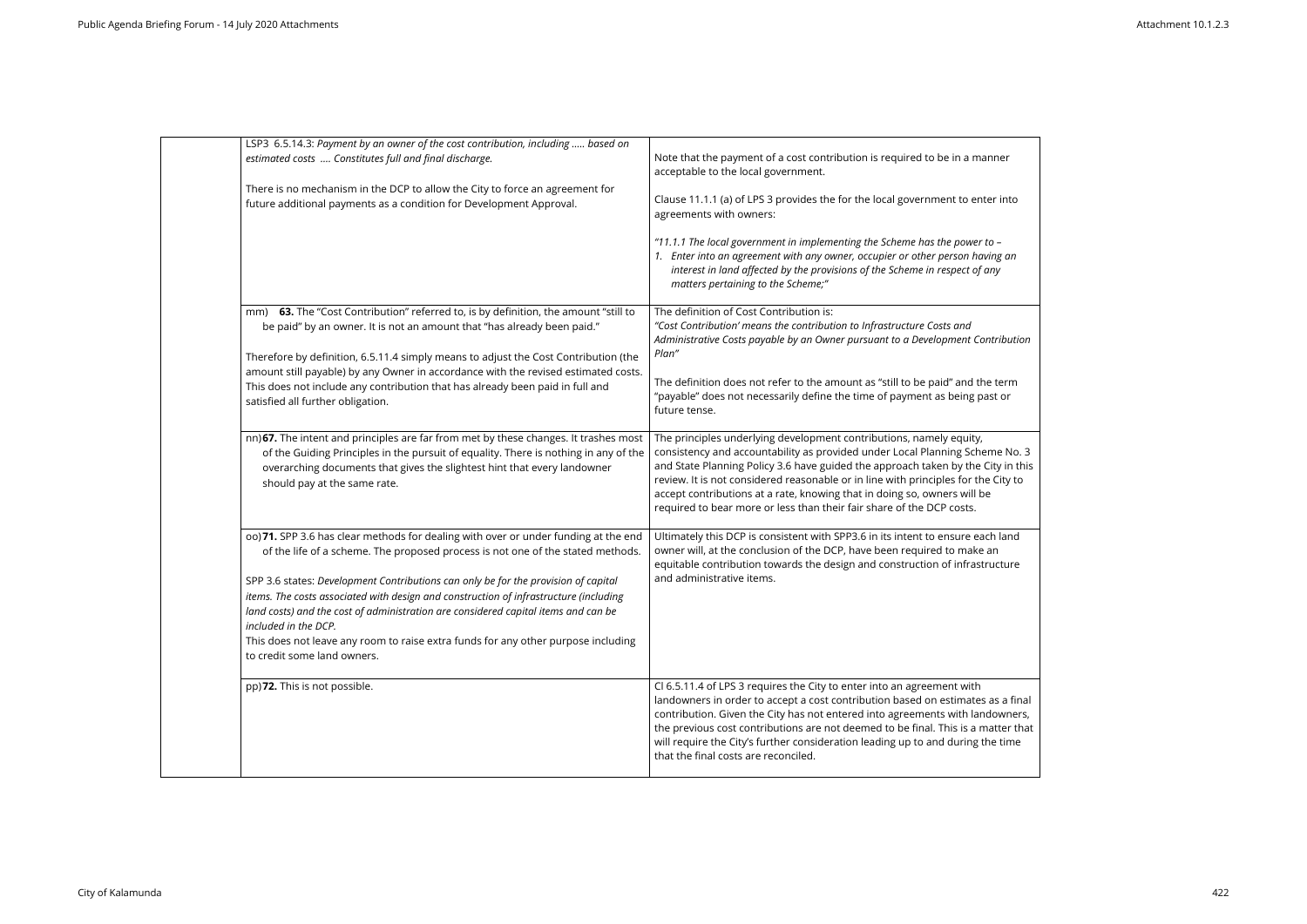| qq) 84. The existing methodology, through the annual reviews is designed to<br>ensure that the Scheme balances with the final payment.                                                                                                                                                                                                                                                                                                                                                                                                                                                                                                                       | Ultimately the method being applied through this DCP review will result in the<br>contributions balancing against infrastructure costs and administrative costs. |
|--------------------------------------------------------------------------------------------------------------------------------------------------------------------------------------------------------------------------------------------------------------------------------------------------------------------------------------------------------------------------------------------------------------------------------------------------------------------------------------------------------------------------------------------------------------------------------------------------------------------------------------------------------------|------------------------------------------------------------------------------------------------------------------------------------------------------------------|
| rr) Conclusion.<br>The City appears to be basing its argument for changing the calculation<br>methodology on clause 6.5.11.4 of the scheme, but this must be read in<br>conjunction with the whole document, not in isolation.<br>The "Cost Contribution" is defined as the amount "owing" not an amount previously<br>"paid."                                                                                                                                                                                                                                                                                                                               | Noted. The conclusion summarises the detailed questions above, see<br>responses provided above in this regard.                                                   |
| If contributions have been paid before an adjustment of estimates, and they have<br>been paid in full at that time, then that constitutes a final discharge of liability.<br>That liability arises at any one of the events listed in 6.5.13.2, not at some later<br>review, years down the track.                                                                                                                                                                                                                                                                                                                                                           |                                                                                                                                                                  |
| It also says that contribution liability arises only once at the earliest of the listed<br>events.                                                                                                                                                                                                                                                                                                                                                                                                                                                                                                                                                           |                                                                                                                                                                  |
| There is no clause anywhere in the Scheme that allows for provisional payments<br>before or after any annual review.                                                                                                                                                                                                                                                                                                                                                                                                                                                                                                                                         |                                                                                                                                                                  |
| With reference to "Agreements" for future "Interim" payments, I fail to see any legal<br>standing in an agreement of liability for an undetermined amount to be payable at<br>an undetermined time, perhaps years down the track. This is just not possible.<br>I cannot see any clause anywhere in either LPS3 or SPP3.6 that would give any legal<br>ability for the City to change the Methodology during the life of this Scheme.<br>There is no provision in either LSP3 or SPP 3.6 to collect contributions for any other<br>purpose than "initial capital requirements only."                                                                         |                                                                                                                                                                  |
| There is a "utopian" assumption that at the end of 3 years almost every landowner<br>will have paid their contributions and you will sit down at the table and "square up."<br>By your figures, in order just to pay for all remaining infrastructure items,<br>contributions on a further 290,000m <sup>2</sup> will have to be paid. While this is possible to<br>achieve in 3 years, current economic outlook shows it will be difficult. Current<br>indications are that in the foreseeable future, contributions will be collected on<br>only about 100,000m <sup>2</sup> , which is a long way short of even finishing the required<br>infrastructure. |                                                                                                                                                                  |
| If this situation was to occur, then how will you ever reconcile with "actual cost<br>figures," and how will you ever be able to offer credits?                                                                                                                                                                                                                                                                                                                                                                                                                                                                                                              |                                                                                                                                                                  |
| The thrust of the argument appears to be to ensure all landowners pay at the same<br>contribution rate. The Guidelines and the Scheme don't allow for this to happen.                                                                                                                                                                                                                                                                                                                                                                                                                                                                                        |                                                                                                                                                                  |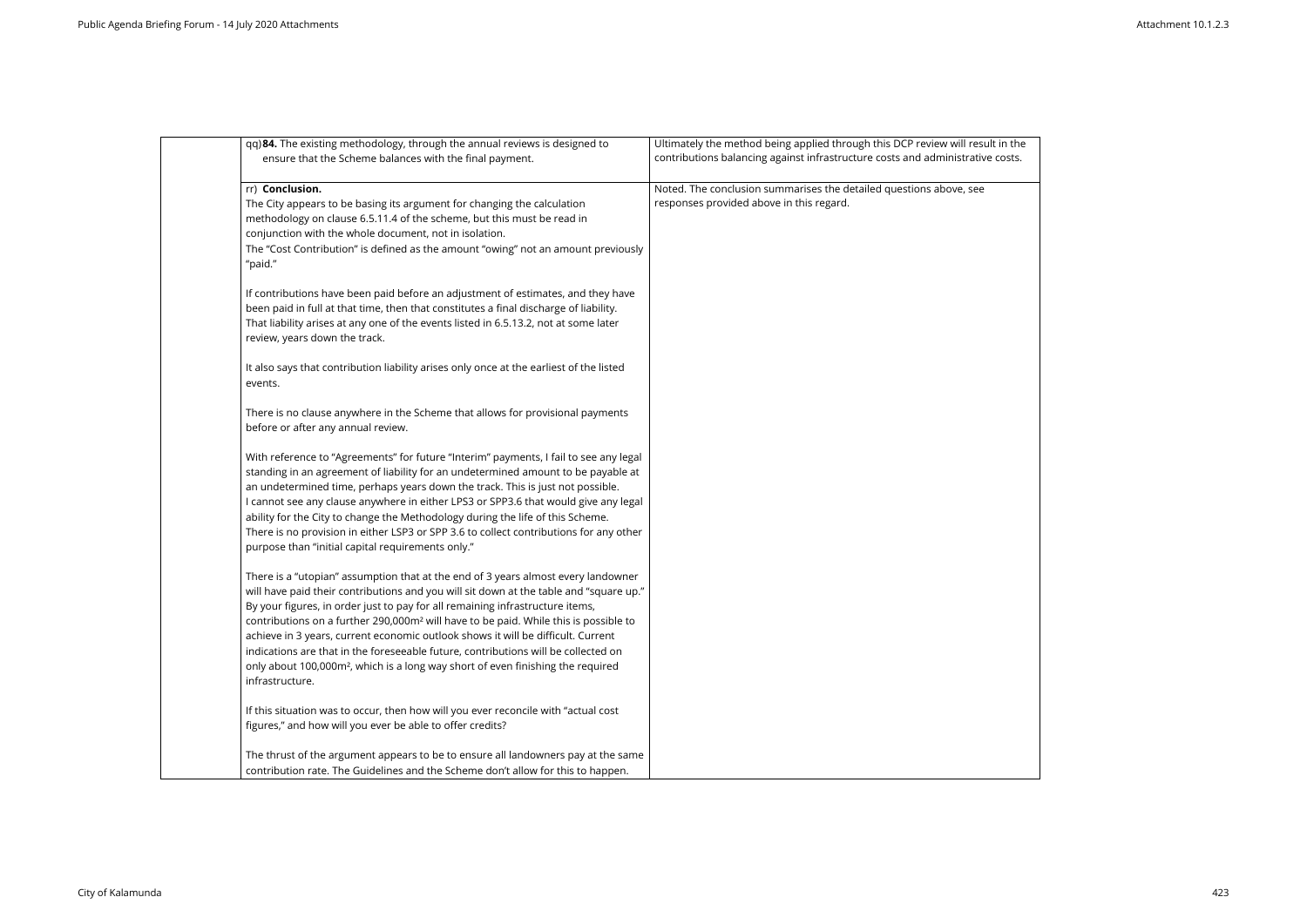| That is why there must be annual reviews and a total review of the Scheme at least<br>every 5 years. Even if the City had borrowed the necessary funds to complete the<br>infrastructure up front, later contributors would pay more than earlier ones<br>because interest would continue to accrue on their unpaid contributions.<br>The letter to landowners notifying of this public submission says that any credit or<br>refund is anticipated to be directed to the original contributing owner, subject to a<br>subsequent owner not objecting.<br>Section 6.3.17.2 of SPP 3.6 states: If there is an excess of fundswhen all cost<br>contributions have been made and accounted forthe local government is to refund<br>excess funds to contributing owners for that DCA. To the extent, if any, that it is not<br>reasonably practicable to identify ownersany excess funds shall be applied, to the<br>provision of additional facilities<br>Not only is that quite clear, but why would the City want to create or buy into any<br>dispute between the current and former owners of any property?<br>On the matter of equity between contributors, I draw your attention to Cell 9.<br>Contribution Rate = Net Outstanding Costs divided by Remaining Lot Yield. |                                           |
|-----------------------------------------------------------------------------------------------------------------------------------------------------------------------------------------------------------------------------------------------------------------------------------------------------------------------------------------------------------------------------------------------------------------------------------------------------------------------------------------------------------------------------------------------------------------------------------------------------------------------------------------------------------------------------------------------------------------------------------------------------------------------------------------------------------------------------------------------------------------------------------------------------------------------------------------------------------------------------------------------------------------------------------------------------------------------------------------------------------------------------------------------------------------------------------------------------------------------------------------------------------------------------|-------------------------------------------|
| Cell 9 contribution rate has risen from \$7,100 per block to as high as \$27,816 in                                                                                                                                                                                                                                                                                                                                                                                                                                                                                                                                                                                                                                                                                                                                                                                                                                                                                                                                                                                                                                                                                                                                                                                         |                                           |
| 2015 and back to \$24,187 currently on ever shrinking block sizes.<br>Are there any inequity issues there, or is that just the way it is?                                                                                                                                                                                                                                                                                                                                                                                                                                                                                                                                                                                                                                                                                                                                                                                                                                                                                                                                                                                                                                                                                                                                   |                                           |
|                                                                                                                                                                                                                                                                                                                                                                                                                                                                                                                                                                                                                                                                                                                                                                                                                                                                                                                                                                                                                                                                                                                                                                                                                                                                             |                                           |
| The City must not, and cannot legally pursue any change to the Stage 1 DCP during<br>its agreed 10 year life time. Any issue highlighted by any landowner over previous<br>higher rates is an issue for the City to deal with itself.                                                                                                                                                                                                                                                                                                                                                                                                                                                                                                                                                                                                                                                                                                                                                                                                                                                                                                                                                                                                                                       |                                           |
| <b>Submission 4</b>                                                                                                                                                                                                                                                                                                                                                                                                                                                                                                                                                                                                                                                                                                                                                                                                                                                                                                                                                                                                                                                                                                                                                                                                                                                         |                                           |
| RE: Forrestfield/High Wycombe Industrial Are a -Stage 1 - Development<br>Contribution Plan (DCP)                                                                                                                                                                                                                                                                                                                                                                                                                                                                                                                                                                                                                                                                                                                                                                                                                                                                                                                                                                                                                                                                                                                                                                            | Noted. These are introductory statements. |
| Further to a letter received dated the 25th March 2020 in relation to the above<br>please find below my submission on the DCP report:                                                                                                                                                                                                                                                                                                                                                                                                                                                                                                                                                                                                                                                                                                                                                                                                                                                                                                                                                                                                                                                                                                                                       |                                           |
| Introduction                                                                                                                                                                                                                                                                                                                                                                                                                                                                                                                                                                                                                                                                                                                                                                                                                                                                                                                                                                                                                                                                                                                                                                                                                                                                |                                           |
| a) These submission are prepared for and on behalf of:                                                                                                                                                                                                                                                                                                                                                                                                                                                                                                                                                                                                                                                                                                                                                                                                                                                                                                                                                                                                                                                                                                                                                                                                                      |                                           |
| a. [Company name removed]; and                                                                                                                                                                                                                                                                                                                                                                                                                                                                                                                                                                                                                                                                                                                                                                                                                                                                                                                                                                                                                                                                                                                                                                                                                                              |                                           |
| b. [Company name removed], (Developer).                                                                                                                                                                                                                                                                                                                                                                                                                                                                                                                                                                                                                                                                                                                                                                                                                                                                                                                                                                                                                                                                                                                                                                                                                                     |                                           |
| b) The Developer seeks to develop a warehouse and office on the land located at<br>Lots 220 & 221 (32 & 26) Nardine Close, High Wycombe WA 6057 (Property).                                                                                                                                                                                                                                                                                                                                                                                                                                                                                                                                                                                                                                                                                                                                                                                                                                                                                                                                                                                                                                                                                                                 |                                           |

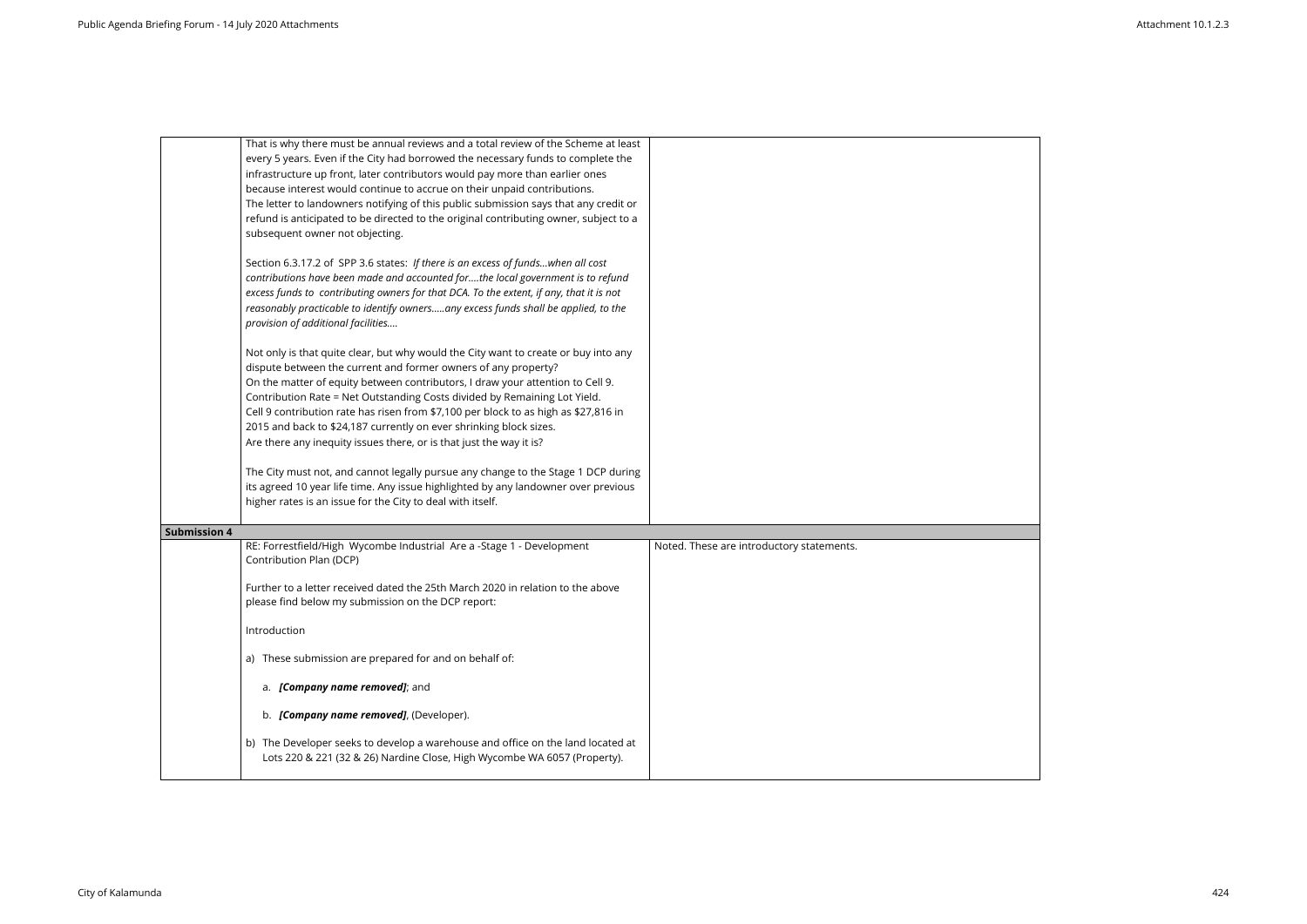| c) The Developer submitted a planning application to the City of Kalamunda (City)<br>on 2 December 2019.                                                                                                                                                                                                                                                                               |  |
|----------------------------------------------------------------------------------------------------------------------------------------------------------------------------------------------------------------------------------------------------------------------------------------------------------------------------------------------------------------------------------------|--|
| d) The City granted a planning approval on 12 March 2020 subject to a number of<br>conditions (Planning Approval).                                                                                                                                                                                                                                                                     |  |
| e) The Property is located within the City of Kalamunda's "Forrestfield I High<br>Wycombe Industrial Area - Stage 1", which is subject to a Development<br>Contribution Plan (DCP).                                                                                                                                                                                                    |  |
| f) The City held an Ordinary Council Meeting on 25 February 2020 (OCM).                                                                                                                                                                                                                                                                                                                |  |
| g) At that OCM, the City's Council passed the following resolutions:<br>1. "NOTE the confidential advice in the Confidential Attachment.                                                                                                                                                                                                                                               |  |
| 2. NOTE the interpretation of the Method for Calculating Contributions<br>in Schedule 12 of Local Planning Scheme No. 3.                                                                                                                                                                                                                                                               |  |
| 3. NOTE the approach to deem all Cost Contributions as interim, until<br>the final Cost Contribution rate is known based on actual costs of<br>infrastructure, as outlined in this report.<br>4. NOTE the proposed process to reconcile Cost Contributions for all<br>landowners<br>of the of the Development Contribution Scheme (scheduled for 2023),<br>as outlined in this report. |  |
| 5. ADOPT the Forrestfield I High Wycombe Industrial Area Development<br>Contribution Plan Report (Attachment 1) for the purposes of public<br>advertising.                                                                                                                                                                                                                             |  |
| 6. ADOPT the interim Cost Contribution Rate of \$23/m2, for the<br>purposes of public advertising.                                                                                                                                                                                                                                                                                     |  |
| 7. NOTE that the interim rate will be applied immediately to enable the<br>timely issue of development approvals and building licences.                                                                                                                                                                                                                                                |  |
| 8. AUTHORISE the Chief Executive Officer advertise the interim Cost<br>Contribution Rate and issue correspondence to landowners<br>accordingly."                                                                                                                                                                                                                                       |  |
| h) In respect of the City's decisions made at the OCM to adopt the DCP Report and<br>adopt the "Interim Cost Contribution Rate of \$23/m2" (for the purposes of<br>public advertising), the City seeks submissions by 24 April 2020.                                                                                                                                                   |  |
| Set out below are the Developer's submissions on the matter.                                                                                                                                                                                                                                                                                                                           |  |
|                                                                                                                                                                                                                                                                                                                                                                                        |  |

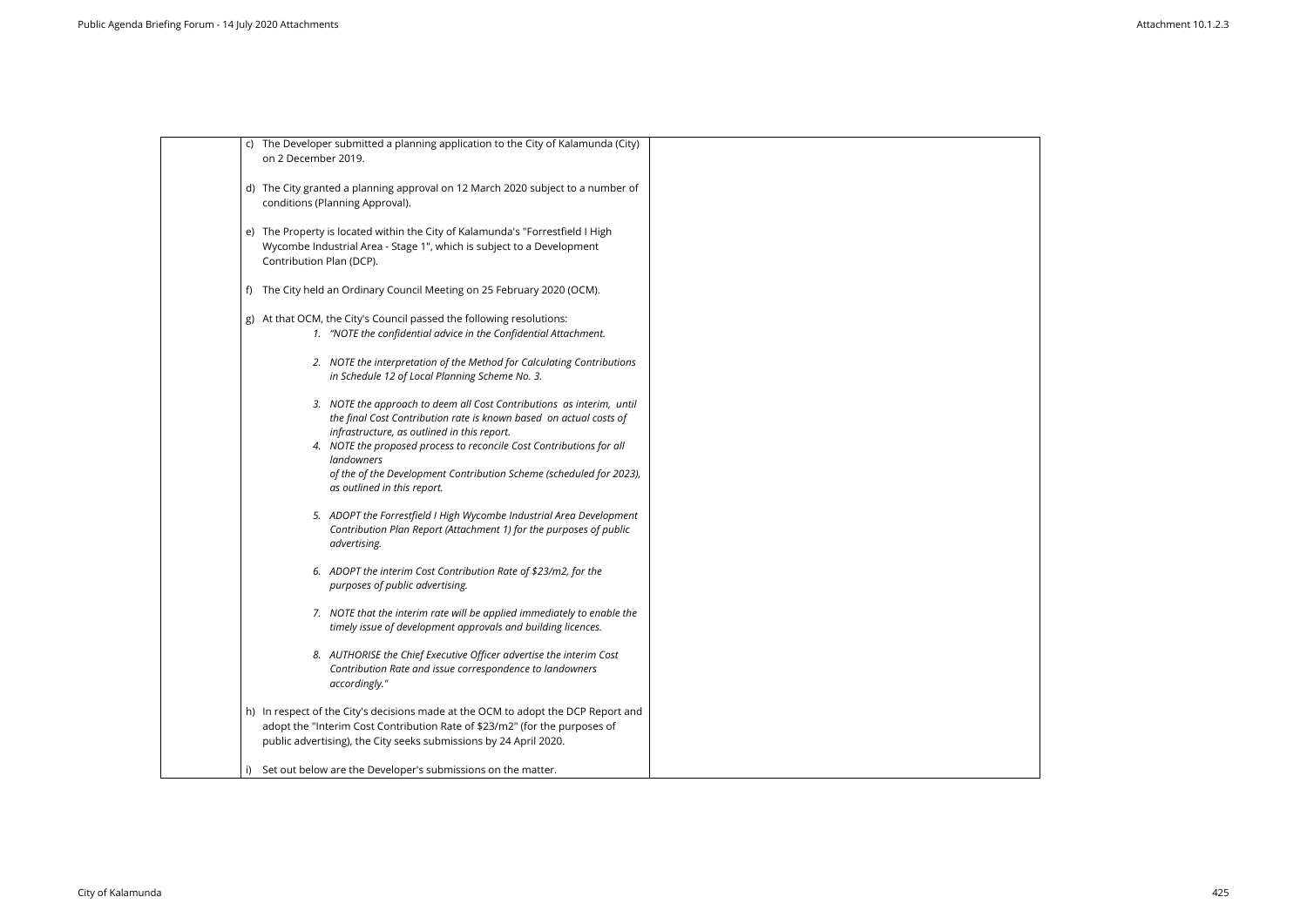| <b>Submissions</b>                                                                                                                                                                                                                                                                                                                                                                                      | Noted.                                                                                                                                                                                                                                                                                  |
|---------------------------------------------------------------------------------------------------------------------------------------------------------------------------------------------------------------------------------------------------------------------------------------------------------------------------------------------------------------------------------------------------------|-----------------------------------------------------------------------------------------------------------------------------------------------------------------------------------------------------------------------------------------------------------------------------------------|
| Method for Calculating Contributions - amendment made to DCP without due<br>process                                                                                                                                                                                                                                                                                                                     |                                                                                                                                                                                                                                                                                         |
| The Development Contribution Area is described in Schedule 12 of the City's<br>Local Planning Scheme No. 3 (LPS 3).                                                                                                                                                                                                                                                                                     |                                                                                                                                                                                                                                                                                         |
| Under the heading "Method for Calculating Contributions" in Schedule 12 of<br>k)<br>LPS 3, the DCP states:                                                                                                                                                                                                                                                                                              | Noted.                                                                                                                                                                                                                                                                                  |
| "Contribution rate = Cost of infrastructure items + cost of administrative items<br>(3)<br>Net lot area of OCA (m2)<br>Net lot area = Contribution Area - (Area of Road Reserve + Developed Area)                                                                                                                                                                                                       |                                                                                                                                                                                                                                                                                         |
| Cost Contribution Schedule adopted by the local government for DCA 1 which<br>will be reviewed annually.                                                                                                                                                                                                                                                                                                |                                                                                                                                                                                                                                                                                         |
| Cost of infrastmcture items = remaining infrastructure costs - funds held as<br>money AMO 88 GG 1/5/18"                                                                                                                                                                                                                                                                                                 |                                                                                                                                                                                                                                                                                         |
| At pages 124 - 126 of the OCM Minutes, the City details its "new" method for<br>$\mathsf{I}$<br>calculating contributions purportedly under the DCP calculation method.                                                                                                                                                                                                                                 | The word "new" was not used in the 25 February 2020 OCM report in the<br>context of describing the method for calculating contributions.                                                                                                                                                |
| m) In particular, the City states at page 126 of the OCM Minutes (emphasis added):                                                                                                                                                                                                                                                                                                                      | Noted.                                                                                                                                                                                                                                                                                  |
| "25. In order to comply with the requirements of LPS3 and SPP3.6, and to<br>proceed with the operation of the DCP in a practical and equitable manner, the<br>equation included in the above Method should still be used, but the City should<br>not have regard to the supplementary notes included below the equation (in<br>particular the use of 'funds held as money' or contributions collected). |                                                                                                                                                                                                                                                                                         |
| 26. This will result in all infrastructure and administrative costs (based on both<br>estimates and on actual costs) being divided by the net lot area (all developable<br>area minus road reserves) and will address the equity issues."                                                                                                                                                               |                                                                                                                                                                                                                                                                                         |
| n) Contrary to the statement in the paragraph 25 that the words below the<br>equation are mere "supplementary notes", there is nothing in Schedule 12 of<br>LPS 3 to that effect or that the additional words below the equation are not part<br>of the substantive "Method for Calculating Contributions" itself.                                                                                      | Cl. 6.5.10.2 of LPS 3 provides that the DCP Report and the Cost Apportionm<br>Schedule are to set out in detail the calculation of the cost contribution for<br>owner in the DCA, " based on the methodology provided in the Development<br>Contribution Place  "(emphasis underlined). |
|                                                                                                                                                                                                                                                                                                                                                                                                         | The clause does not require the methodology in the DCP necessarily to be<br>strictly and literally applied in working out cost contributions, but rather the                                                                                                                            |

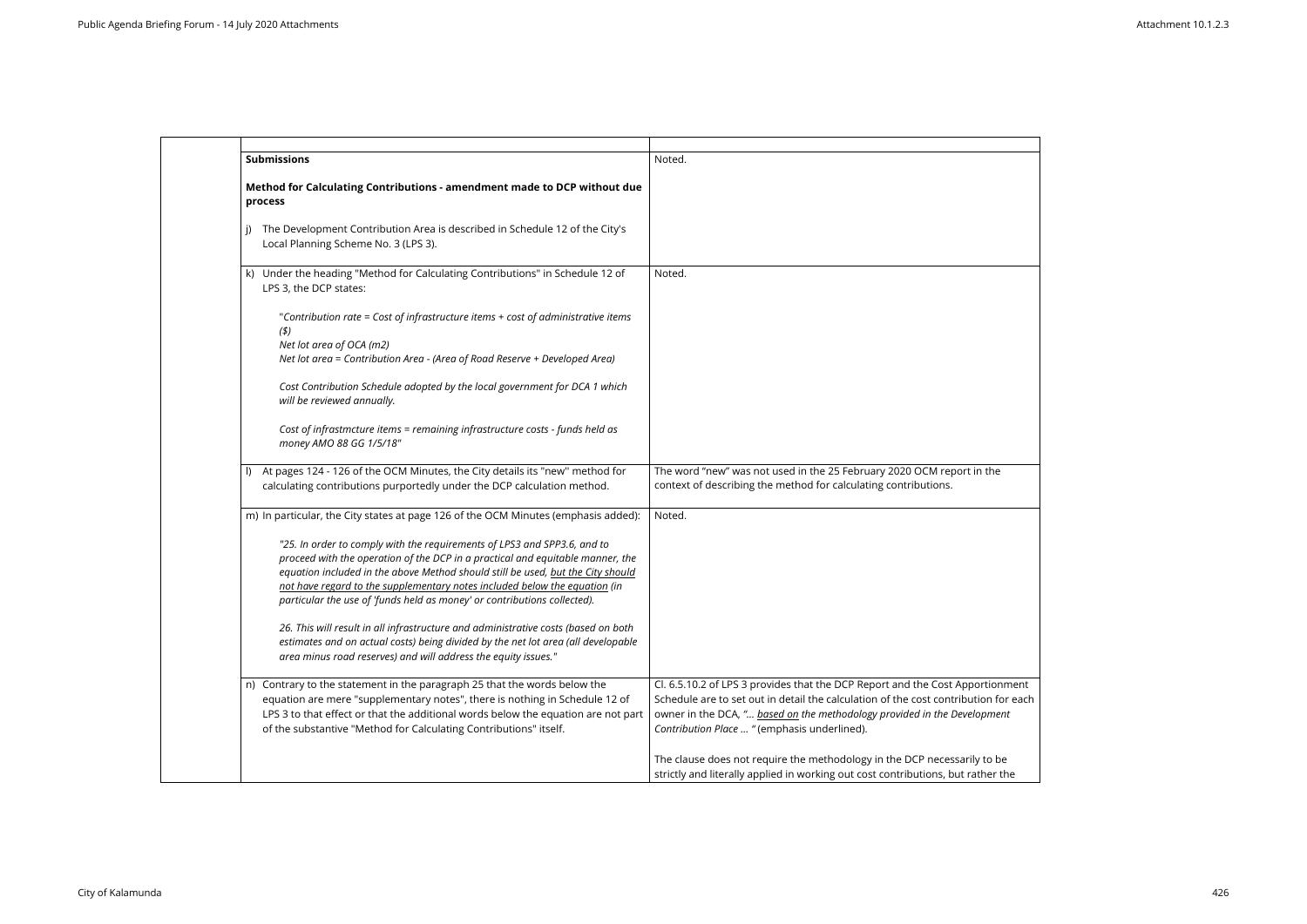|                                                                                                                                                                                                                                                                                                                                                        | calculation of the cost contribution for each owner is to be based on the<br>methodology. As outlined in the OCM report on 25 February 2020, the<br>supplementary notes result in an outcome that is not consistent with the<br>principles underlying development contribution plans.                              |
|--------------------------------------------------------------------------------------------------------------------------------------------------------------------------------------------------------------------------------------------------------------------------------------------------------------------------------------------------------|--------------------------------------------------------------------------------------------------------------------------------------------------------------------------------------------------------------------------------------------------------------------------------------------------------------------|
| o) The City also stated on page 126 of the OCM Minutes: "the interpretation and<br>application of the calculation methodology is required to be reviewed to ensure<br>the arrangement is administered in an equitable manner."                                                                                                                         | Noted.                                                                                                                                                                                                                                                                                                             |
| p) That is, the City wishes to re-interpret the DCP - but by omitting words within<br>the DCP as to the calculation method. In effect, the Council Resolutions seek to<br>repeal parts of the calculation method.                                                                                                                                      | Refer to response to (n) above.                                                                                                                                                                                                                                                                                    |
| This is also reflected in the DCP Report itself at page 16 under the heading "3.<br>Development Contribution Methodology".                                                                                                                                                                                                                             | Noted.                                                                                                                                                                                                                                                                                                             |
| Under that heading, the City sets out the equation from Schedule 12 of LPS 3<br>but omits the words below the equation.                                                                                                                                                                                                                                | Noted.                                                                                                                                                                                                                                                                                                             |
| This is in stark contrast to the 2018 DCP Report at page 11, which sets out the<br>full calculation method from Schedule 12 of LPS 3 and applies the full<br>calculation method to determine the rate.                                                                                                                                                 | The reasons for this change in the calculation method is outlined in paragraphs<br>12 - 26 of the Ordinary Council Meeting minutes 25.2.2020.                                                                                                                                                                      |
| What the City is now saying in the DCP Report with respect to the calculation<br>t)<br>method (ie ignoring words and "defined terms" within the DCP as to the<br>calculation method) amounts to an amendment of the DCP (which is a part of<br>LPS 3) without following the due process for amending a local planning scheme.                          | The City has received advice that an amendment is not necessary in order to<br>apply the method of calculation without the supplementary notes, noting the<br>response to (n) above. However, the City will clarify the approach adopted at<br>the Council on 25 February 2020 through an amendment in the future. |
| u) Clause 5.4 of State Planning Policy 3.6 - Development Contributions for<br>Infrastructure (SPP 3.6) states:                                                                                                                                                                                                                                         | Noted.                                                                                                                                                                                                                                                                                                             |
| "A development contribution plan does not have effect until it is incorporated<br>into a local planning scheme. As it forms part of the scheme. the Town Planning<br>Regulations 1967, including advertising procedures and the requirement for<br>Ministerial approval, will apply to the making or amendment of a development<br>contribution plan." |                                                                                                                                                                                                                                                                                                                    |
| v) Also see the comment at the top of page 4696 of SPP 3.6, which is to the same<br>effect.                                                                                                                                                                                                                                                            | Noted.                                                                                                                                                                                                                                                                                                             |
| w) The Town Planning Regulations 1967 (WA) have since been repealed and<br>amendments to local planning schemes are now dealt with by Part 5 of the<br>Planning and Development (Local Planning Schemes) Regulations 2015 (WA).                                                                                                                        | Noted.                                                                                                                                                                                                                                                                                                             |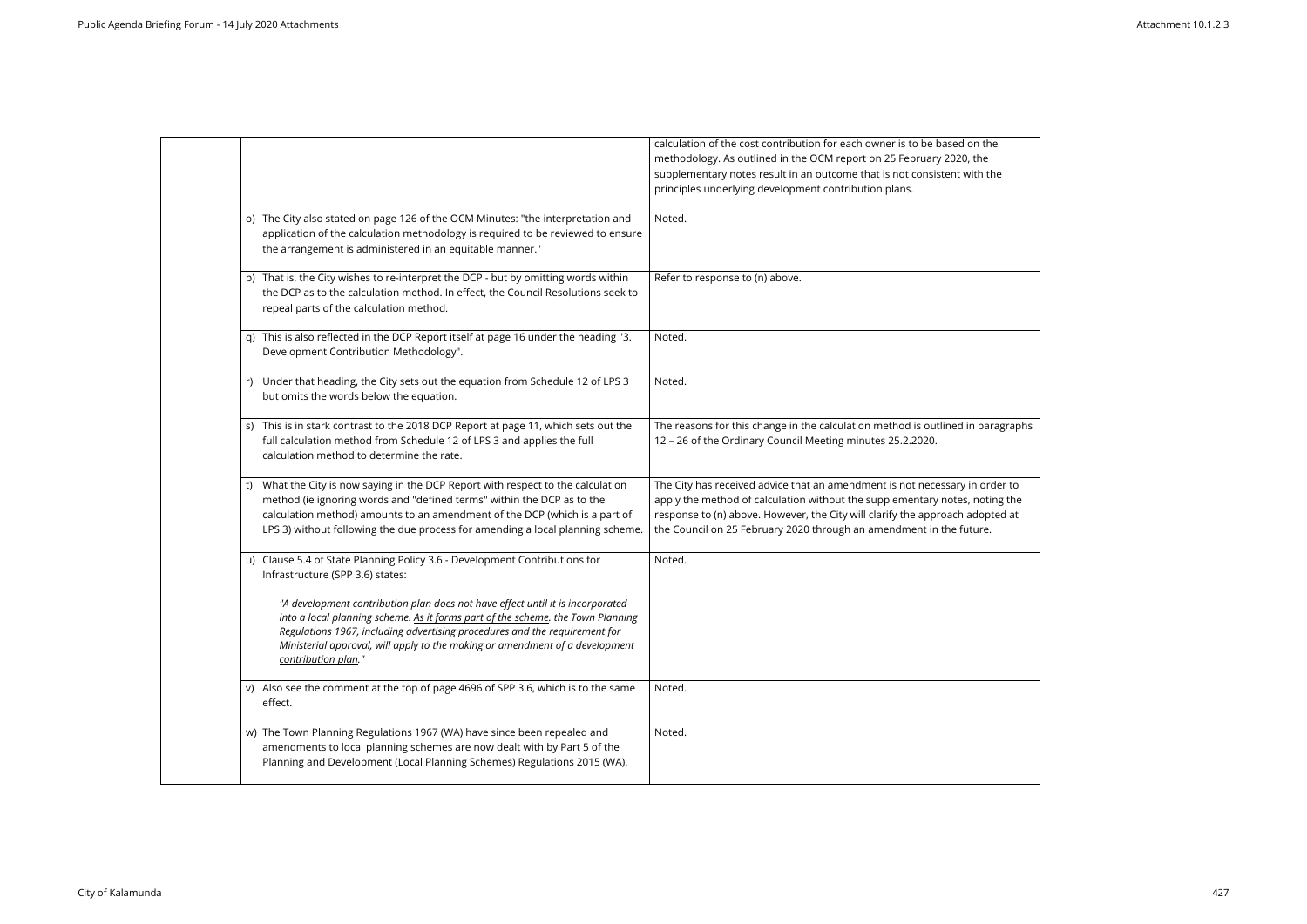| x) Part 5 regulation 34 and Part 7 regulation 72 of the Planning and Development<br>(Local Planning Schemes) Regulations 2015 (WA) require any amendment to a<br>DCP to follow a "complex" scheme amendment process as per Part 5, Division<br>2 of the said regulations.                                                                                                                                                             | Refer to responses to (n) and (t) above.                                                                                          |
|---------------------------------------------------------------------------------------------------------------------------------------------------------------------------------------------------------------------------------------------------------------------------------------------------------------------------------------------------------------------------------------------------------------------------------------|-----------------------------------------------------------------------------------------------------------------------------------|
| y) The City has not complied with those procedural requirements prior to taking<br>the position that the words within the DCP as to the calculation method should<br>now be ignored.                                                                                                                                                                                                                                                  | Refer to responses to (n) and (t) above.                                                                                          |
| z) That the DCP Report is to conform with the actual DCP text was acknowledged<br>by the City in its 2018 DCP Report at page 14 as follows:                                                                                                                                                                                                                                                                                           | The reasons for this change in methodology is outlined in paragraph:<br>of the Ordinary Council Meeting minutes 25 February 2020. |
| "6.2 Matters Addressed in Development Contribution Plan - Scheme Amendment 88<br>Through implementation of the DCP there have been a number of<br>interpretations of the DCP Report that are inconsistent with the DCP Scheme.<br>This section of the DCP Report identifies the matters that have been addressed in<br>a review of the DCP Scheme to ensure the DCP Report operates in conformance<br>with the DCP Scheme.            |                                                                                                                                   |
| Subsequent to adoption of this DCP Report the City will initiate the process to<br>ensure the DCP Scheme is brought into alignment.                                                                                                                                                                                                                                                                                                   |                                                                                                                                   |
| Methodology for the valuation of land. The DCP Scheme refers to the<br>$\circ$<br>static feasibility model in order to determine the value of land. This has<br>not been the case for implementation of the DCP where a direct<br>comparison approach has been utilised. The DCP Scheme needs to reflect<br>the land value approach taken to date. It is not uncommon for the<br>valuation approach to be deferred to the DCP Report. |                                                                                                                                   |
| Cul-de-sac at the intersection of Berkshire Road and Milner Road has<br>$\circ$<br>been modified to a through connection.                                                                                                                                                                                                                                                                                                             |                                                                                                                                   |
| Include the construction of Bonser Road (Road 1) and not just the land<br>$\circ$<br>component.                                                                                                                                                                                                                                                                                                                                       |                                                                                                                                   |
| Calculation methodology changed to Net Lot Area not Total Lot Area and<br>$\circ$<br>additional definition provided for clarity."                                                                                                                                                                                                                                                                                                     |                                                                                                                                   |
| aa) In short, section 6.2 of the 2018 DCP Report acknowledges that a DCP Report<br>and its practical application must conform with the DCP text itself.                                                                                                                                                                                                                                                                               | The reasons for this change in methodology is outlined in paragraph:<br>of the Ordinary Council Meeting minutes 25 February 2020. |
| bb) Alternatively, the City is required to follow the necessary procedural steps to<br>amend a local planning scheme, such as was done for Local Planning Scheme<br>No. 3 - Amendment No. 88, if the City wishes to amend the DCP to allow for a                                                                                                                                                                                      | Refer to responses to (n) and (t) above.                                                                                          |

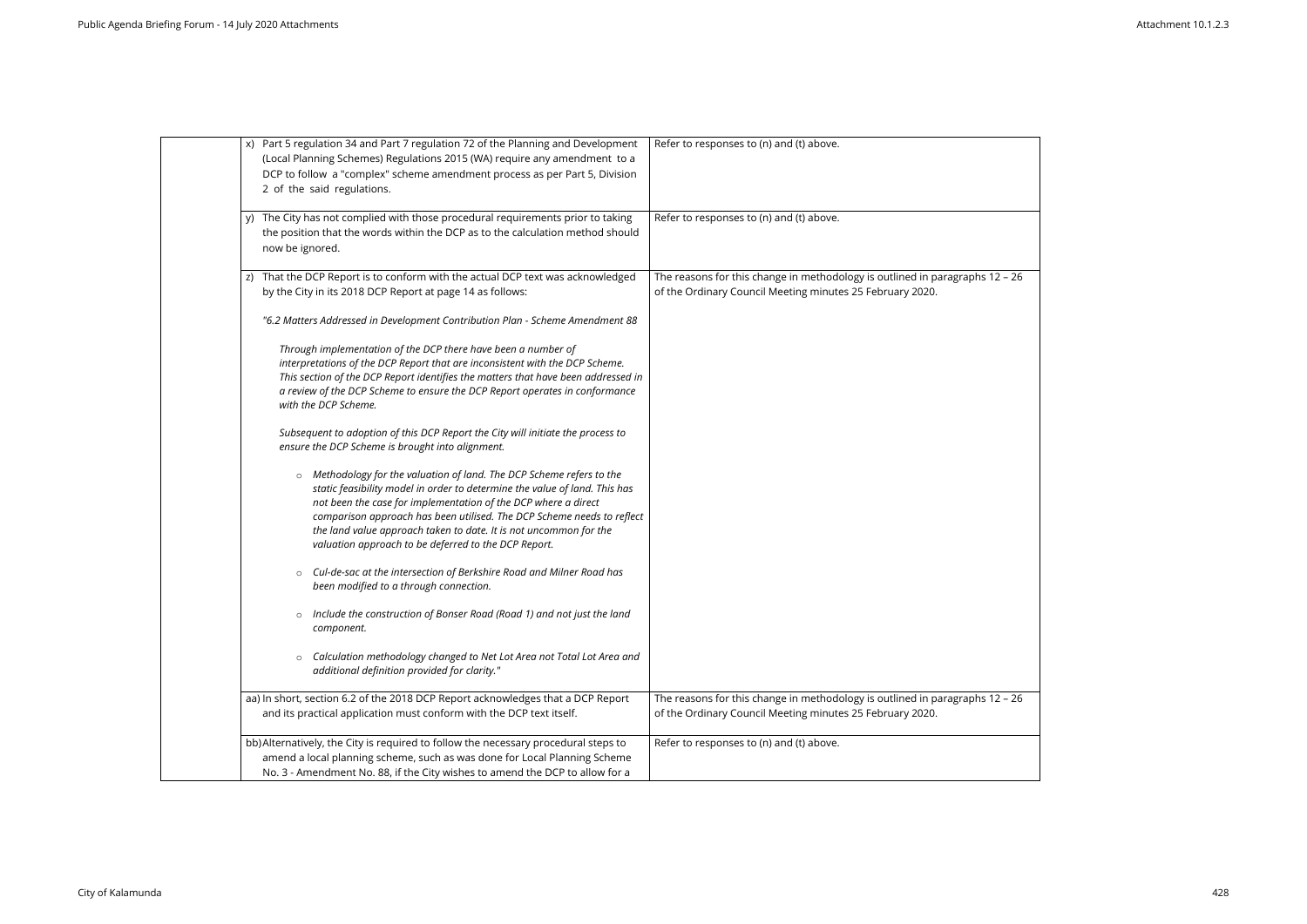

|         | new, amended application of the scheme.                                                                                                                                                                                                                                                                                                                                                                                                                                                                                                                                            |                                                                                                                                                                                                            |
|---------|------------------------------------------------------------------------------------------------------------------------------------------------------------------------------------------------------------------------------------------------------------------------------------------------------------------------------------------------------------------------------------------------------------------------------------------------------------------------------------------------------------------------------------------------------------------------------------|------------------------------------------------------------------------------------------------------------------------------------------------------------------------------------------------------------|
| Report. | cc) It is also noted that, despite the similarities in form and content between the<br>2018 and 2020 DCP Reports, section 6.2 has been omitted from the 2020 DCP                                                                                                                                                                                                                                                                                                                                                                                                                   | The reasons for this change in methodology is outlined in paragraphs 12 -<br>of the Ordinary Council Meeting minutes 25 February 2020. A summary of<br>these reasons will be inserted into the DCP Report. |
|         | dd) Section 6 of the 2020 DCP Report merely states, on page 19:                                                                                                                                                                                                                                                                                                                                                                                                                                                                                                                    | Noted.                                                                                                                                                                                                     |
|         | "6. Operational Matters                                                                                                                                                                                                                                                                                                                                                                                                                                                                                                                                                            |                                                                                                                                                                                                            |
|         | This section of the DCP Report addresses various operational matters associated<br>with the DCP.                                                                                                                                                                                                                                                                                                                                                                                                                                                                                   |                                                                                                                                                                                                            |
|         | <b>6.1 Principles</b>                                                                                                                                                                                                                                                                                                                                                                                                                                                                                                                                                              |                                                                                                                                                                                                            |
|         | Refer Clause 6.5.6 of LPS3."                                                                                                                                                                                                                                                                                                                                                                                                                                                                                                                                                       |                                                                                                                                                                                                            |
|         | Deeming all cost contributions as "interim" - breach of planning principles                                                                                                                                                                                                                                                                                                                                                                                                                                                                                                        | The word "new" was note used in the 25 February 2020 OCM report in the<br>context of describing the reconciliation process at the conclusion of the DC                                                     |
|         | ee) The City now seeks to deem all cost contributions, including those already paid,<br>as "interim" cost contributions to allow for a "new" reconciliation process at the<br>conclusion of the DCP.                                                                                                                                                                                                                                                                                                                                                                               |                                                                                                                                                                                                            |
|         | ff) As stated on page 128 of the OCM Minutes:                                                                                                                                                                                                                                                                                                                                                                                                                                                                                                                                      | Noted.                                                                                                                                                                                                     |
|         | "43. In summary, based on the requirements of LPS3 and SPP3.6, Cost<br>Contributions that have been made to date are considered interim payments (in<br>the absence of any formal agreement). Furthermore, all future contributions will<br>be considered interim payments until the end of the DCP.                                                                                                                                                                                                                                                                               |                                                                                                                                                                                                            |
|         | 44. At the conclusion of the DCP, when the final contribution rate is known<br>(based on actual costs of all infrastructure), all previous interim contributions<br>made will need to be reconciled against the final rate based on actual costs of<br>the final list of infrastructure items delivered."                                                                                                                                                                                                                                                                          |                                                                                                                                                                                                            |
|         | gg) The 2020 DCP Report also states below the table of Estimated Costs on page 15:                                                                                                                                                                                                                                                                                                                                                                                                                                                                                                 | Noted.                                                                                                                                                                                                     |
|         | "Initial versions of the DCP calculated contributions based on a gross area<br>(calculated based on total land area) and collected on a net area (deducting<br>areas for road reservations). This resulted in a short fall of contributions of<br>approximately \$195,463. Under the previous DCP calculation methodology, the<br>short fall was proposed to be dealt with by Council at the end of the DCP. As a<br>result of the most recent review and with all payments being considered interim<br>until the conclusion of the DCP, the shortfall will no longer occur as all |                                                                                                                                                                                                            |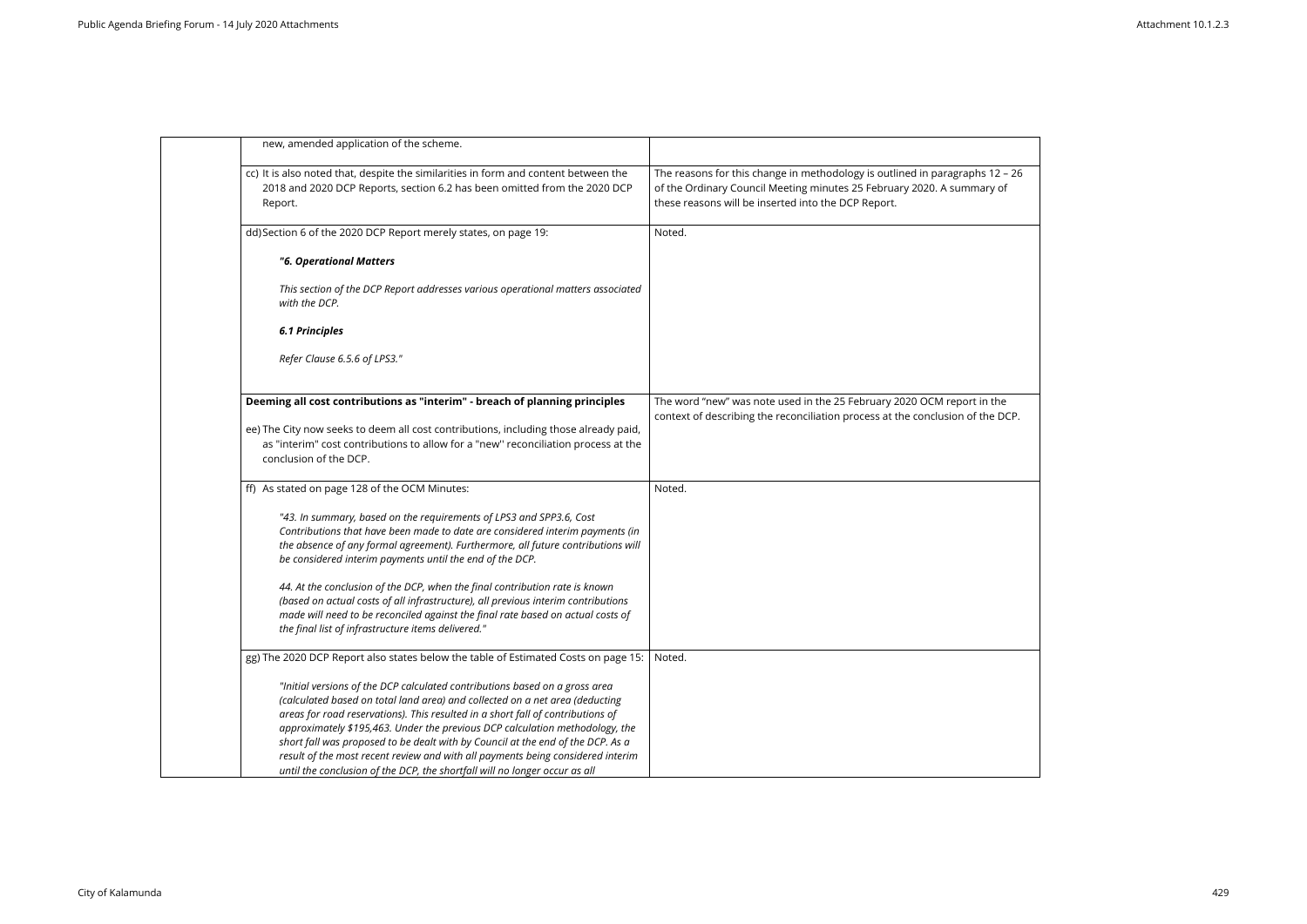| contributions will be reconciled to the final DCP amount. In this context, the<br>deduction that was previously included has been removed from the calculation<br>of the DCP rate."                                                                                                               |                                                                                                                                                                                                                                                                                                                                                                                                                                                                                                                                                                                                                                                                                                                                                                                                                                                       |
|---------------------------------------------------------------------------------------------------------------------------------------------------------------------------------------------------------------------------------------------------------------------------------------------------|-------------------------------------------------------------------------------------------------------------------------------------------------------------------------------------------------------------------------------------------------------------------------------------------------------------------------------------------------------------------------------------------------------------------------------------------------------------------------------------------------------------------------------------------------------------------------------------------------------------------------------------------------------------------------------------------------------------------------------------------------------------------------------------------------------------------------------------------------------|
| hh) It is submitted that the City's proposed amendments to the calculation method<br>and proposed deeming of all cost contributions as "interim" will result in a<br>contributor's actual required cost contribution no longer being transparent or<br>certain, in breach of planning principles. | The purpose of the adopted approach is to make a responsible and<br>considerate provision enabling landowners to comply with the obligation to<br>make a cost contribution, and ensuring that the cost contribution made will be<br>equitable, consistent with contributions made by other owners, and<br>transparent.                                                                                                                                                                                                                                                                                                                                                                                                                                                                                                                                |
|                                                                                                                                                                                                                                                                                                   | Regarding the principle of certainty, the rate finally assessed by the method of<br>calculation applied will be fair and equitable. A rate assessed before all costs<br>are finally ascertained, should not be treated as a final rate to determine<br>contributions for the simple reason that in doing so, a greater burden for the<br>finally ascertained infrastructure costs may fall upon subsequent contributing<br>landowners, and vice versa. A rate assessed early in the life of the DCP may<br>result in an unrealistically high level of contributions operating unfairly against<br>the interest of early contributors, and therefore to the unfair advantage of later<br>contributors. The approach in this case is a pathway to achieving an ultimate<br>fair outcome, and therefore provides ultimate certainty and fairness/equity. |
| ii) There is a breach of SPP 3.6 planning principles under the following<br>emphasised parts:                                                                                                                                                                                                     | Comments provided in the below following rows.                                                                                                                                                                                                                                                                                                                                                                                                                                                                                                                                                                                                                                                                                                                                                                                                        |
| "4. OBJECTIVES OF THE POLICY                                                                                                                                                                                                                                                                      |                                                                                                                                                                                                                                                                                                                                                                                                                                                                                                                                                                                                                                                                                                                                                                                                                                                       |
| The objectives of this policy are-                                                                                                                                                                                                                                                                |                                                                                                                                                                                                                                                                                                                                                                                                                                                                                                                                                                                                                                                                                                                                                                                                                                                       |
| to promote the efficient and effective provision of public infrastructure<br>and facilities to meet the demands arising from new growth and development;                                                                                                                                          |                                                                                                                                                                                                                                                                                                                                                                                                                                                                                                                                                                                                                                                                                                                                                                                                                                                       |
| to ensure that development contributions are necessary and relevant to<br>the development to be permitted and are charged equitably among those<br>benefiting from the infrastructure and facilities to be provided;                                                                              |                                                                                                                                                                                                                                                                                                                                                                                                                                                                                                                                                                                                                                                                                                                                                                                                                                                       |
| to ensure consistency and transparency in the system for apportioning.<br>collecting and spending development contributions;                                                                                                                                                                      |                                                                                                                                                                                                                                                                                                                                                                                                                                                                                                                                                                                                                                                                                                                                                                                                                                                       |
| to ensure the social we/l-being of communities arising from, or affected<br>by, development.                                                                                                                                                                                                      |                                                                                                                                                                                                                                                                                                                                                                                                                                                                                                                                                                                                                                                                                                                                                                                                                                                       |
| 5.2<br>Principles underlying development contributions                                                                                                                                                                                                                                            |                                                                                                                                                                                                                                                                                                                                                                                                                                                                                                                                                                                                                                                                                                                                                                                                                                                       |
| Development contributions must be levied in accordance with the following<br>principles-                                                                                                                                                                                                          |                                                                                                                                                                                                                                                                                                                                                                                                                                                                                                                                                                                                                                                                                                                                                                                                                                                       |

| ion to     |  |
|------------|--|
| le will be |  |

ethod of all costs contributions in tributing y against ge of later -<br>Jltimate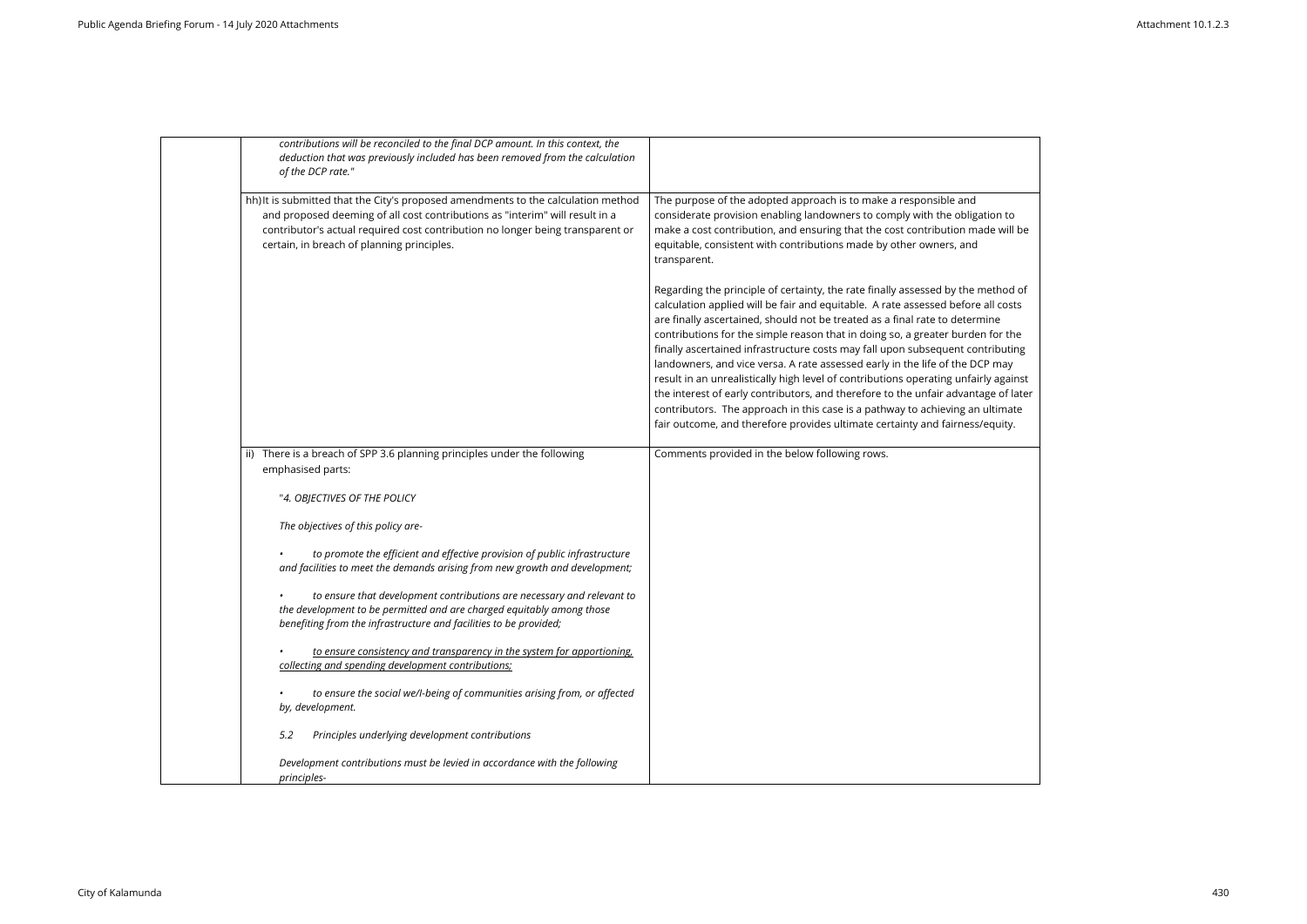|  |  | Need and the nexus |
|--|--|--------------------|
|  |  |                    |

*The need for the infrastructure included in the development contribution plan must be clearly demonstrated (need) and the connection between the development and the demand created should be clearly established (nexus).*

*2. Transparency*

*Both the method for calculating the development contribution and the manner in which it is applied should be clear, transparent and simple to understand and administer.*

*3. Equity*

*Development contributions should be levied from all developments within a development contribution area, based on their relative contribution to need.*

*4. Certainty*

*All development contributions should be clearly identified and methods of accounting for escalation agreed upon at the commencement of a development.*

*5. Efficiency*

*Development contributions should be justified on a whole of life capital cost basis consistent with maintaining financial discipline on service providers by precluding over recovery of costs.*

*6. Consistency*

*Development contributions should be applied uniformly across a Development Contribution Area and the methodology for applying contributions should be* consistent.

*7. Right of consultation and arbitration*

*Land owners and developers have the right to be consulted on the manner in which development contributions are determined. They also have the opportunity to seek a review by an independent third party if they believe that the calculation of the contributions is not reasonable in accordance with the procedures set out in the draft Model Scheme Text in appendix 2.*

*8. Accountable*

*There must be accountability in the manner in which development contributions* 

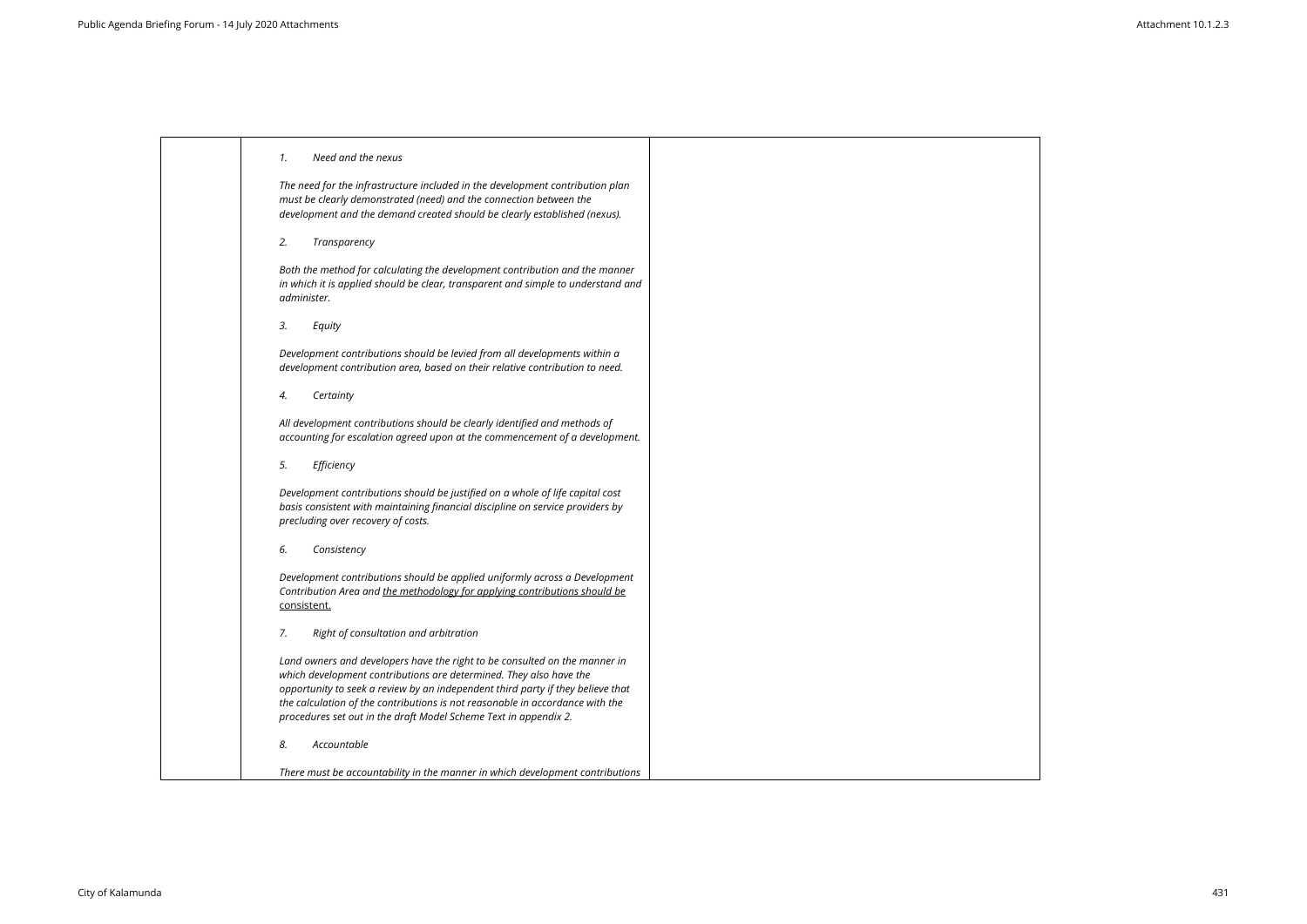| are determined and expended.                                                                                                                                                                                                                                                                                                                           |                                                |
|--------------------------------------------------------------------------------------------------------------------------------------------------------------------------------------------------------------------------------------------------------------------------------------------------------------------------------------------------------|------------------------------------------------|
| 5.7 Development contributions not to be imposed as a condition of rezoning                                                                                                                                                                                                                                                                             |                                                |
| Local governments are not to impose development contributions beyond the<br>scope of Western Australian Planning Commission policy as conditions or<br>prerequisites for rezoning. The rezoning process is not to be used to impose<br>unreasonable demands on land development outside the scope of Western<br>Australian Planning Commission policy. |                                                |
| Development contributions must be formulated through an open and<br>transparent process, with the opporlunity to comment in accordance with the<br>process specified in 5.3. or through development contribution plans or voluntary<br>agreements that are transparent and follow the due planning process."                                           |                                                |
| There is also a breach of LPS 3 planning principles at cl 6.5.6 (emphasis added):                                                                                                                                                                                                                                                                      | Comments provided below in the following rows. |
| "6.5.6 Guiding principles for development contribution plans                                                                                                                                                                                                                                                                                           |                                                |
| The Development Contribution Plan for any Development Contribution Area is to<br>be prepared in accordance with the following principles -                                                                                                                                                                                                             |                                                |
| Need and the nexus<br>a)                                                                                                                                                                                                                                                                                                                               |                                                |
| The need for the Infrastructure included in the plan must be clearly<br>demonstrated (need) and the connection between the development and the<br>demand created should be clearly established (nexus).                                                                                                                                                |                                                |
| Transparency<br>b)                                                                                                                                                                                                                                                                                                                                     |                                                |
| Both the method for calculating the development contribution and the manner<br>in which it is applied should be clear. transparent and simple to understand and<br>administer.                                                                                                                                                                         |                                                |
| Equity<br>C)                                                                                                                                                                                                                                                                                                                                           |                                                |
| Development contributions should be levied from all developments within a<br>Development Contribution Area, based on their relative contribution to need.                                                                                                                                                                                              |                                                |
| Certainty<br>d)                                                                                                                                                                                                                                                                                                                                        |                                                |
| All development contributions should be clearly identified and methods of<br>accounting for cost adjustments determined at the commencement of a<br>development.                                                                                                                                                                                       |                                                |
| Efficiency<br>e)                                                                                                                                                                                                                                                                                                                                       |                                                |
|                                                                                                                                                                                                                                                                                                                                                        |                                                |

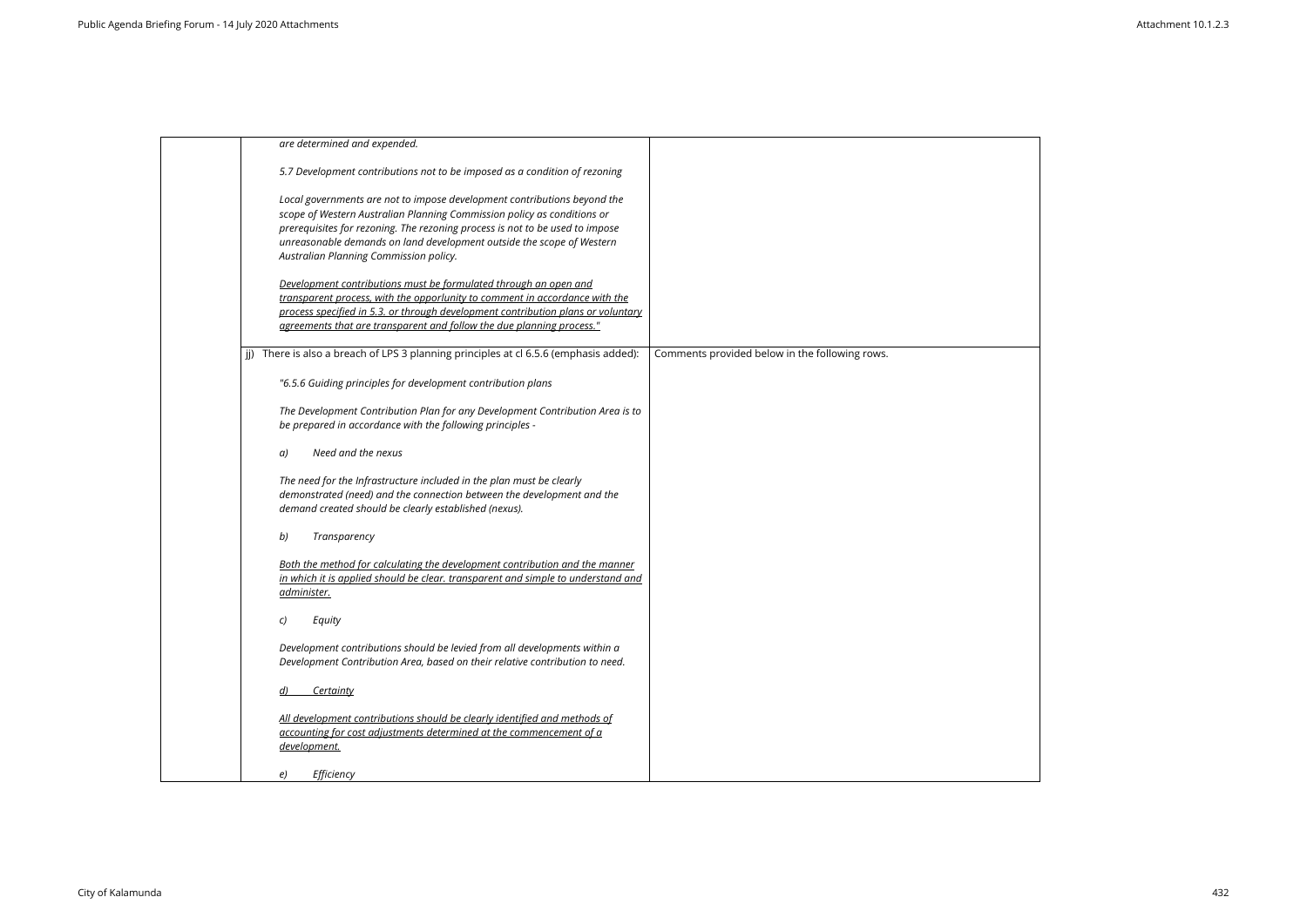| Development contribution should be justified on a whole of life capital cost basis<br>consistent with maintaining financial discipline on service providers by<br>precluding over recovery of costs.                                                                                                                                                                                                              |                                                                                                                                                                                                                                                                                                                                                                                                                                                                                                                                                                                                                                                                                      |
|-------------------------------------------------------------------------------------------------------------------------------------------------------------------------------------------------------------------------------------------------------------------------------------------------------------------------------------------------------------------------------------------------------------------|--------------------------------------------------------------------------------------------------------------------------------------------------------------------------------------------------------------------------------------------------------------------------------------------------------------------------------------------------------------------------------------------------------------------------------------------------------------------------------------------------------------------------------------------------------------------------------------------------------------------------------------------------------------------------------------|
| f)<br>Consistency                                                                                                                                                                                                                                                                                                                                                                                                 |                                                                                                                                                                                                                                                                                                                                                                                                                                                                                                                                                                                                                                                                                      |
| Development contributions should be applied uniformly across a development<br>contribution area and the methodology for applying contributions should be<br><u>consistent.</u>                                                                                                                                                                                                                                    |                                                                                                                                                                                                                                                                                                                                                                                                                                                                                                                                                                                                                                                                                      |
| Right of consultation and review<br>g)                                                                                                                                                                                                                                                                                                                                                                            |                                                                                                                                                                                                                                                                                                                                                                                                                                                                                                                                                                                                                                                                                      |
| Owners have the right to be consulted on the manner in which development<br>contributions are determined. They also have the opporlunity to seek a review by<br>an independent third parly if they believe the calculation of the costs forming<br>parl of the contributions is not reasonable.                                                                                                                   |                                                                                                                                                                                                                                                                                                                                                                                                                                                                                                                                                                                                                                                                                      |
| Accountable<br>h)                                                                                                                                                                                                                                                                                                                                                                                                 |                                                                                                                                                                                                                                                                                                                                                                                                                                                                                                                                                                                                                                                                                      |
| There must be accountability in the manner in which development contributions<br>are determined and expended."                                                                                                                                                                                                                                                                                                    |                                                                                                                                                                                                                                                                                                                                                                                                                                                                                                                                                                                                                                                                                      |
| kk) It is noted that the OCM Minutes stated on page 126:                                                                                                                                                                                                                                                                                                                                                          | Noted.                                                                                                                                                                                                                                                                                                                                                                                                                                                                                                                                                                                                                                                                               |
| "23. The [previous] approach has resulted in a situation that is inconsistent with<br>the overarching principles of determining infrastructure contributions (outlined<br>in SPP3.6) and specifically the principle of equity. Accordingly, the interpretation<br>and application of the calculation methodology is required to be reviewed to<br>ensure the arrangement is administered in an equitable manner." |                                                                                                                                                                                                                                                                                                                                                                                                                                                                                                                                                                                                                                                                                      |
| II) However, it is submitted that in seeking to apply the principle of equity above<br>all else, the City's revised method of calculating cost contributions, particularly<br>the new automatic deeming of all cost contributions as "interim", breaches<br>other planning principles, especially those of Transparency and Certainty.<br>The proposed reconciliation process constitutes retrospective action in | The purpose of the adopted approach is to make a responsible and<br>considerate provision enabling landowners to comply with the obligation to<br>make a cost contribution, and ensuring that the cost contribution made will be<br>equitable, consistent with contributions made by other owners, and<br>transparent.                                                                                                                                                                                                                                                                                                                                                               |
| contravention of both SPP 3.6 and LPS 3                                                                                                                                                                                                                                                                                                                                                                           | Regarding the principle of certainty, the rate finally assessed by the method of<br>calculation applied will be fair and equitable. A rate assessed before all costs<br>are finally ascertained, should not be treated as a final rate to determine<br>contributions for the simple reason that in doing so, a greater burden for the<br>finally ascertained infrastructure costs may fall upon subsequent contributing<br>landowners, and vice versa. A rate assessed early in the life of the DCP may<br>result in an unrealistically high level of contributions operating unfairly against<br>the interest of early contributors, and therefore to the unfair advantage of later |

| ation to      |  |
|---------------|--|
| ade will be   |  |
|               |  |
|               |  |
| method of     |  |
| e all costs   |  |
| mine          |  |
| en for the    |  |
| ntributing    |  |
| CP may        |  |
| irly against  |  |
| tage of later |  |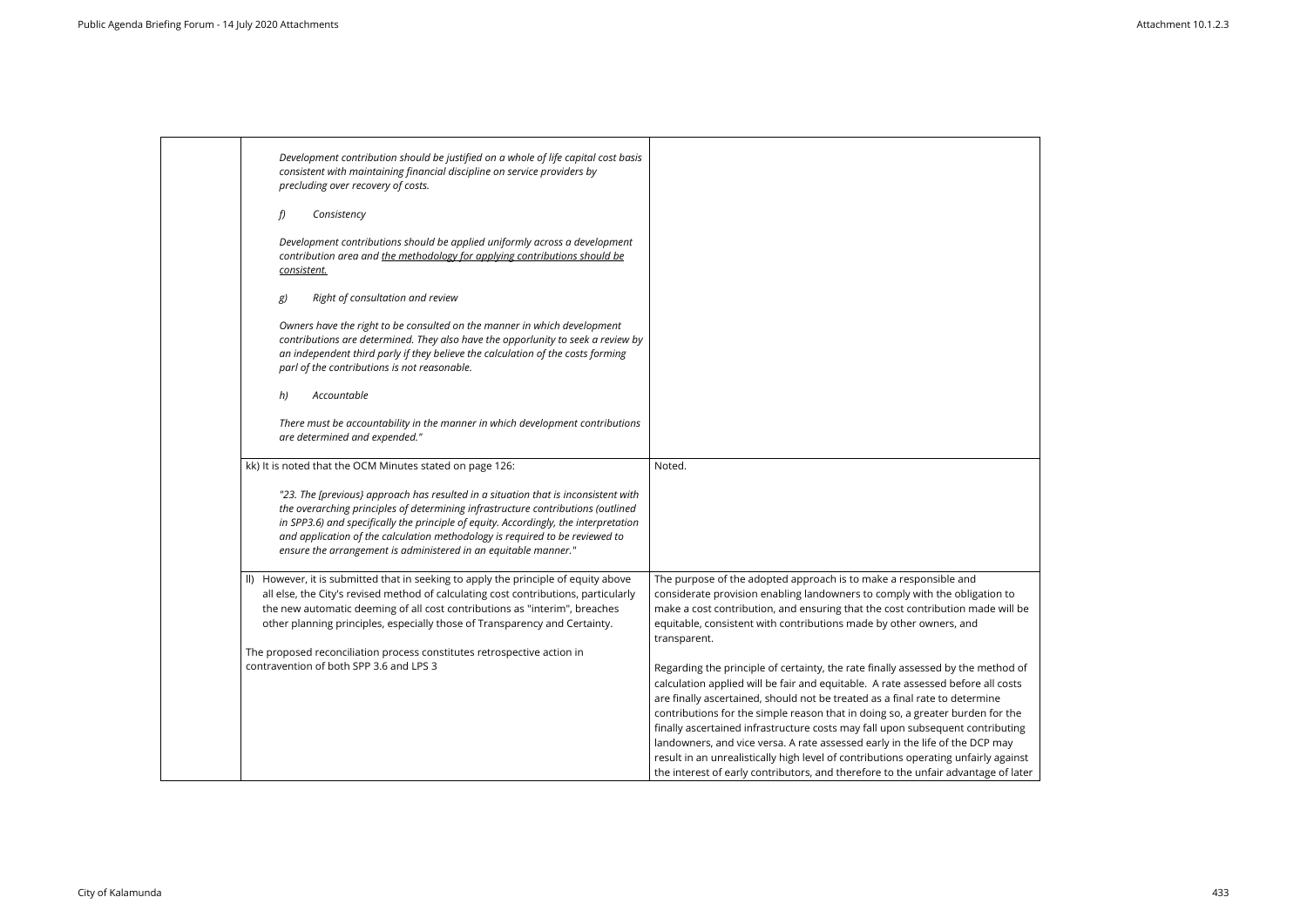

|                                                                                                                                                                                                                                                                                                                                                                                                                                                                                                                                                                                                                                           | contributors. The approach in this case is a pathway to achieving an<br>fair outcome, and therefore provides ultimate certainty and fairness/ |
|-------------------------------------------------------------------------------------------------------------------------------------------------------------------------------------------------------------------------------------------------------------------------------------------------------------------------------------------------------------------------------------------------------------------------------------------------------------------------------------------------------------------------------------------------------------------------------------------------------------------------------------------|-----------------------------------------------------------------------------------------------------------------------------------------------|
| Clause 5.3 of SPP 3.6 sets out how development contributions are to be<br>mm)<br>imposed (underlined emphasis added):                                                                                                                                                                                                                                                                                                                                                                                                                                                                                                                     | Noted.                                                                                                                                        |
| "5.3 Imposition of development contributions                                                                                                                                                                                                                                                                                                                                                                                                                                                                                                                                                                                              |                                                                                                                                               |
| Development contributions may relate to the requirements of public utility<br>providers (such as water, sewerage, and electricity), state government<br>requirements and the requirements of local government.                                                                                                                                                                                                                                                                                                                                                                                                                            |                                                                                                                                               |
| Where local governments are seeking development contributions beyond the<br>standard provisions outlined in appendix 1, they must be supported by a<br>development contribution plan which identifies the need for such infrastructure<br>for the relevant development contribution area or by a voluntary agreement<br>between a developer and the relevant local government. This need may not arise<br>where there is one development and the need for the development contribution<br>is created by that development. Any condition for contributions in this case must<br>be consistent with the principles outlined in section 5.2. |                                                                                                                                               |
| There are three stages to the imposition of development contributions.                                                                                                                                                                                                                                                                                                                                                                                                                                                                                                                                                                    |                                                                                                                                               |
| 5.3.1 Development contributions are formulated and agreed.                                                                                                                                                                                                                                                                                                                                                                                                                                                                                                                                                                                |                                                                                                                                               |
| The development contribution plan is used to prescribe the cost contributions for<br>owners in a development contribution area. Areas requiring a development<br>contribution plan, and the infrastructure needs and costs for such area, will<br>genera/ly be identified as part of the process of developing or amending<br>planning schemes.                                                                                                                                                                                                                                                                                           |                                                                                                                                               |
| 5.3.2. Development contributions are calculated and applied.                                                                                                                                                                                                                                                                                                                                                                                                                                                                                                                                                                              |                                                                                                                                               |
| Development contributions are generally calculated and applied by way of<br>conditions of subdivision, strata subdivision or development, particularly in<br>greenfield areas. Development contributions may also be sought in infill and<br>redevelopment areas at the time of subdivision, strata subdivision or<br>development.                                                                                                                                                                                                                                                                                                        |                                                                                                                                               |
| They may be calculated and applied as-                                                                                                                                                                                                                                                                                                                                                                                                                                                                                                                                                                                                    |                                                                                                                                               |
| standard conditions of subdivision or strata subdivision;                                                                                                                                                                                                                                                                                                                                                                                                                                                                                                                                                                                 |                                                                                                                                               |
| conditions of development.<br>$\bullet$                                                                                                                                                                                                                                                                                                                                                                                                                                                                                                                                                                                                   |                                                                                                                                               |
| Alternatively, contributions can be implemented through voluntary legal                                                                                                                                                                                                                                                                                                                                                                                                                                                                                                                                                                   |                                                                                                                                               |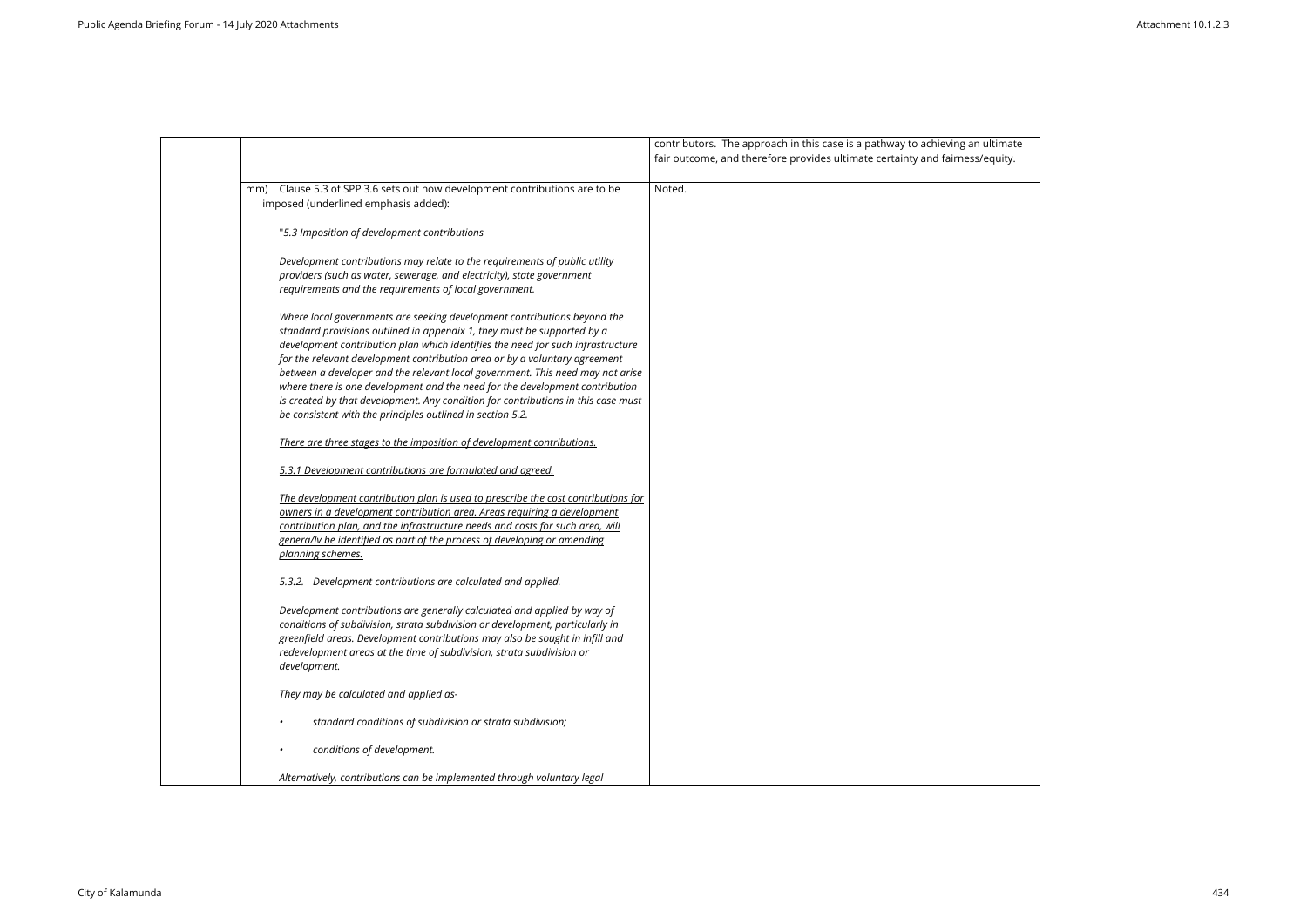| agreements.                                                                                                                                                                                                                                                                                                                                                                                                                                                                                           |                                                                                                                                                                                                                                                                                                                                                                                                                                                                                                                                                                          |
|-------------------------------------------------------------------------------------------------------------------------------------------------------------------------------------------------------------------------------------------------------------------------------------------------------------------------------------------------------------------------------------------------------------------------------------------------------------------------------------------------------|--------------------------------------------------------------------------------------------------------------------------------------------------------------------------------------------------------------------------------------------------------------------------------------------------------------------------------------------------------------------------------------------------------------------------------------------------------------------------------------------------------------------------------------------------------------------------|
| This applies to subdivisional works such as roads, drainage and the provision of<br>power, water and telecommunications and other items outlined in appendix 1.<br>They may also be applied as conditions of development. The calculation will be<br>to apply the detail of the developer contribution plan to the development,<br>including any offsets for the ceding of land or construction of infrastructure.                                                                                    |                                                                                                                                                                                                                                                                                                                                                                                                                                                                                                                                                                          |
| 5.3.3. Development contributions become due and payable.                                                                                                                                                                                                                                                                                                                                                                                                                                              |                                                                                                                                                                                                                                                                                                                                                                                                                                                                                                                                                                          |
| Development contributions become due and payable as part of the subdivision<br>clearance process or prior to the commencement of development. Clearance of<br>deposited plans, or strata plans as the case may be, to enable the issuance of<br>titles, should not occur until full payment, as calculated and applied, has been<br>finalised. Development contributions are only payable on the proportion of land<br>within a plan being requested for clearance in a development."                 |                                                                                                                                                                                                                                                                                                                                                                                                                                                                                                                                                                          |
| nn) There is no provision in this cl 5.3 process for retrospective action under a<br>reconciliation process. In particular, the first step refers to contributions being<br>formulated and agreed, while the third and final step refers to the contribution<br>becoming due and payable before the development commences.                                                                                                                                                                            | At this stage in the life of the DCP, it would not be acceptable to the City unless<br>there was a mechanism to ensure that a payment by the owner of a<br>contribution estimated at a given time is capable of being revised at a later<br>time when costs are no longer based on estimates, but have either been paid<br>or otherwise ascertained with certainty. It is only upon receiving payment that<br>is acceptable (based on actual costs) to the City that the City would deem the<br>contribution as final. The provisions of LPS 3 provide for this process. |
| oo) There is no fourth step that refers to reconciliation. Therefore, retrospective<br>action, such as a payment reconciliation, is not allowed under SPP 3.6 in the<br>absence of explicit words to the contrary, and there are no such explicit words<br>in the DCP.                                                                                                                                                                                                                                | Refer to the response to (nn) above.                                                                                                                                                                                                                                                                                                                                                                                                                                                                                                                                     |
| pp) The Western Australian Planning Commission sought comment on a revised<br>SPP 3.6 (Draft SPP 3.6) towards the end of 2019. The Draft SPP 3.6 has no<br>bearing on the current matter because, by virtue of sections 29(2) and 31(3) of<br>the Planning and Development Act 2005 (WA), an amendment of a State<br>planning policy has no force or effect until it is approved by the Governor and<br>published in the Government Gazette, which has not occurred with respect to<br>Draft SPP 3.6. | Refer to the response to (nn) above.                                                                                                                                                                                                                                                                                                                                                                                                                                                                                                                                     |
| qq) In any event, it is noted that the City's proposed deeming of all cost<br>contributions as "interim" to make way for a retrospective reconciliation<br>process is also not contemplated under the Draft SPP 3.6 in its current form.                                                                                                                                                                                                                                                              | Refer to the response to (nn) above.                                                                                                                                                                                                                                                                                                                                                                                                                                                                                                                                     |
| rr) The Guidelines to the Draft SPP 3.6 refer to "Interim arrangements for DCP<br>contributions" on page 13, but these "interim arrangements" concern the                                                                                                                                                                                                                                                                                                                                             | Refer to the response to (nn) above.                                                                                                                                                                                                                                                                                                                                                                                                                                                                                                                                     |

| City unless                                                            |  |  |
|------------------------------------------------------------------------|--|--|
| $\mathsf a$ later<br>been paid<br>$\gamma$ ment that<br>leem the<br>5. |  |  |
|                                                                        |  |  |
|                                                                        |  |  |
|                                                                        |  |  |
|                                                                        |  |  |
|                                                                        |  |  |
|                                                                        |  |  |

 $\overline{\phantom{0}}$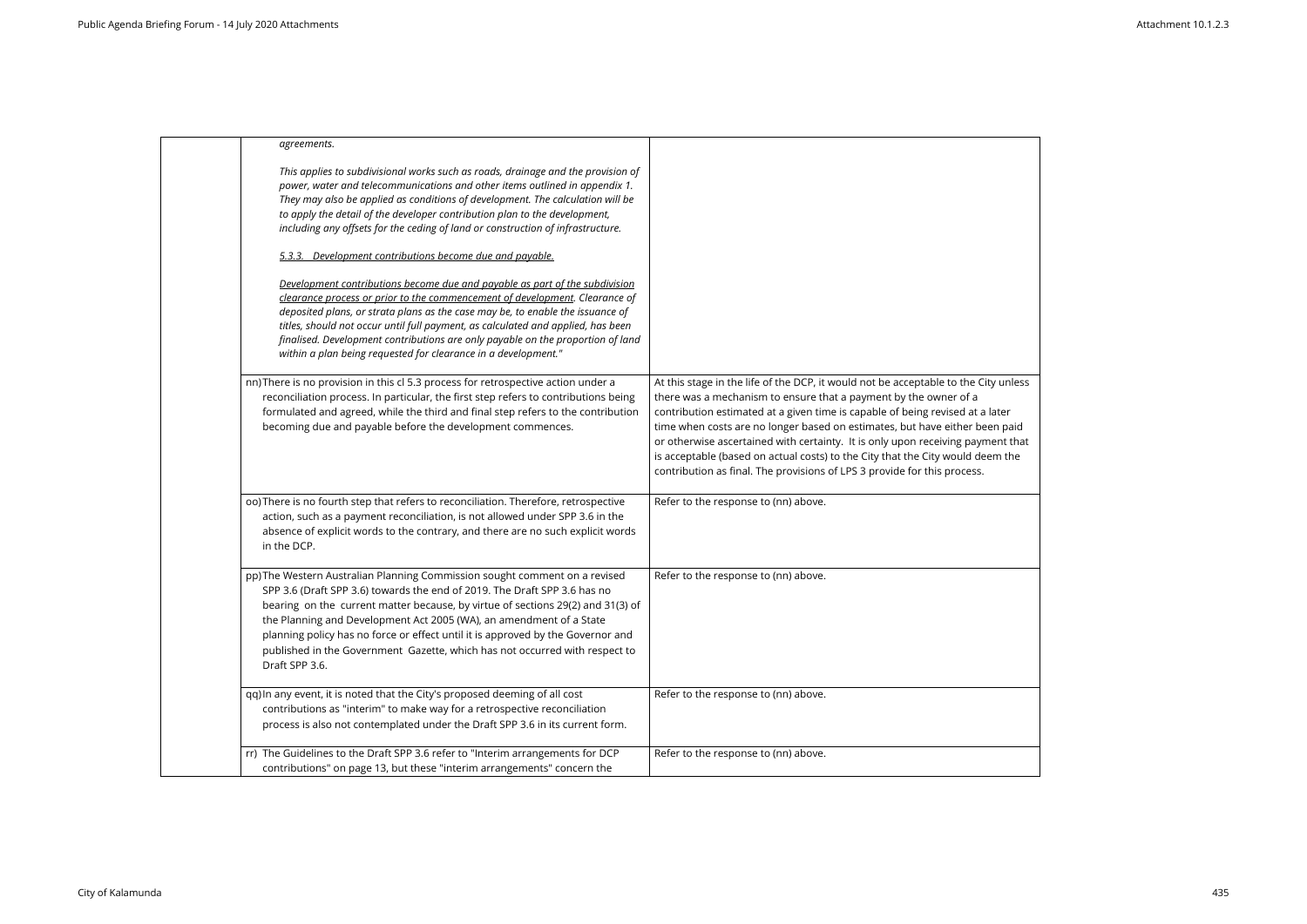| situation where a developer or land owner seeks approval to subdivide or             |                                      |
|--------------------------------------------------------------------------------------|--------------------------------------|
| develop land after the DCP has been advertised but prior to finalisation and         |                                      |
| gazettal. That is not the situation here - the DCP is already established and well   |                                      |
| under way.                                                                           |                                      |
|                                                                                      |                                      |
| ss) It is also noted that the City has to date operated on the basis of estimated    | Noted.                               |
| contributions required and then revising those estimates, as allowed under           |                                      |
| clauses 6.5.11.4 and 6.5.11.5 of LPS 3:                                              |                                      |
|                                                                                      |                                      |
| "6.5.11.4 Where any Cost Contribution has been calculated on the basis of an         |                                      |
| estimated cost, the local government -                                               |                                      |
|                                                                                      |                                      |
| is to adjust the Cost Contribution of any Owner in accordance with the<br>(a)        |                                      |
| revised estimated costs; and                                                         |                                      |
|                                                                                      |                                      |
| (b)<br>may accept a Cost Contribution, based upon estimated costs, as a final        |                                      |
| Cost Contribution and enter into an agreement with the Owner accordingly.            |                                      |
|                                                                                      |                                      |
| 6.5.11.5 Where an Owner's Cost Contribution is adjusted under clause                 |                                      |
|                                                                                      |                                      |
| 6.5.11.4, the local government, on receiving a request in writing from an Owner,     |                                      |
| is to provide the owner with a copy of estimated costs and the calculation of        |                                      |
| adjustments."                                                                        |                                      |
|                                                                                      |                                      |
| tt) The City also refers to cl 6.5.11.4 of LPS 3 as its legal basis for the proposed | Noted.                               |
| reconciliation process. The OCM Minutes state on page 127 (emphasis added):          |                                      |
|                                                                                      |                                      |
| "31. LPS3 and SPP3.6 establishes that the contributions that have been paid, or      |                                      |
| the initial contributions to be paid, are an interim payment based on estimated      |                                      |
| costs, or a combination of estimated and actual costs unless, pursuant to Clause     |                                      |
| 6.5.11.4 of LSP3, the Citv enters into a specific agreement with the owner           |                                      |
| stipulating the payment based on estimates is a final payment.                       |                                      |
|                                                                                      |                                      |
| In the absence of a specific agreement, it is only once all the final<br>32.         |                                      |
| infrastructure costs have been established (constructed and paid for) can a final    |                                      |
| contribution rate for all landowners be determined.                                  |                                      |
|                                                                                      |                                      |
| At this time, which is estimated to be in approximately three years (at the<br>33.   |                                      |
| conclusion of the 10-year DCP operative timeframe outlined in Schedule 12 of         |                                      |
| LSP3), final invoices or credits for the interim Cost Contributions made will need   |                                      |
| to be issued. This will mean that some landowners who have paid higher               |                                      |
| amounts will be provided a credit and some landowners who have paid lower            |                                      |
| amounts may be required to make an additional contribution."                         |                                      |
|                                                                                      |                                      |
| uu) However, it is submitted that clauses 6.5.11.4 and 6.5.11.5 of LPS 3 are about   | Refer to the response to (nn) above. |
|                                                                                      |                                      |

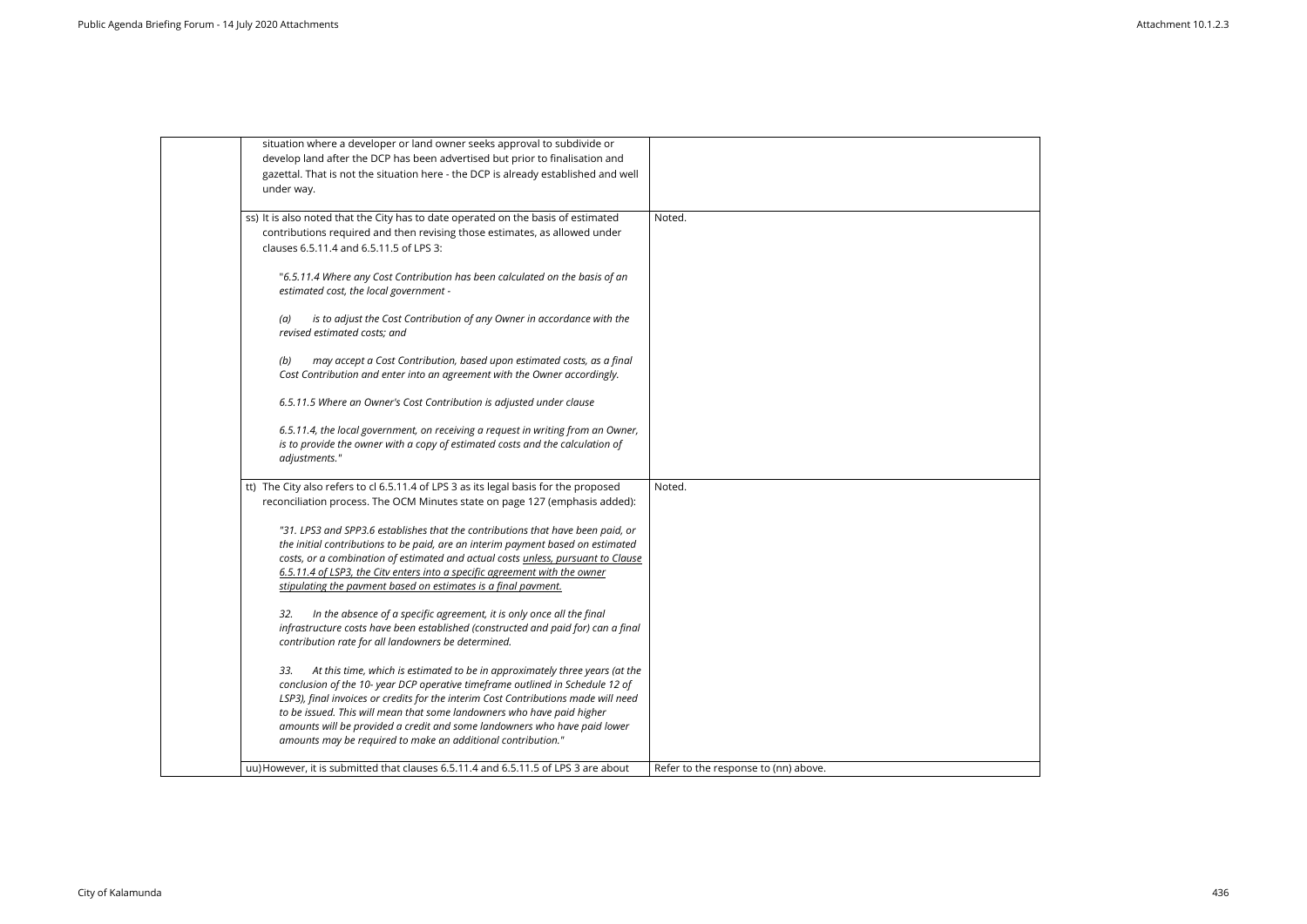| varying the cost contributions after revising the "estimated costs" and nothing<br>more. The "estimated costs" are the estimated costs of the development or<br>infrastructure required. These clauses do not allow for a reconciliation process<br>between developers, retrospectively, when the actual costs of the infrastructure<br>have not changed, but that is what the City is now purporting to do.  |                                                                                                                                                                                                                                                                                                                                                                                                                                                                                                                                                                  |
|---------------------------------------------------------------------------------------------------------------------------------------------------------------------------------------------------------------------------------------------------------------------------------------------------------------------------------------------------------------------------------------------------------------|------------------------------------------------------------------------------------------------------------------------------------------------------------------------------------------------------------------------------------------------------------------------------------------------------------------------------------------------------------------------------------------------------------------------------------------------------------------------------------------------------------------------------------------------------------------|
| vv) This submission accords with clause 6.5.14.3 of LPS 3, which states (emphasis<br>added):                                                                                                                                                                                                                                                                                                                  | Refer to the response to (nn) above.                                                                                                                                                                                                                                                                                                                                                                                                                                                                                                                             |
| "6.5.14.3 Payment by an Owner of the cost contribution, including a cost<br>contribution based upon estimated costs in a manner acceptable to the local<br>government, constitutes full and final discharge of the Owner's liability under the<br>development contribution plan and the local government shall provide<br>certification in writing to the owner of such discharge if requested by the Owner." |                                                                                                                                                                                                                                                                                                                                                                                                                                                                                                                                                                  |
| That is, liability is discharged even on the payment of a cost contribution<br>ww)<br>based upon estimated costs. This clause does not allow for a developer's<br>liability to be retrospectively revived because the City's estimate of costs was<br>wrong or because the City has retrospectively deemed an already-discharged<br>payment as merely "interim".                                              | It is noted that, for a cost contribution to be deemed to be a full and final<br>discharge of the Owner's liability, it must be made in a manner acceptable<br>the local government.<br>LPS 3 also establishes that the contributions that have been paid, or the in<br>contributions to be paid, are an interim payment based on estimated cost<br>a combination of estimated and actual costs unless, pursuant to Clause<br>6.5.11.4, the City enters into a specific agreement with the owner stipulati<br>the payment based on estimates is a final payment. |
| xx) Further, clause 6.5.17 of LPS 3 already deals with both shortfalls and excesses<br>in cost contributions, without referring to reconciliations between developers:                                                                                                                                                                                                                                        | Refer to the response to (ww) above.                                                                                                                                                                                                                                                                                                                                                                                                                                                                                                                             |
| "6.5.17 Shortfall or excess in cost contributions                                                                                                                                                                                                                                                                                                                                                             |                                                                                                                                                                                                                                                                                                                                                                                                                                                                                                                                                                  |
| If there is a shortfall in the total of Cost Contributions when all<br>6.5.17.1<br>cost contributions have been made or accounted for in a particular Development<br>Contribution Area, the local government may -                                                                                                                                                                                            |                                                                                                                                                                                                                                                                                                                                                                                                                                                                                                                                                                  |
| (a) make good the shortfall;                                                                                                                                                                                                                                                                                                                                                                                  |                                                                                                                                                                                                                                                                                                                                                                                                                                                                                                                                                                  |
| (b) enter into agreements with Owners to fund the shortfall; or                                                                                                                                                                                                                                                                                                                                               |                                                                                                                                                                                                                                                                                                                                                                                                                                                                                                                                                                  |
| (c) raise loans or borrow from a financial institution, to fund the shortfall, but<br>nothing in this clause restricts the right or power of the local government to<br>impose a differential rate to a specified Development Contribution Area in that<br>regard.                                                                                                                                            |                                                                                                                                                                                                                                                                                                                                                                                                                                                                                                                                                                  |
| 6.5.17.2 If there is an excess in funds available to the development contribution<br>area when all Cost Contributions have been made or accounted for in a                                                                                                                                                                                                                                                    |                                                                                                                                                                                                                                                                                                                                                                                                                                                                                                                                                                  |

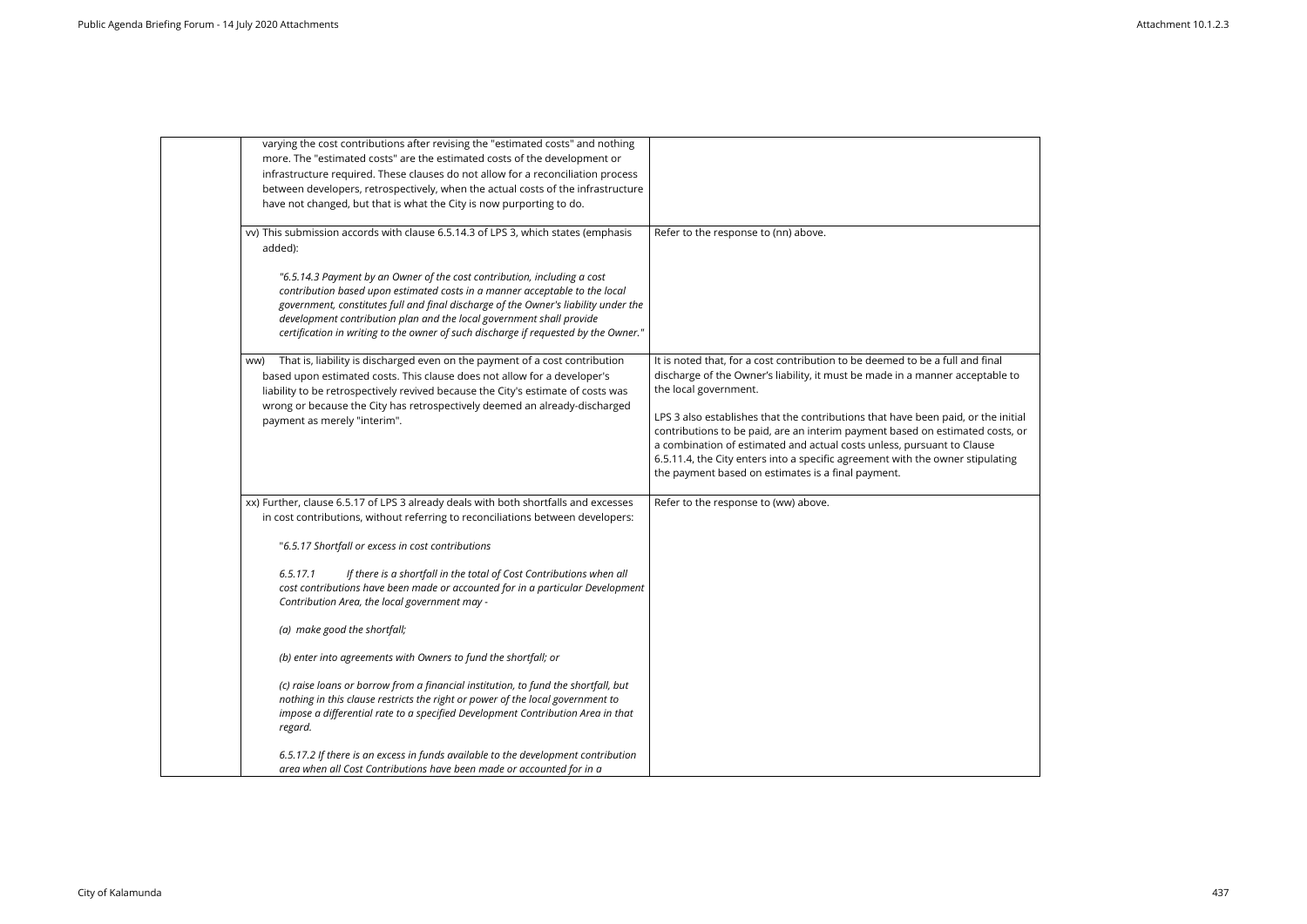| particular Development Contribution Area, the local government is to refund the<br>excess funds to contributing Owners for that Development Contribution Area. To<br>the extent, if any, that it is not reasonably practicable to identify Owners and/or<br>their entitled amount of refund, any excess in funds shall be applied to the<br>provision of additional facilities or improvements in that Development<br><b>Contribution Area."</b>                                                                                                                                                                                                                                                                                                                       |                                                                                                                                                                                                                                                                                                     |
|------------------------------------------------------------------------------------------------------------------------------------------------------------------------------------------------------------------------------------------------------------------------------------------------------------------------------------------------------------------------------------------------------------------------------------------------------------------------------------------------------------------------------------------------------------------------------------------------------------------------------------------------------------------------------------------------------------------------------------------------------------------------|-----------------------------------------------------------------------------------------------------------------------------------------------------------------------------------------------------------------------------------------------------------------------------------------------------|
| yy) Essentially, by clause 6.5.17, no individual developer will be forced to make<br>good a shortfall, while excesses are simply to be refunded to the original<br>contributors and not reimbursed by another developer.                                                                                                                                                                                                                                                                                                                                                                                                                                                                                                                                               | Refer to the response to (ww) above.                                                                                                                                                                                                                                                                |
| zz) Since clause 6.5.17 does not refer to the reconciliation process that the City<br>contemplates, where later developers will be forced to make good any shortfall<br>or reimburse amounts paid by previous developers, the City's form of<br>retrospective reconciliation is not allowed under LPS 3 as clause 6.5.17 is<br>intended to be the sole avenue for dealing with such shortfalls and excesses.                                                                                                                                                                                                                                                                                                                                                           | Refer to the response to (ww) above.                                                                                                                                                                                                                                                                |
| Conditions on development approvals cannot be used to enforce the retrospective<br>reconciliation process                                                                                                                                                                                                                                                                                                                                                                                                                                                                                                                                                                                                                                                              | The City is advised that conditions can be used to require an adjustmen<br>owner's interim cost contribution.                                                                                                                                                                                       |
| The OCM Minutes state on page 130:<br>aaa)<br>"54. As part of the revised process, the applicant/owner of any proposed<br>development will be required to enter into an agreement with the City as a<br>condition of development approval for the provision of cost contributions. The<br>administrative costs have been reviewed to include the cost of the preparation of<br>the agreement for the remaining properties to be developed within the DCP area.<br>55. To avoid any further under-payments, it is recommended that the new rate,<br>and requirement for agreements, be applied immediately as a condition of<br>development approval. This approach will also avoid unnecessary delays to the<br>issue of development approvals and building licences." | The purpose of the condition is to make a responsible and considerate<br>provision enabling the developer to comply with the obligation to make<br>contribution, and ensuring that the cost contribution made will be equit<br>consistent with contributions made by other owners, and transparent. |
| bbb) The City proposes to impose conditions as part of development approvals to<br>enforce developers' cost contributions, which, as already discussed, the City<br>now deems "interim" and to be retrospectively reconciled at the conclusion of<br>the DCP.                                                                                                                                                                                                                                                                                                                                                                                                                                                                                                          | Refer to the response to (aaa) above.                                                                                                                                                                                                                                                               |
| The City has sought to do so with respect to the Developer. Condition 2 of<br>CCC)<br>the Developer's Planning Approval requires the Developer to enter into an<br>agreement with the City to secure the Developer's "interim" cost contributions<br>by caveat.                                                                                                                                                                                                                                                                                                                                                                                                                                                                                                        | Noted.                                                                                                                                                                                                                                                                                              |
| ddd) As stated above, it is submitted that the City's new reconciliation process<br>decided during the 25 February OCM constitutes illegal retrospective action.                                                                                                                                                                                                                                                                                                                                                                                                                                                                                                                                                                                                       | Refer to the response to (ww) above.                                                                                                                                                                                                                                                                |
|                                                                                                                                                                                                                                                                                                                                                                                                                                                                                                                                                                                                                                                                                                                                                                        |                                                                                                                                                                                                                                                                                                     |

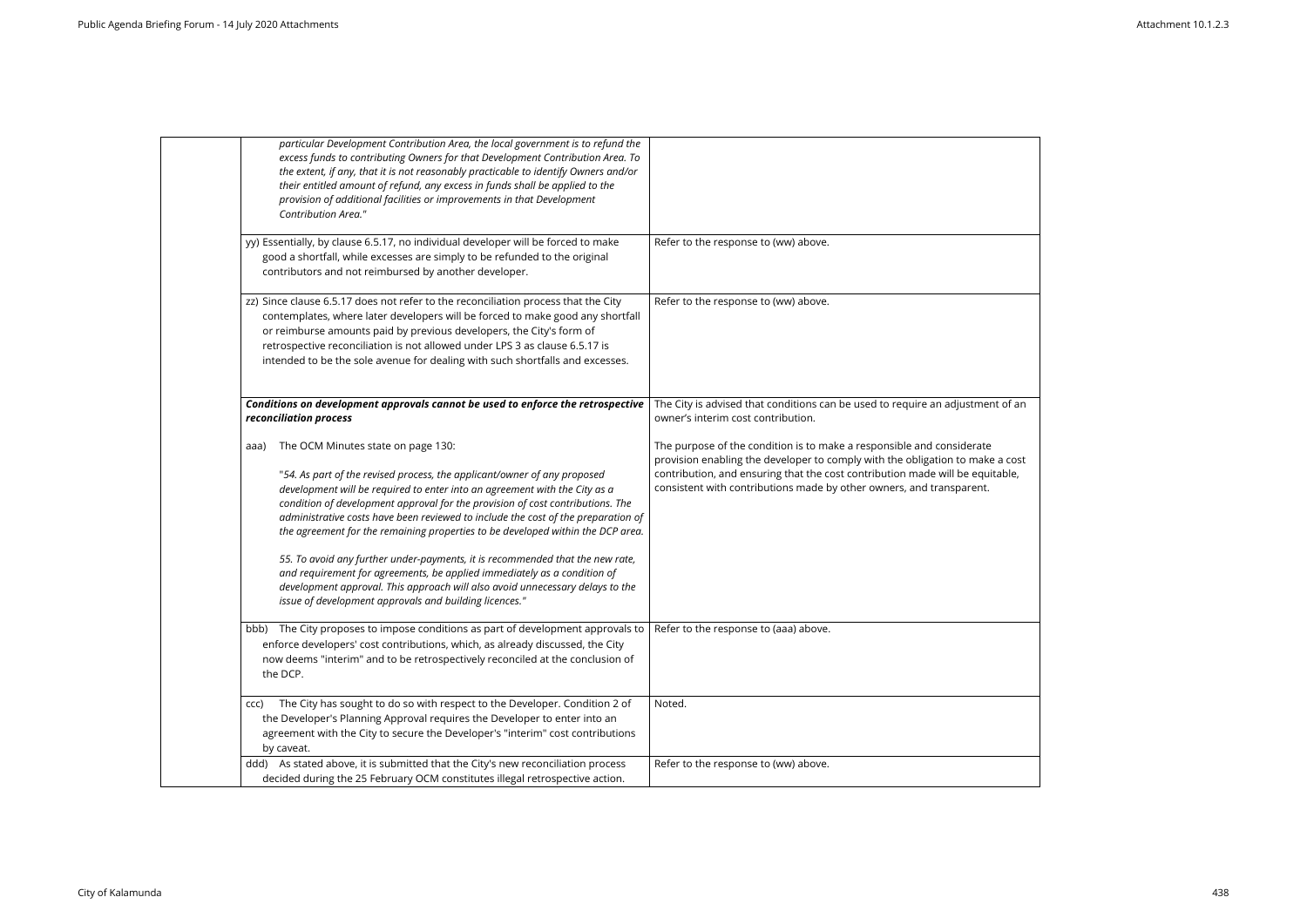| It is also submitted that the City cannot impose conditions as part of<br>eee)<br>development or planning approvals to enforce such illegal retrospective action.                                                                                                                                                                                                                                                                                 | Refer to the response to (aaa) above.                                                                                                                                                                                                                                                                                                                                                                                                                             |
|---------------------------------------------------------------------------------------------------------------------------------------------------------------------------------------------------------------------------------------------------------------------------------------------------------------------------------------------------------------------------------------------------------------------------------------------------|-------------------------------------------------------------------------------------------------------------------------------------------------------------------------------------------------------------------------------------------------------------------------------------------------------------------------------------------------------------------------------------------------------------------------------------------------------------------|
| fff) The City can secure a developer's cost contribution via caveat under clause<br>6.5.15 of LPS 3:                                                                                                                                                                                                                                                                                                                                              | Noted.                                                                                                                                                                                                                                                                                                                                                                                                                                                            |
| "6.5.15 Charge on land                                                                                                                                                                                                                                                                                                                                                                                                                            |                                                                                                                                                                                                                                                                                                                                                                                                                                                                   |
| 6.5.15.1<br>The amount of any Cost Contribution for which an Owner is liable<br>under clause 6.5.13, but has not paid, is a charge on the Owner's land to which<br>the Cost Contribution relates, and the local government may lodge a caveat, at<br>the Owner's expense, against the certificate of title to that land.                                                                                                                          |                                                                                                                                                                                                                                                                                                                                                                                                                                                                   |
| The local government, at the Owner's expense and subject to such<br>6.5.15.2<br>other conditions as the local government thinks fit, can withdraw a caveat<br>lodged under clause                                                                                                                                                                                                                                                                 |                                                                                                                                                                                                                                                                                                                                                                                                                                                                   |
| 6.5.15.1 to permit a dealing and may then re-lodge the caveat to prevent further<br>dealings.                                                                                                                                                                                                                                                                                                                                                     |                                                                                                                                                                                                                                                                                                                                                                                                                                                                   |
| 6.5.15.3 If the Cost Contribution is paid in full, the local government, if requested<br>to do so by the Owner and at the expense of the Owner, is to withdraw any<br>caveat lodged under clause 6.5.15."                                                                                                                                                                                                                                         |                                                                                                                                                                                                                                                                                                                                                                                                                                                                   |
| However, while such a caveat can secure a developer's original liability to<br>ggg)<br>pay a cost contribution, the caveat cannot be used to enforce an additional<br>future payment required by the City's reconciliation process, which is an illegal<br>retrospective action.                                                                                                                                                                  | Cl. 6.5.15.1 of LPS 3 provides for a caveat to be lodged where the amount<br>any Cost Contribution for which an Owner is liable has not been paid. The<br>Contribution liability is also subject to Cl. 6.5.14.3, which requires the cost<br>contribution to be " in a manner acceptable to the local government".                                                                                                                                                |
| hhh) The same is submitted with respect to other conditions on development<br>approvals that do not involve a caveat. As the City's proposed reconciliation<br>process constitutes illegal retrospective action, a City decision to grant<br>development approval subject to a condition that enforces the illegal<br>retrospective action would be beyond the City's jurisdiction as a planning<br>authority, and so subject to legal challenge. | It is considered from the terms of cl.6.5 of the City's LPS 3 that it is open to<br>City, where cost contributions are based on estimates, to revise the estima<br>an owner's cost contribution from time to time, to receive part payment of<br>cost contribution, and to make agreements with an owner as to the payme<br>the whole, or any balance, of a cost contribution. In this regard the City is a<br>in accordance with its statutory responsibilities. |
| iii) Further, the City should have regard to the document titled "Development<br>Assessment Panel Practice notes: Making Good Planning Decisions" published<br>by the Department of Planning, Lands and Heritage (Practice Note).                                                                                                                                                                                                                 | Noted.                                                                                                                                                                                                                                                                                                                                                                                                                                                            |
| jij) The Practice Note is primarily directed towards development assessment<br>panels, but it is also intended as a guide to local governments that make<br>planning decisions and includes the legal requirements for valid conditions on                                                                                                                                                                                                        | Noted.                                                                                                                                                                                                                                                                                                                                                                                                                                                            |

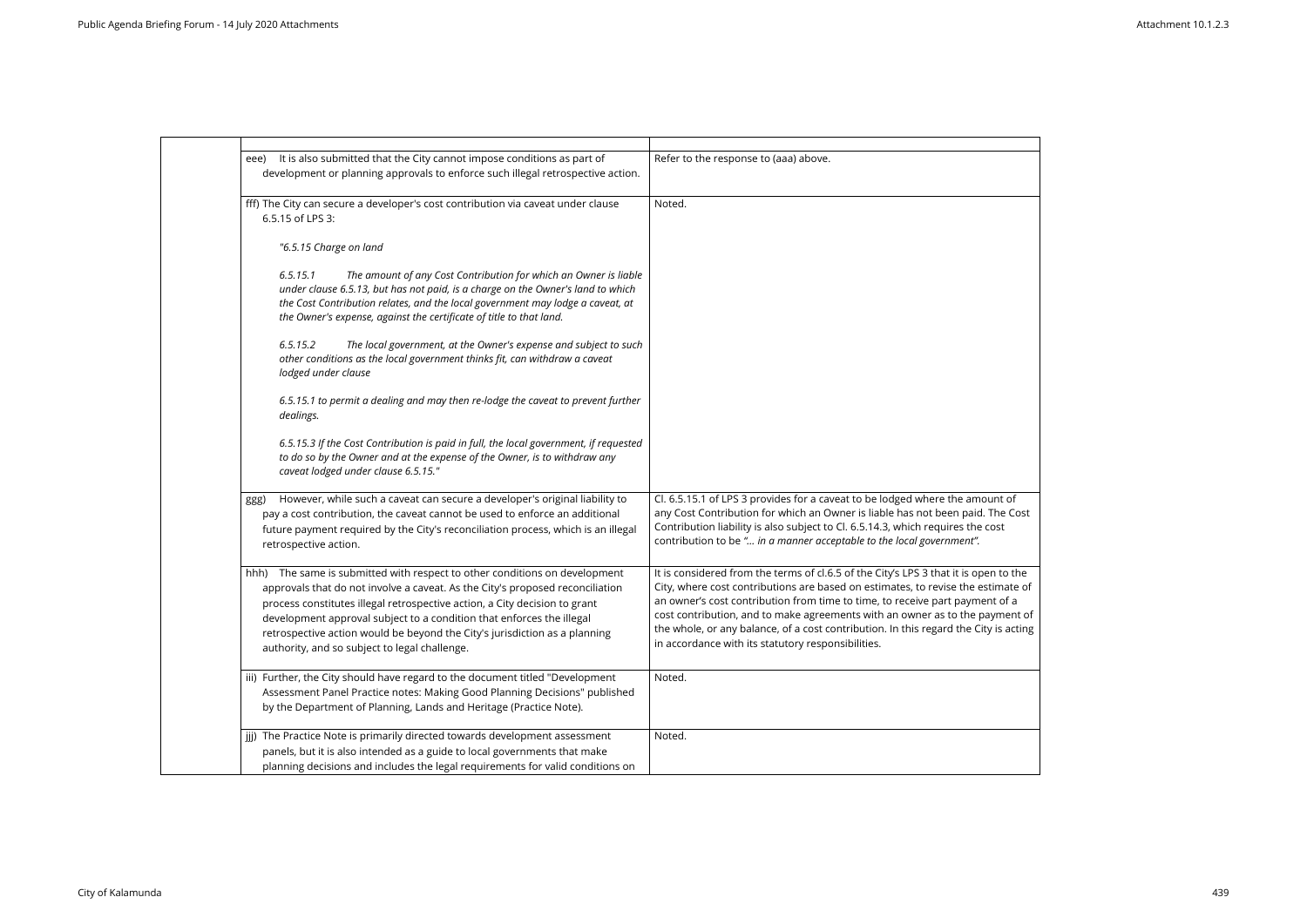| development approvals.                                    |                                                                                                                                                                                                                                                                                                                                  |                                                                                          |
|-----------------------------------------------------------|----------------------------------------------------------------------------------------------------------------------------------------------------------------------------------------------------------------------------------------------------------------------------------------------------------------------------------|------------------------------------------------------------------------------------------|
| kkk)                                                      | As to what constitutes a valid condition on a development approval, the City<br>should have regard to the following on page 44 of the Practice Note:                                                                                                                                                                             | Noted.                                                                                   |
| "4.2 Test of validity                                     |                                                                                                                                                                                                                                                                                                                                  |                                                                                          |
|                                                           | The test of validity of a condition of planning approval is well known: Newbury<br>District Council v Secretary of State for the Environment [1981] AC 578. This test<br>was recently endorsed by the High Court of Australia in Western Australian<br>Planning Commission v Temwood Holdings Pty Ltd (2004) 221 CLR 30 at [57]. |                                                                                          |
| A condition is valid if                                   |                                                                                                                                                                                                                                                                                                                                  |                                                                                          |
| it has a planning purpose;<br>1.                          |                                                                                                                                                                                                                                                                                                                                  |                                                                                          |
| 2.                                                        | it fairly and reasonably relates to the development, and                                                                                                                                                                                                                                                                         |                                                                                          |
| 3.<br>have imposed it.                                    | it is not so unreasonable that no reasonable planning authority could                                                                                                                                                                                                                                                            |                                                                                          |
| To this, we add a fourth limb, which is:                  |                                                                                                                                                                                                                                                                                                                                  |                                                                                          |
| 4.                                                        | the condition is certain and final."                                                                                                                                                                                                                                                                                             |                                                                                          |
| III) All four of the tests of validity are relevant here. |                                                                                                                                                                                                                                                                                                                                  |                                                                                          |
| existence of the fourth test.                             | mmm) Pages 49 - 51 of the Practice Note contains case law that supports the                                                                                                                                                                                                                                                      | Noted.                                                                                   |
|                                                           | nnn) The Developer submits that imposing conditions on development approvals<br>to enforce the proposed retrospective reconciliation process would not be<br>certain or final, in breach of the fourth test of validity.                                                                                                         | The City is advised that the condition satisfies the requirements for o<br>and finality. |
|                                                           | Applying the "interim" rate immediately - breach of planning principles                                                                                                                                                                                                                                                          | Noted.                                                                                   |
| 000)                                                      | At the OCM, the City's Council also resolved:                                                                                                                                                                                                                                                                                    |                                                                                          |
|                                                           | "7. NOTE that the interim rate will be applied immediately to enable the timely<br>issue of development approvals and building licences."                                                                                                                                                                                        |                                                                                          |
| ppp)<br>breach of planning principles.                    | It is submitted that the City's immediate application of the "interim" rate is a                                                                                                                                                                                                                                                 | Noted.                                                                                   |

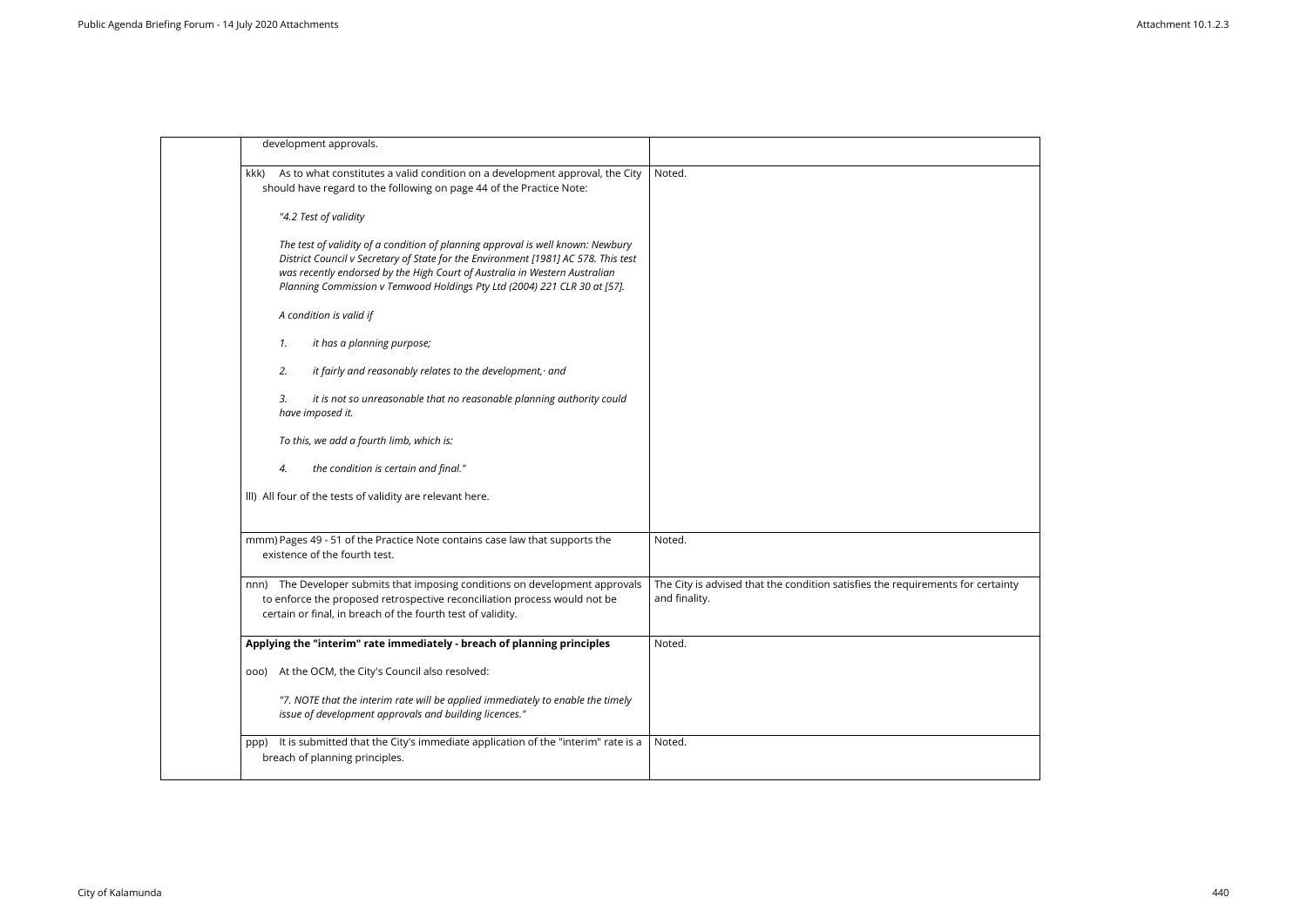| qqq) | There is a breach of the following SPP 3.6 planning principles:                                                                                                                                                                                                                                                                                                                          | There is no statutory requirement for the City to advertise a DCP review. As<br>noted in the comments above in response to (t), the City does not consider that |
|------|------------------------------------------------------------------------------------------------------------------------------------------------------------------------------------------------------------------------------------------------------------------------------------------------------------------------------------------------------------------------------------------|-----------------------------------------------------------------------------------------------------------------------------------------------------------------|
|      | "5.2 Principles underlying development contributions                                                                                                                                                                                                                                                                                                                                     | the interpretation of the method for calculating the cost contribution amounts<br>to an amendment to the LPS 3. Notwithstanding this, the City does routinely   |
|      | Development contributions must be levied in accordance with the following<br>principles-                                                                                                                                                                                                                                                                                                 | undertake public advertising during a review of the DCP for good governance<br>and transparency.                                                                |
|      | 1. Right of consultation and arbitration                                                                                                                                                                                                                                                                                                                                                 |                                                                                                                                                                 |
|      | Land owners and developers have the right to be consulted on the manner in<br>which development contributions are determined. They also have the<br>opportunity to seek a review by an independent third party if they believe that<br>the calculation of the contributions is not reasonable in accordance with the<br>procedures set out in the draft Model Scheme Text in appendix 2. |                                                                                                                                                                 |
|      | 2. Accountable                                                                                                                                                                                                                                                                                                                                                                           |                                                                                                                                                                 |
|      | There must be accountability in the manner in which development contributions<br>are determined and expended.                                                                                                                                                                                                                                                                            |                                                                                                                                                                 |
|      | 5.7 Development contributions not to be imposed as a condition of rezoning                                                                                                                                                                                                                                                                                                               |                                                                                                                                                                 |
|      | Development contributions must be formulated through an open and<br>transparent process, with the opportunity to comment in accordance with the<br>process specified in 5.3, or through development contribution plans or voluntary<br>agreements that are transparent and follow the due planning process."                                                                             |                                                                                                                                                                 |
|      | rrr) Similarly, there is also a breach of the following LPS 3 planning principles at cl<br>6.5.6:                                                                                                                                                                                                                                                                                        | Refer to the response to (qqq) above.                                                                                                                           |
|      | "6.5.6 Guiding principles for development contribution plans                                                                                                                                                                                                                                                                                                                             |                                                                                                                                                                 |
|      | The Development Contribution Plan for any Development Contribution Area is to<br>be prepared in accordance with the following principles -                                                                                                                                                                                                                                               |                                                                                                                                                                 |
|      | Right of consultation and review<br>g)                                                                                                                                                                                                                                                                                                                                                   |                                                                                                                                                                 |
|      | Owners have the right to be consulted on the manner in which development<br>contributions are determined. They also have the opportunity to seek a review by<br>an independent third party if they believe the calculation of the costs forming<br>part of the contributions is not reasonable.                                                                                          |                                                                                                                                                                 |
|      | Accountable<br>h)                                                                                                                                                                                                                                                                                                                                                                        |                                                                                                                                                                 |
|      | There must be accountability in the manner in which development contributions                                                                                                                                                                                                                                                                                                            |                                                                                                                                                                 |

| isider that<br>amounts<br>utinely<br>ernance |
|----------------------------------------------|
|                                              |
|                                              |
|                                              |
|                                              |
|                                              |

 $\blacksquare$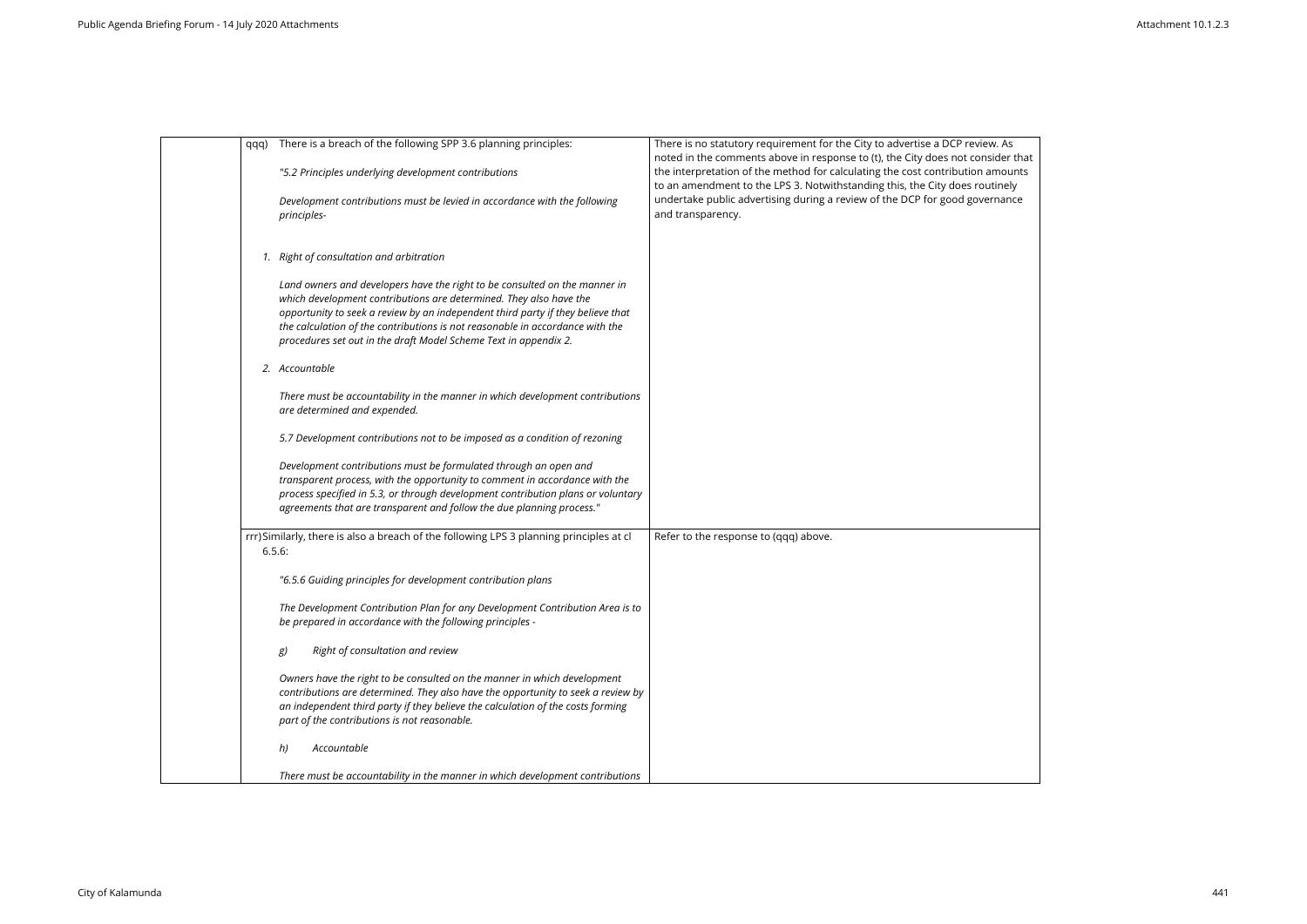| are determined and expended."                                                                                                                                                                                                                                                                                                                      |                                                                                                       |
|----------------------------------------------------------------------------------------------------------------------------------------------------------------------------------------------------------------------------------------------------------------------------------------------------------------------------------------------------|-------------------------------------------------------------------------------------------------------|
| That is, the immediate application of the "interim" rate, in advance and<br>SSS)<br>regardless of any submissions received in the subsequent advertising process,<br>breaches the land owners' and developers' rights of consultation and<br>arbitration, as well as accountability in the process of determining the<br>immediate "interim" rate. | Refer to the response to (qqq) above.                                                                 |
| Conclusion                                                                                                                                                                                                                                                                                                                                         | This is a summary of the detailed submission provided in the rows above.<br>Responses provided above. |
| ttt) 72. In conclusion, the Developer submits that:                                                                                                                                                                                                                                                                                                |                                                                                                       |
| the City's "new" method for calculating contributions under the DCP<br>i.<br>calculation method (ie ignoring words and "defined terms" within the DCP<br>as to the calculation method) amounts to an amendment of the DCP (ie an<br>amendment to LPS 3);                                                                                           |                                                                                                       |
| the City has not undertaken the required process for amending a local<br>ii.<br>planning scheme and is therefore not permitted to apply the existing<br>calculation method within the DCP in the "new" way proposed;                                                                                                                               |                                                                                                       |
| until such an amendment has been made, the City must apply the existing<br>m.<br>calculation method within the DCP in the same way as it did in the 2018 DCP<br>Report (ie by not ignoring words and "defined terms" within the DCP as to<br>the calculation method);                                                                              |                                                                                                       |
| in regard to the City attempting to deem all cost contributions, including<br>IV.<br>those already paid, as "interim" cost contributions to allow for a "new"<br>reconciliation process at the conclusion of the DCP:                                                                                                                              |                                                                                                       |
| a. the City has not undertaken the required process for amending a<br>local planning scheme and is therefore not permitted to do this;                                                                                                                                                                                                             |                                                                                                       |
| b. until such an amendment has been made, the City must apply the<br>existing DCP, which does not provide for "interim" cost contributions<br>and a final reconciliation between developers;                                                                                                                                                       |                                                                                                       |
| c. (iii the existing DCP operates on the basis of estimated contributions<br>required and then revising those estimates as allowed under clauses<br>6.5.11.4 and 6.5.11.5 of LPS 3;                                                                                                                                                                |                                                                                                       |
| d. clauses 6.5.11.4 and 6.5.11.5 of LPS 3 are about varying the cost<br>contributions after revising the "estimated costs" and nothing more.<br>The "estimated costs" are the estimated costs of the development or<br>infrastructure required. These clauses do not allow for a<br>reconciliation process between developers, retrospectively;    |                                                                                                       |
|                                                                                                                                                                                                                                                                                                                                                    |                                                                                                       |

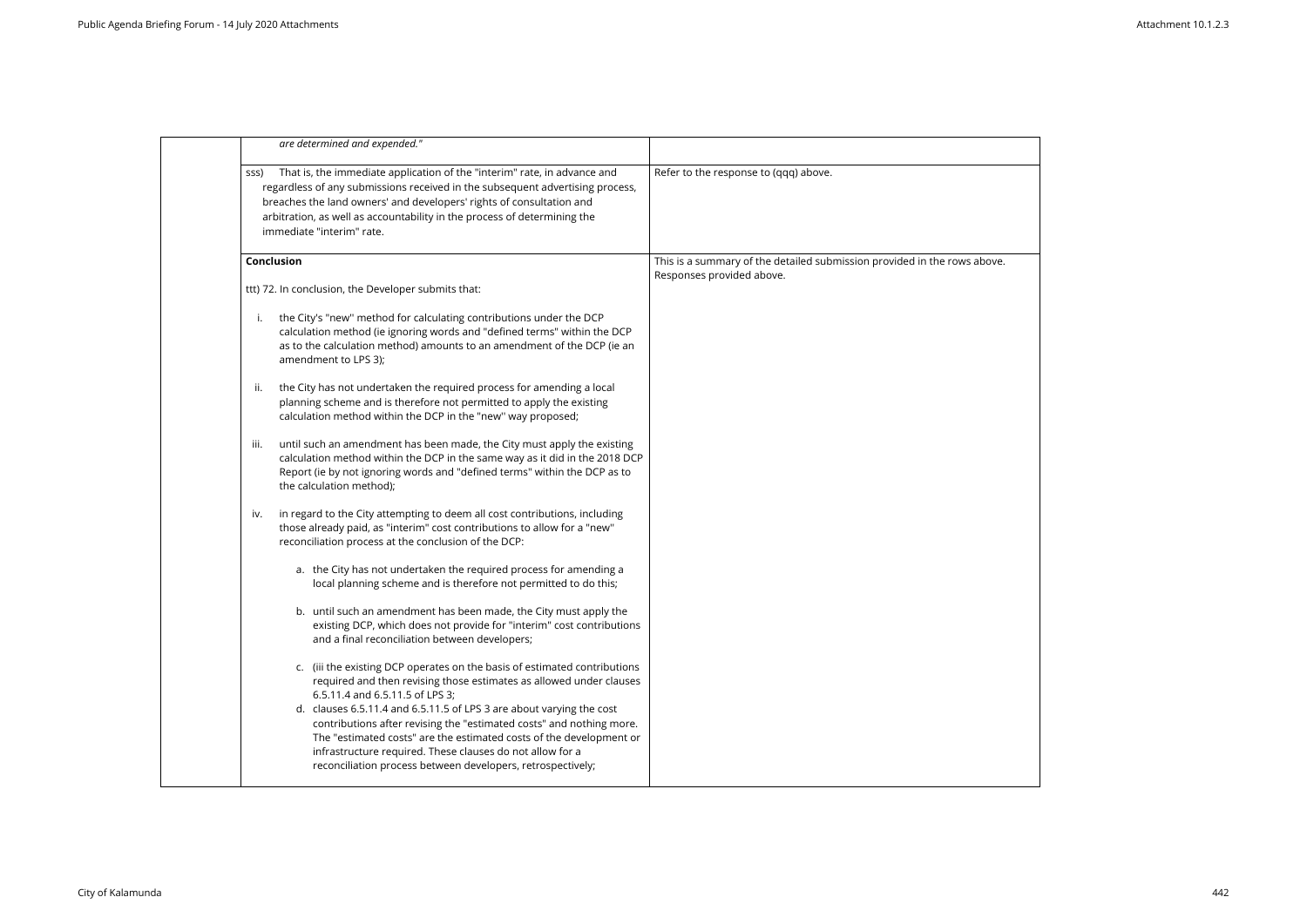|                                 | e. clause 6.5.17 of LPS 3 already deals with both shortfalls and excesses<br>in cost contributions, without referring to reconciliations between<br>developers;                                                                                                                                                                                                                                          |                                                                                                                                         |
|---------------------------------|----------------------------------------------------------------------------------------------------------------------------------------------------------------------------------------------------------------------------------------------------------------------------------------------------------------------------------------------------------------------------------------------------------|-----------------------------------------------------------------------------------------------------------------------------------------|
|                                 | f. by clause 6.5.17 of LPS 3, no individual developer is required to make<br>good a shortfall, while excesses are simply to be refunded to the<br>original contributors and not reimbursed by another developer;                                                                                                                                                                                         |                                                                                                                                         |
|                                 | deeming all cost contributions as "interim" will result in a<br>g.<br>contributor's actual required cost contribution no longer being<br>transparent or certain, in breach of State Planning Policy 3.6 and the<br>City's LPS 3; and                                                                                                                                                                     |                                                                                                                                         |
|                                 | in regard to the City's recently introduced planning approval conditions<br>v.<br>relating to "interim" cost contributions and a "new' reconciliation process,<br>those conditions are unlawful as they seek to enforce illegal retrospective<br>actions that are not provided for in the existing DCP;                                                                                                  |                                                                                                                                         |
|                                 | the immediate application of the "interim" rate, in advance and regardless<br>vi.<br>of any submissions received in the subsequent advertising process,<br>breaches the land owners' and developers' rights of consultation and<br>arbitration, as well as accountability in the process of determining the<br>immediate "interim" rate, in breach of State Planning Policy 3.6 and the<br>City's LPS 3; |                                                                                                                                         |
|                                 | for the reasons set out above:<br>vii.                                                                                                                                                                                                                                                                                                                                                                   |                                                                                                                                         |
|                                 | a. Council's decision to adopt the DCP Report and "interim cost<br>contribution rate of \$23/m2 should be rescinded including the<br>decision to "immediately" apply that rate; and                                                                                                                                                                                                                      |                                                                                                                                         |
|                                 | b. the City should apply the DCP as per the 2018 DCP Report and adopt<br>a contribution rate calculated in accordance with the DCP.                                                                                                                                                                                                                                                                      |                                                                                                                                         |
| <b>Submission 5 - Objection</b> |                                                                                                                                                                                                                                                                                                                                                                                                          |                                                                                                                                         |
|                                 | Re: Submission on DCP Report and method of calculation of the Contribution<br>Rate                                                                                                                                                                                                                                                                                                                       | Noted.                                                                                                                                  |
|                                 | In response to The City of Kalamunda's adjustments to the contribution rate and<br>justifications for doings so, concerns on accountability of certain issues need to be<br>addressed;                                                                                                                                                                                                                   |                                                                                                                                         |
|                                 | a) The City of Kalamunda has stated that "to comply with the requirements of the<br>SPP3.6 that contributions that have been paid, or to be paid are an interim                                                                                                                                                                                                                                          | The purpose of the adopted approach is to make a responsible and<br>considerate provision enabling landowners to comply with the obliga |

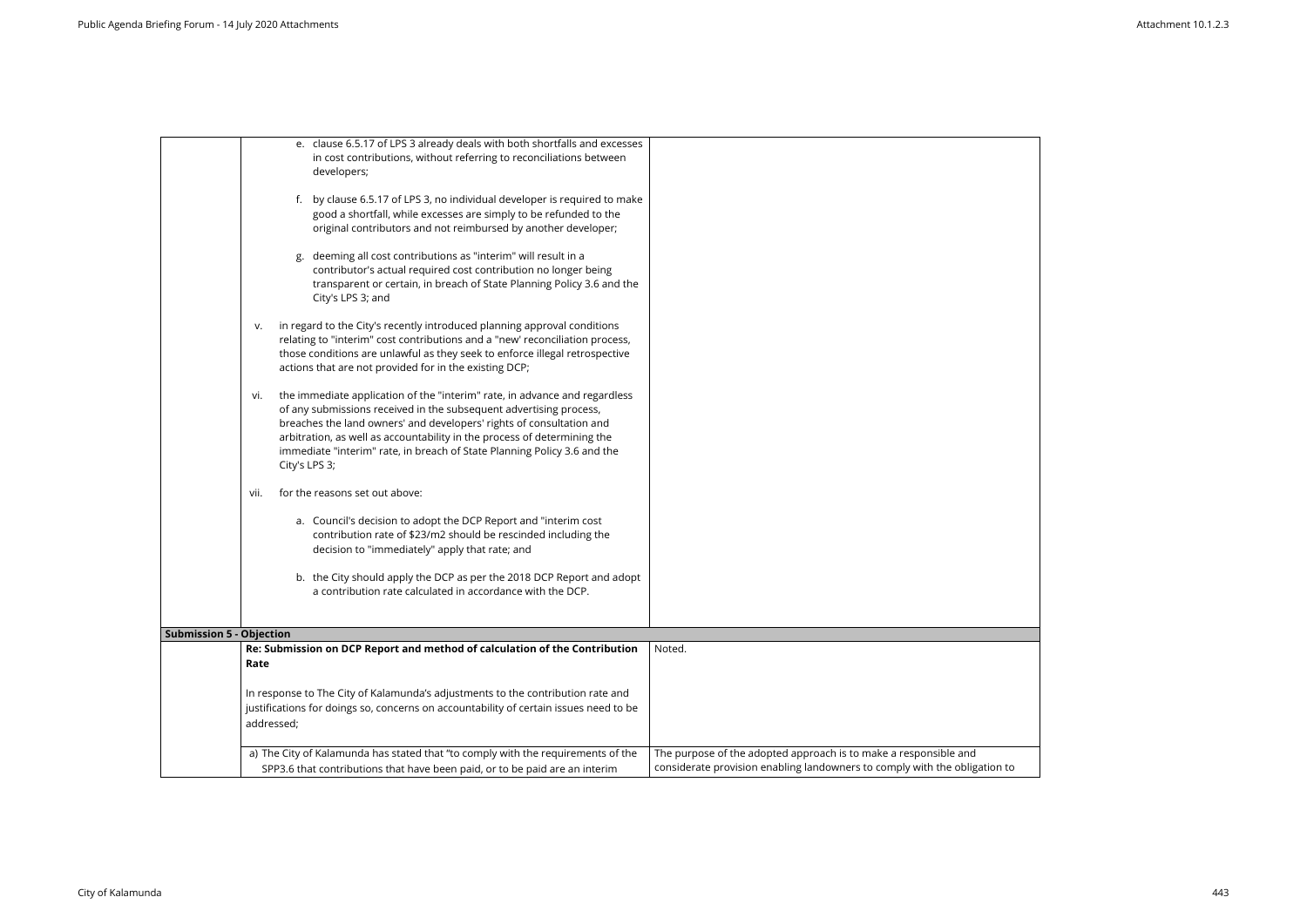payment based on estimated costs or a combination of estimated and actual costs". No such clause to this effect can be found in SPP3.6. The City of Kalamunda's LPS3 must remain within the guidelines set out by SPP3.6 which clearly states under clause; 6.3.14.3 Payment by an owner of the cost contribution, including a cost contribution based upon estimated costs in a manner acceptable to the local

government, constitutes full and final discharge of the owner's liability under the development contribution plan and the local government shall provide certification in writing to the owner of such discharge if requested by the owner.

This clause would suggest that the City of Kalamunda has no recourse to attain funds from owners whose contribution payments have fallen below the final contribution value. It appears that the Council is aware of this limitation with its adhoc reference to spread the equity of contribution payments with its vague reference to a case by case basis. Furthermore, it would not be until all these individual cases has been finalised and ALL owners agree to make additional payments that an even share across all landowners could be ascertained.

make a cost contributions under SPP 3.6 and LPS3, and ensuring that contribution made will be, in line with these instruments, equitable, with contributions made by other owners, and transparent.

The comments raising concern regarding the process adopted are not however ultimately cost contributions are not being increased to fac reconciliation process and, ultimately, cost contributions will be asso capital items that are identified in the DCP.

It is not the approach as set out by the SPP3.6 that has created equity issues rather the City of Kalamunda has been negligent in its DCP calculation, which has led to significant variations impacting on some landowner's contributions. As set out in clause 6.3.11.6, these owners had the opportunity to have these cost contributions reviewed within the methods and timeframe outlined within this section. Any claims made after the completion of the contribution transaction, and any liability for them remains the responsibility of the City Of Kalamunda and such liability cannot be transferred to landowners under the guise of inequity. Nor can it be added to the cost of the DCP as clause 5.4 of SPP3.6 which states that "Development contributions can only be for the provision of capital items. The costs associated with design and construction of infrastructure (including land costs) and the cost of administration are considered capital items and can be included in the development contribution plan".

| As set out in clause 6.3.11.6, these owners had the opportunity to have these      |                                                                                |
|------------------------------------------------------------------------------------|--------------------------------------------------------------------------------|
| cost contributions reviewed within the methods and timeframe outlined within       |                                                                                |
| this section. Any claims made after the completion of the contribution             |                                                                                |
| transaction, and any liability for them remains the responsibility of the City Of  |                                                                                |
| Kalamunda and such liability cannot be transferred to landowners under the         |                                                                                |
| guise of inequity. Nor can it be added to the cost of the DCP as clause 5.4 of     |                                                                                |
| SPP3.6 which states that "Development contributions can only be for the            |                                                                                |
| provision of capital items. The costs associated with design and construction of   |                                                                                |
| infrastructure (including land costs) and the cost of administration are           |                                                                                |
| considered capital items and can be included in the development contribution       |                                                                                |
| plan".                                                                             |                                                                                |
|                                                                                    |                                                                                |
| b) The City of Kalamunda has stated that "In summary, the cost of all              | The comments regarding changes to land value, market conditions, economic      |
| infrastructure required to be delivered by the DCP has not been evenly             | conditions, and costs that influence the overall infrastructure estimates are  |
| distributed amongst all landowners over the course of the DCP's operation".        | noted.                                                                         |
|                                                                                    |                                                                                |
| Whilst the SPP3.6 refers to equitability of sharing of the costs of infrastructure | The City is progressing with the adopted approach to address inequitable       |
| and administrative items between owners, this is not to be confused with an        | outcomes associated with the method of calculation applied previously. This is |

| at the cost<br>consistent             |  |
|---------------------------------------|--|
| oted,<br>cilitate the<br>ociated with |  |
|                                       |  |
|                                       |  |
|                                       |  |
|                                       |  |
|                                       |  |
|                                       |  |
| economic<br>ates are                  |  |
|                                       |  |

sly. This is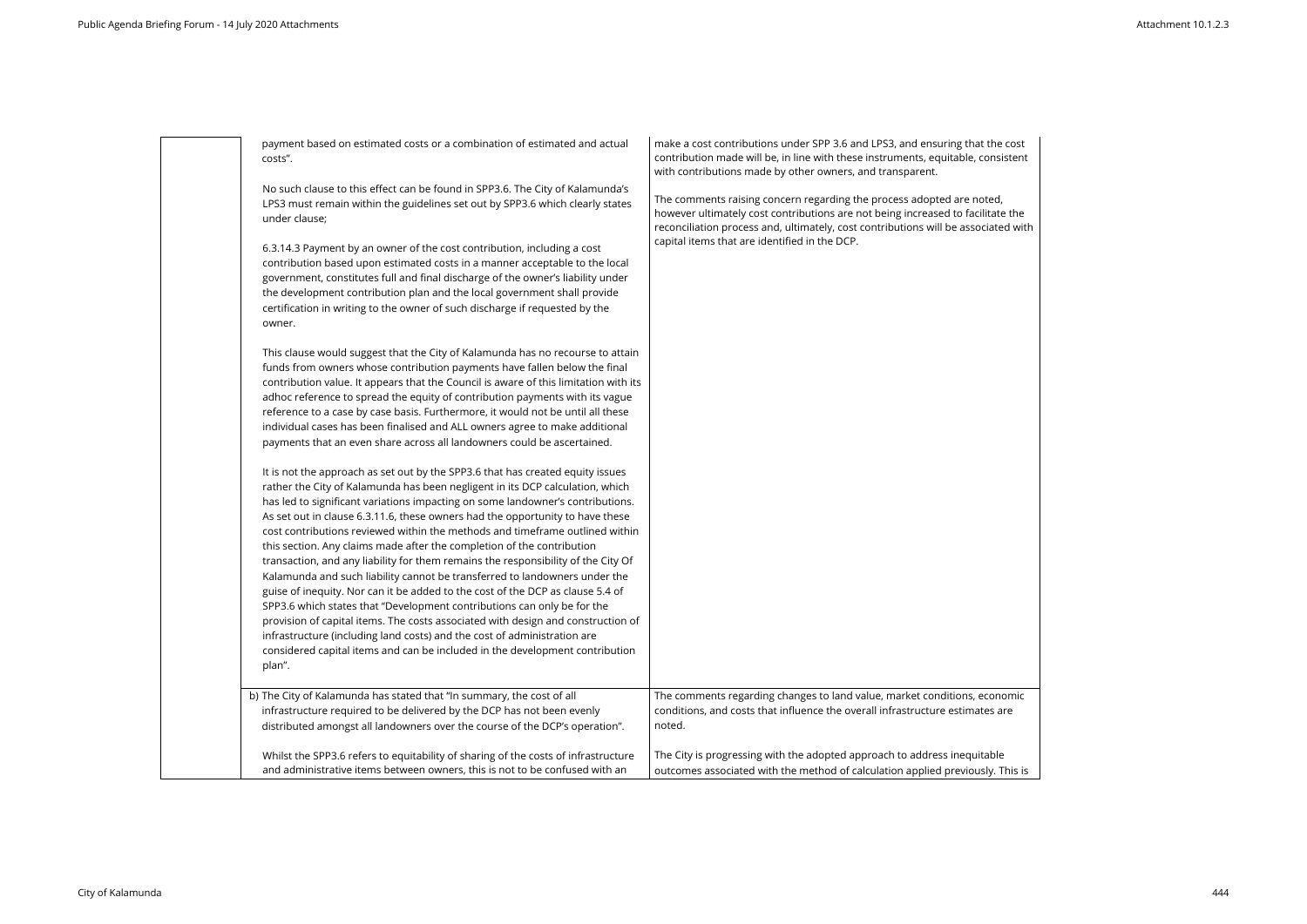| even share as stated and appears to be the aim by the council. Many variables                                                                                      |            | discussed in detail within the report to OCM on 25 February 2020. The               |
|--------------------------------------------------------------------------------------------------------------------------------------------------------------------|------------|-------------------------------------------------------------------------------------|
| in timing and market conditions would have also influenced changes or                                                                                              |            | approach is supported by advice that is considered to, at this stage of the life of |
| variances in contribution rates which cannot be ascertained to calculate an                                                                                        |            | the DCP, bring the matter into alignment with the principles outlined in SPP 3.6    |
| equitable share.                                                                                                                                                   |            | and LPS3.                                                                           |
|                                                                                                                                                                    |            |                                                                                     |
| Changes in land values, market conditions and costings, inflation rates, interest                                                                                  |            |                                                                                     |
| rates, benefits obtained through earlier payment of contributions, together with<br>the City of Kalamunda land acquisition values (towards development of stage 1) |            |                                                                                     |
| which have been tied to values of DCP contributions are only a limited example                                                                                     |            |                                                                                     |
| of variables that would also need to be considered across the entire industrial                                                                                    |            |                                                                                     |
| development in any adjustment towards equitability between owners.                                                                                                 |            |                                                                                     |
|                                                                                                                                                                    |            |                                                                                     |
| The City of Kalamunda had followed the SPP3.6 guidelines, specifically 6.3.11.1                                                                                    |            |                                                                                     |
| where the determination of Infrastructure costs and administrative costs is to                                                                                     |            |                                                                                     |
| be based on amounts expended, but when expenditure has not occurred, it is                                                                                         |            |                                                                                     |
| to be based on the best and latest estimated costs available to the local                                                                                          |            |                                                                                     |
| government and such estimated costs are to be reviewed at least annually by                                                                                        |            |                                                                                     |
| the local government. I am assuming that at the time of these calculations the                                                                                     |            |                                                                                     |
| City was operating on a fair and equitable basis one impartial to any bias. I                                                                                      |            |                                                                                     |
| would suggest that any changes to the DCP based on changing the calculation                                                                                        |            |                                                                                     |
| methodology after 7 years to supposedly evenly share the costs between                                                                                             |            |                                                                                     |
| landowners is inequitable, being that it is no longer impartial and being                                                                                          |            |                                                                                     |
| influenced by the bias of past owners and/or the City of Kalamunda's previous                                                                                      |            |                                                                                     |
| errors.                                                                                                                                                            |            |                                                                                     |
|                                                                                                                                                                    |            |                                                                                     |
| c) The City of Kalamunda has stated that "The majority of major infrastructure                                                                                     |            | Regarding Berkshire Road, in January 2020, the City received State Government       |
| items within the DCP have been constructed, including the Ashby/Nardine Close                                                                                      |            | funding to undertake a design for shared paths on Berkshire and Dundas Road.        |
| connection and major restricted Access Vehicle Classification 7 intersection                                                                                       |            | Subject to the designs and construction estimates being finalised in 2021,          |
| upgrades".                                                                                                                                                         |            | construction funding is expected to follow. In anticipation of construction         |
|                                                                                                                                                                    |            | funding being provided for this project, the City has amended Berkshire Road        |
| This is in contradiction to the 2.5 Estimated Cost Table on the DCP Report                                                                                         |            | to remove the shared path item and instead include the completion and               |
| presented at the Ordinary Council Meeting on the 25 <sup>th</sup> February 2020 which                                                                              |            | necessary upgrades to the existing 2m wide footpath.                                |
| shows 45% of the infrastructure is still to be completed. This highlights further                                                                                  |            | Berkshire Road also includes costs associated with adjustments to consumer          |
| inflated inaccuracies with the current DCP estimates.                                                                                                              |            | line crossings to provide for unrestricted clearance for RAV7 vehicles.             |
|                                                                                                                                                                    |            |                                                                                     |
| Specific areas of concern are;                                                                                                                                     |            | Since the inception of the DCP, it has identified Milner Road as being wholly       |
|                                                                                                                                                                    |            | funded by the DCP. Milner Road is required to be upgraded to the standard of        |
| <b>Details</b>                                                                                                                                                     | Value (\$) | construction for industrial purposes to facilitate the development of the           |
| Berkshire Road Footpath to be funded by State Government                                                                                                           | 128,000    | Forrestfield / High Wycombe Industrial Area. The development of the industrial      |
| Stage 1, only 50% contribution to Milner Road                                                                                                                      | 511,295    | area to the north of the Forrestfield / High Wycombe Industrial Area has            |
| Nardine Road Extension (Road 2A) Stage 2 not required                                                                                                              | 1,300,000  | historically developed without a DCP serviced by the existing road network.         |
| Bush forever Fencing - existing fencing is superior to                                                                                                             | 105,000    |                                                                                     |
| required level and capital replacement not required -                                                                                                              |            | Regarding the Nardine Close extension, it is not recommended that this item         |
| maintenance issue                                                                                                                                                  |            | be removed from the DCP until the City is certain that this road is not required    |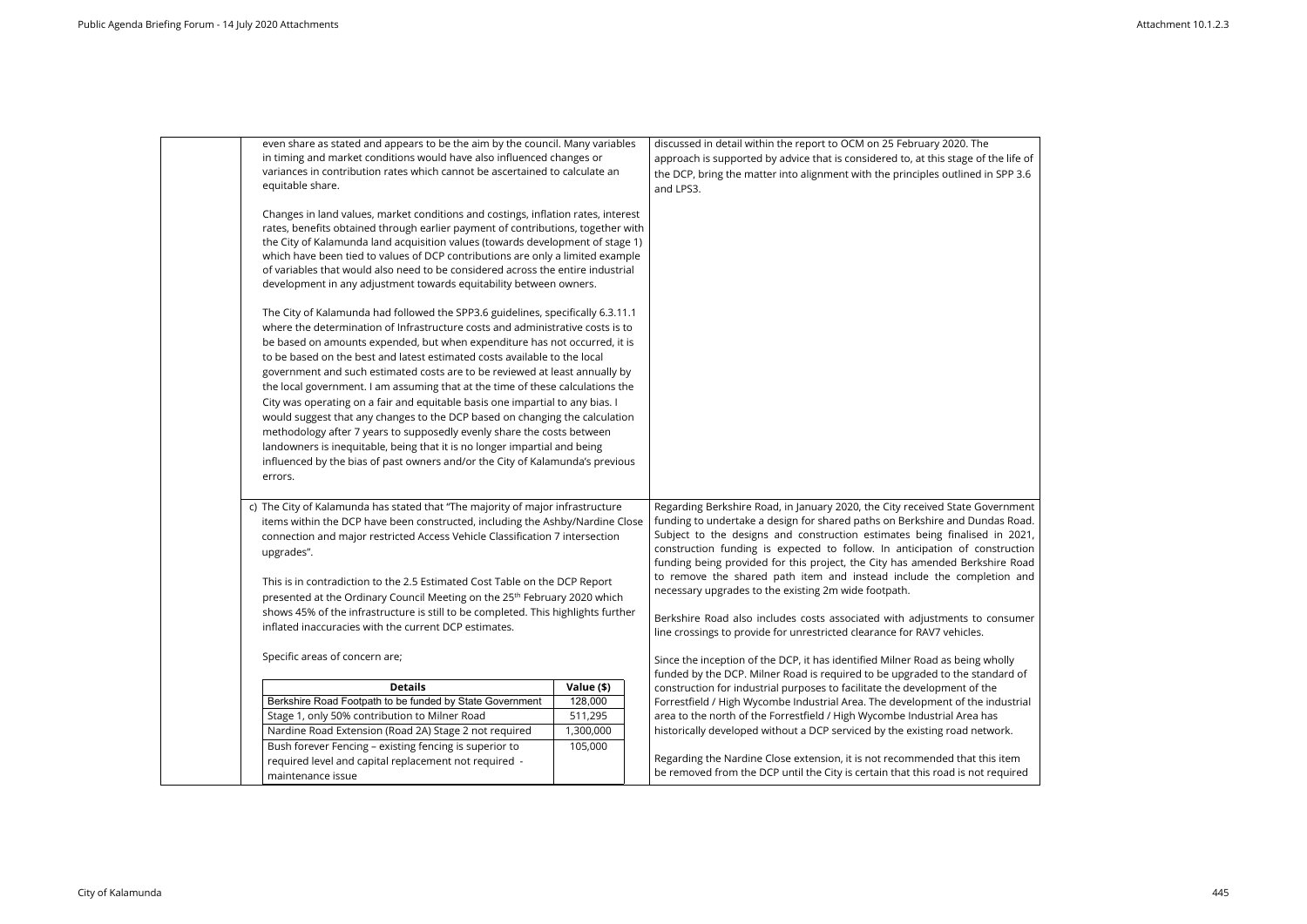|     | Nardine Close / Milner Road Intersection                                                                                                                                                                                                                                                                                                                                                                                                                                                                                                                                                                                                                                                                                                                                                                                                        | 27,605    | and development has commenced for the place of worship at Lot 50 Sultana                                                                                                                                                                                                                                      |
|-----|-------------------------------------------------------------------------------------------------------------------------------------------------------------------------------------------------------------------------------------------------------------------------------------------------------------------------------------------------------------------------------------------------------------------------------------------------------------------------------------------------------------------------------------------------------------------------------------------------------------------------------------------------------------------------------------------------------------------------------------------------------------------------------------------------------------------------------------------------|-----------|---------------------------------------------------------------------------------------------------------------------------------------------------------------------------------------------------------------------------------------------------------------------------------------------------------------|
|     | Berkshire / Milner Road Intersection                                                                                                                                                                                                                                                                                                                                                                                                                                                                                                                                                                                                                                                                                                                                                                                                            | 85, 528   | Road West.                                                                                                                                                                                                                                                                                                    |
|     | <b>TOTAL</b>                                                                                                                                                                                                                                                                                                                                                                                                                                                                                                                                                                                                                                                                                                                                                                                                                                    | 1,697,428 |                                                                                                                                                                                                                                                                                                               |
|     | Further concerns regarding estimations of an amount of 41% still outstanding in<br>administration costs for a near completed project needs to be addressed.                                                                                                                                                                                                                                                                                                                                                                                                                                                                                                                                                                                                                                                                                     |           | The matter regarding Bush Forever fencing has been discussed with the<br>Department of Planning, Lands and Heritage and it is their expectation that the<br>DCP repay the cost of the fencing. This infrastructure item is also included in<br>Schedule 12 (k) of the LPS 3.                                  |
|     |                                                                                                                                                                                                                                                                                                                                                                                                                                                                                                                                                                                                                                                                                                                                                                                                                                                 |           | It is unclear what is being referred to regarding the intersection works listed.                                                                                                                                                                                                                              |
|     |                                                                                                                                                                                                                                                                                                                                                                                                                                                                                                                                                                                                                                                                                                                                                                                                                                                 |           | Administrative costs have been reduced given the cost of legal agreements has<br>decreased following a reconsideration of these costs.                                                                                                                                                                        |
|     |                                                                                                                                                                                                                                                                                                                                                                                                                                                                                                                                                                                                                                                                                                                                                                                                                                                 |           |                                                                                                                                                                                                                                                                                                               |
|     | d) The City of Kalamunda has changed and purposefully omitted key information<br>from the Development Contribution of Methodology calculation which has been<br>used over the previous 7 years of the Forrestfield/High Wycombe Industrial<br>Area DCP, and outlined as being used by other metropolitan DCP's.                                                                                                                                                                                                                                                                                                                                                                                                                                                                                                                                 |           | The approach adopted by the Council on 25 February 2020 to exclude the<br>supplementary notes from its calculation of the cost contribution was not due<br>to an incorrect adjustment of costs, but rather to ensure the principles equity<br>are maintained in the administration of the DCP moving forward. |
|     | Given that the methodology originally outlined is commonly used by other<br>DCP's would suggest that the method is standard and acceptable practice. The<br>fact that the City of Kalamunda has failed to correctly adjust costs and hence<br>the DCP contribution correctly on an annual basis does not warrant changing<br>the methodology to suit the current requirements of the council, to justify<br>errors that have been made on their behalf.                                                                                                                                                                                                                                                                                                                                                                                         |           | The DCP report does not misrepresent the approach outlined in the Council<br>report on 25 February 2020. The reasons for applying the calculation method<br>are clearly explained in this report.                                                                                                             |
| ii. | Failing to deduct the Developed Area from the Contribution Area in<br>calculating Net Lot Area<br>a. and<br>The Representation of remaining infrastructure costs as total cost of<br>infrastructure                                                                                                                                                                                                                                                                                                                                                                                                                                                                                                                                                                                                                                             |           |                                                                                                                                                                                                                                                                                                               |
|     | These two changes together with the omission in the 2020 DCP report on how<br>these terms have been previously defined within a DCP is clearly a<br>misrepresentation to owners accessing this report. The change in this calculation<br>manipulates the accepted practice of DCP calculation methodology to distribute<br>the cost of the DCP evenly it does not reflect an equitable distribution based on the<br>many variables aforementioned.<br>These issues outlined are only some concerns with the City of Kalamunda's ability<br>to competently manage the Forrestfield / High Wycombe Industrial Development<br>over the past 7 years. The City of Kalamunda needs to take responsibility for any<br>errors made on their behalf rather than transferring costs to land owners who they<br>assume can afford to fund their mistakes. |           |                                                                                                                                                                                                                                                                                                               |

| 0 Sultana             |  |
|-----------------------|--|
| h the                 |  |
| tion that the         |  |
| cluded in             |  |
|                       |  |
| rks listed.           |  |
| ements has            |  |
|                       |  |
|                       |  |
| de the                |  |
| as not due            |  |
| bles equity           |  |
|                       |  |
| e Council<br>n method |  |
|                       |  |
|                       |  |
|                       |  |
|                       |  |
|                       |  |
|                       |  |
|                       |  |
|                       |  |
|                       |  |
|                       |  |
|                       |  |
|                       |  |
|                       |  |
|                       |  |
|                       |  |
|                       |  |
|                       |  |
|                       |  |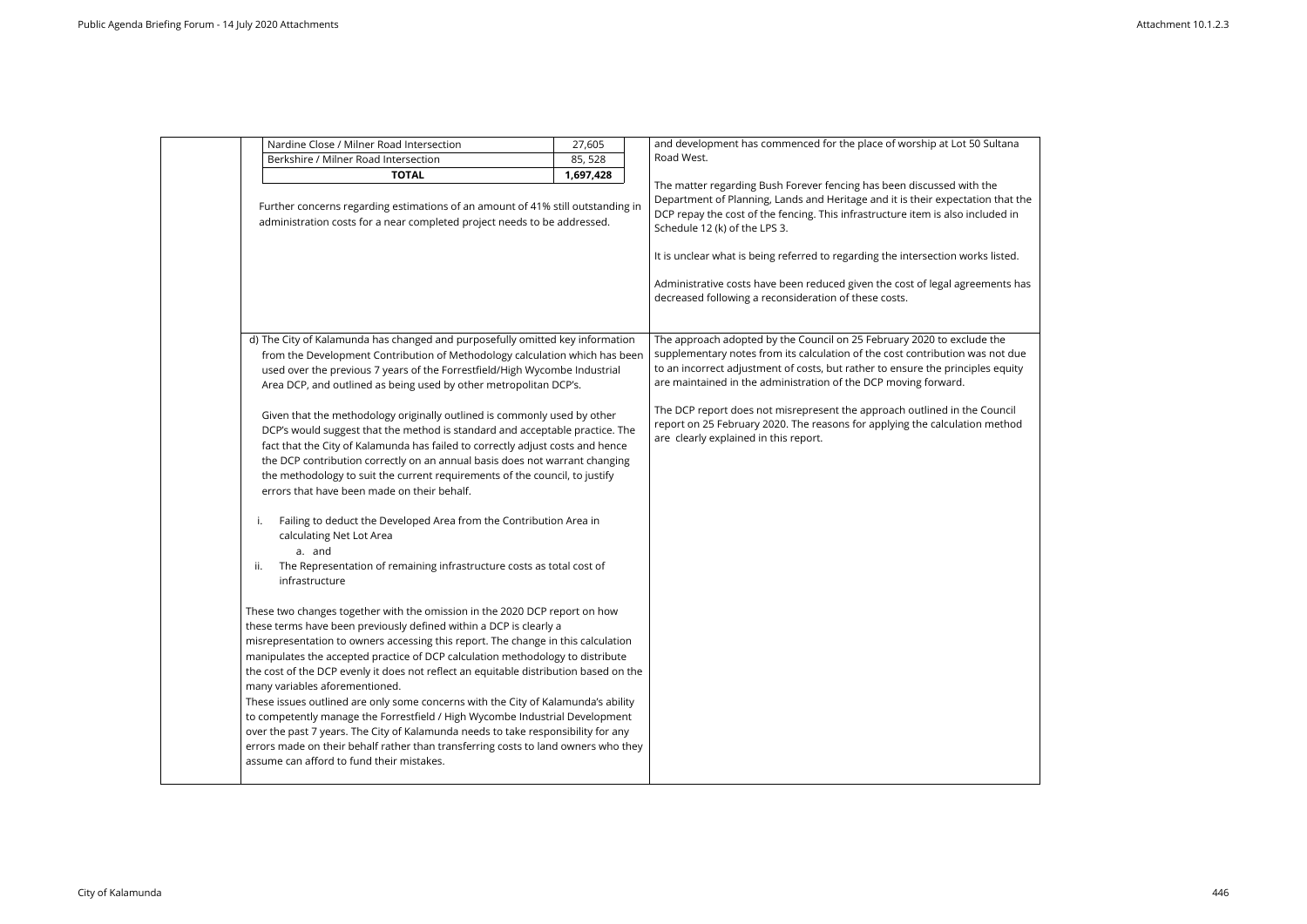| <b>Submission 6</b>                                                                                                                                                                                                                                              |                                                                                                                                                                                                                                                                                                                                                                                                                                                                                                                                              |
|------------------------------------------------------------------------------------------------------------------------------------------------------------------------------------------------------------------------------------------------------------------|----------------------------------------------------------------------------------------------------------------------------------------------------------------------------------------------------------------------------------------------------------------------------------------------------------------------------------------------------------------------------------------------------------------------------------------------------------------------------------------------------------------------------------------------|
| a) Complete mismanagement of DCP and its funds.<br>Kalamunda Council is the administrator of the DCP and should be held<br>accountable for errors in calculations and estimates and all you will do is<br>pass on the financial stuff up to existing landowners. | The purpose of the adopted approach is to make a responsible and<br>considerate provision enabling landowners to comply with the obligation to<br>make a cost contribution, and ensuring that the cost contribution made will be<br>equitable, consistent with contributions made by other owners, and<br>transparent.                                                                                                                                                                                                                       |
| b) How can the contribution rate fluctuate so much, Administration<br>incompetency?<br>Why are we copping the whole 1.022 million cost upgrade of Milner road<br>when it should be 50% cost like Sultana Rd west?                                                | The principal reason for fluctuations to the contribution rate is that some<br>infrastructure items have either been removed or modified, and other items<br>have been more accurately estimated over time. This has occurred in the<br>context of changes to the planning framework for the area.<br>The apportionment of infrastructure costs for the DCP area identified that, at<br>the time that the DCP was prepared, 50% of infrastructure costs for Sultana<br>Road West would be funded by future stages of industrial development. |
| c) The upgrade to Berkshire, Milner, Dundas road intersection was originally<br>going to be a cul de sac but now we have an extra \$980,636.00 cost, to be<br>fair it should be 50%.                                                                             | This intersection was required to be upgraded to the standard of construction<br>for industrial purposes to facilitate the development of the Forrestfield / High<br>Wycombe Industrial Area. Future upgrades will be required to facilitate<br>development within the Forrestfield North Residential and Transit Oriented<br>Development precincts.                                                                                                                                                                                         |
| d) The Bush forever "chain mesh" fencing is already there and doesn't need<br>replacing and why is there an estimated remaining cost there for<br>\$105,875.33 inflating the contribution rate?                                                                  | The matter regarding Bush Forever fencing has been discussed with the<br>Department of Planning, Lands and Heritage and it is their expectation that the<br>DCP repay the cost of the fencing. This infrastructure item is also included in<br>Schedule 12 (k) of the LPS 3.                                                                                                                                                                                                                                                                 |
| e) The \$128,913.71 footpath on Berkshire road has been approved and funded<br>by the state government and so why is that still in our remaining costings<br>inflating the contribution rate?                                                                    | in January 2020, the City received State Government funding to undertake a<br>design for shared paths on Berkshire and Dundas Road. Subject to the designs<br>and construction estimates being finalised in 2021, construction funding is<br>expected to follow. In anticipation of construction funding being provided for<br>this project, the City has amended Berkshire Road to remove the shared path<br>item and instead include the completion, and necessary upgrades, to the<br>existing 2m wide footpath.                          |
| Why does Sultana rd west have "maintenance of trees for 2 year period" at a<br>f).<br>cost of \$33 898.00 when the guidelines SPP3.6 (5.4)"contributions are for<br>initial capital requirements"?                                                               | Schedule 12 (J) of the LPS 3 includes the provision of maintenance. Where trees<br>are required to be installed, it is an established practice that landscaping is<br>maintained for a minimum period of two years to optimise survival rates. The<br>two year period commences at the time of planting.                                                                                                                                                                                                                                     |
|                                                                                                                                                                                                                                                                  | Notwithstanding the above, the item for supplying, installing and maintaining<br>trees has been removed in light of detailed designs for Sultana Road West and<br>insufficient room on the verge to accommodate trees, without locating the                                                                                                                                                                                                                                                                                                  |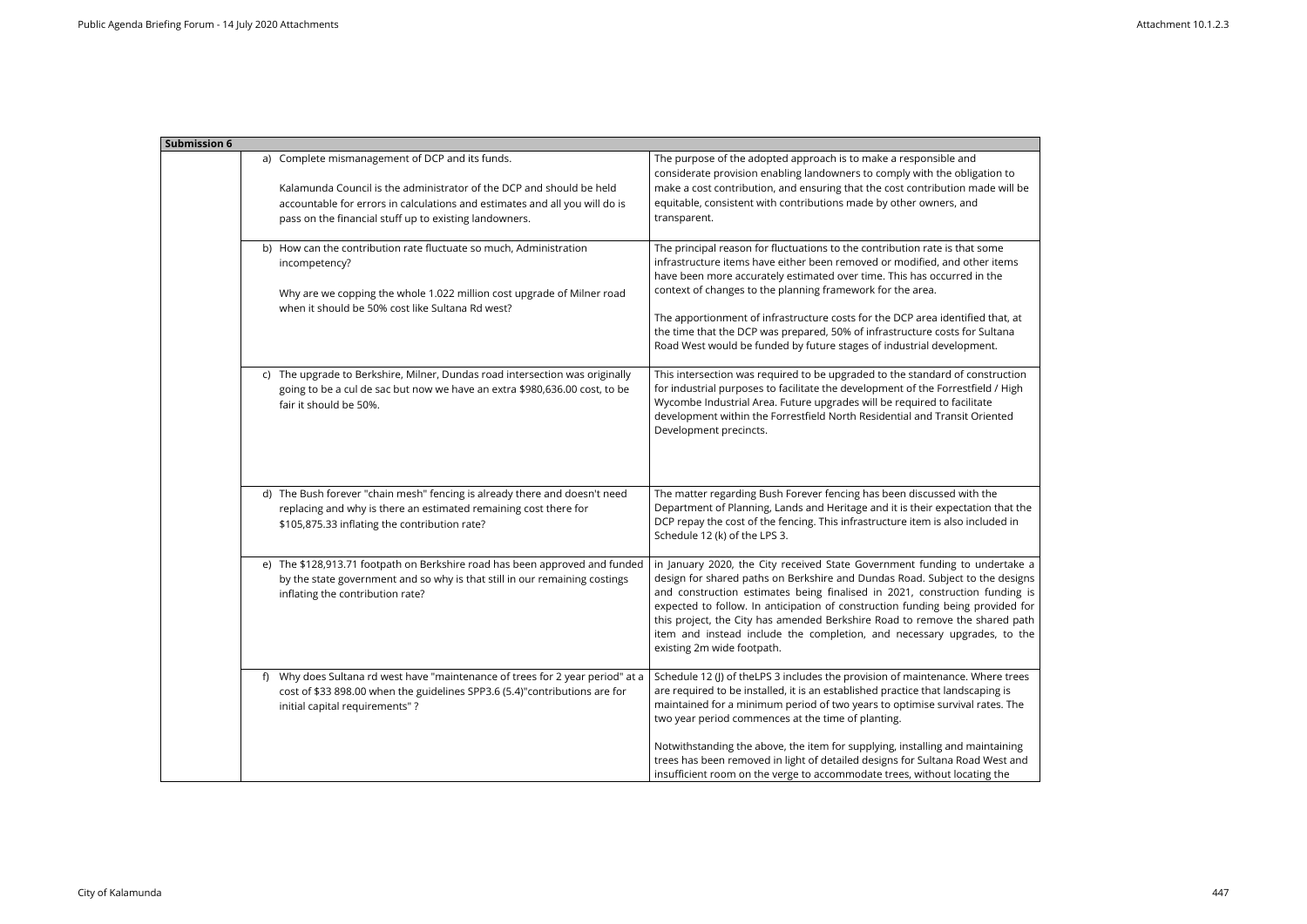|                     |                                                                                                                                                                                                                                                                                                                                                                                                                                                                                               | trees within (at the lowest point of) the drainage swales.                                                                                                                                                                                                                                                             |
|---------------------|-----------------------------------------------------------------------------------------------------------------------------------------------------------------------------------------------------------------------------------------------------------------------------------------------------------------------------------------------------------------------------------------------------------------------------------------------------------------------------------------------|------------------------------------------------------------------------------------------------------------------------------------------------------------------------------------------------------------------------------------------------------------------------------------------------------------------------|
|                     | The relocation of 1 power pole on the corner of Sultana and Milner road has<br>g)<br>a quoted figure of \$350,000.00, that is ridiculous. You have based it on<br>quote from Dundas/Milner/Berkshire but you think after all this time you<br>would get a proper quote from Western Power? The cost to relocate a<br>power power on the corner of Nardine and Milner was about \$43,000.00                                                                                                    | This item has been reviewed in the context of bringing the Sultana Road West<br>and Milner Road designs up to an 85% engineering design standard. The<br>revised cost is approximately \$271,000.                                                                                                                      |
|                     | h) The SPP3.6 (6.3.6) states Certainty- "All development contributions should<br>be clearly identified and methods of accounting for cost adjustments<br>determined at the commencement of a development" and not change the<br>accounting method after 7 years.                                                                                                                                                                                                                              | The purpose of the adopted approach is to make a responsible and<br>considerate provision enabling landowners to comply with the obligation to<br>make a cost contribution, and ensuring that the cost contribution made will be<br>equitable, consistent with contributions made by other owners, and<br>transparent. |
|                     | The SPP3.6(6.3.14.3) states "Payment by an owner of the cost contribution<br>i)<br>. constitutes full and final discharge of the owners liability" and SPP3.6 (5.4)<br>"Development Contributions can only be for the provision of capital items"<br>and not to pay back developers or landowners who have paid the higher                                                                                                                                                                    | Ultimately cost contributions are not being increased to facilitate the<br>reconciliation process and cost contributions will be associated with capital<br>items that are identified in the DCP.                                                                                                                      |
|                     | rate. Should the disgruntled owners who paid the higher rate ask for<br>reimbursement or take court action this should be out of the councils own<br>pocket due to mismanagement.                                                                                                                                                                                                                                                                                                             | It is noted that, for a cost contribution to be deemed to be a full and final<br>discharge of the Owner's liability, it must be made in a manner acceptable to<br>the local government.                                                                                                                                |
| <b>Submission 7</b> |                                                                                                                                                                                                                                                                                                                                                                                                                                                                                               |                                                                                                                                                                                                                                                                                                                        |
|                     | a) Thankyou for the opportunity to present our comments and objections to<br>the DGP report 2020 for the Forrestfield/High Wycombe Industrial<br>Development. We are the owners and live at 166 Sultana Road West, High<br>Wycombe (lot 308 formerly lot 52). Our property is involved in Nardine Close<br>extension stage 1 and Stage 2.                                                                                                                                                     | Noted.                                                                                                                                                                                                                                                                                                                 |
|                     | b) We object to the scheduled priorities (page 17). We believe settlement of<br>land acquisition required for public purposes (ie Bushfire access driveway<br>lot 308) and land not able to be developed (Nardine Culdersac on Private<br>land lot 308) should be prioritised higher than Bonser Road Construction.<br>As Clearly stated in DCP review in December 2018 and DCP review 2020<br>(page 17, Section 4(b)), acquisition of land for public use is a high priority for<br>the DCP. | Further consideration will be given to the priority of purchasing the remaining<br>portion of lot 308 in the context of the Council's decision whether to keep stage<br>2 of the Nardine Close extension (Road 2a) in the DCP and having regard to the<br>principles for prioritisation under the DCP.                 |
|                     | c) We object to the purchase of land for public purpose (ie Bushfire access,<br>driveway of lot 308) being included in the budget for Nardine Close                                                                                                                                                                                                                                                                                                                                           | Noted. Refer to the officer comment regarding (b) above.                                                                                                                                                                                                                                                               |
|                     | Extension Stage 2 and strongly feel the land acquisition should be part of                                                                                                                                                                                                                                                                                                                                                                                                                    | The alleged safety issues are currently being investigated.                                                                                                                                                                                                                                                            |
|                     | Nardine Extension Stage 1 (ie bushfire access for Stage1) and the land                                                                                                                                                                                                                                                                                                                                                                                                                        |                                                                                                                                                                                                                                                                                                                        |
|                     | acquisition should have been settled when the road for stage1 was                                                                                                                                                                                                                                                                                                                                                                                                                             |                                                                                                                                                                                                                                                                                                                        |

| ad West<br>he                                    |
|--------------------------------------------------|
| ion to<br>le will be                             |
| apital                                           |
| nal<br>able to                                   |
|                                                  |
|                                                  |
| maining<br>eep stag <mark>e</mark><br>ird to the |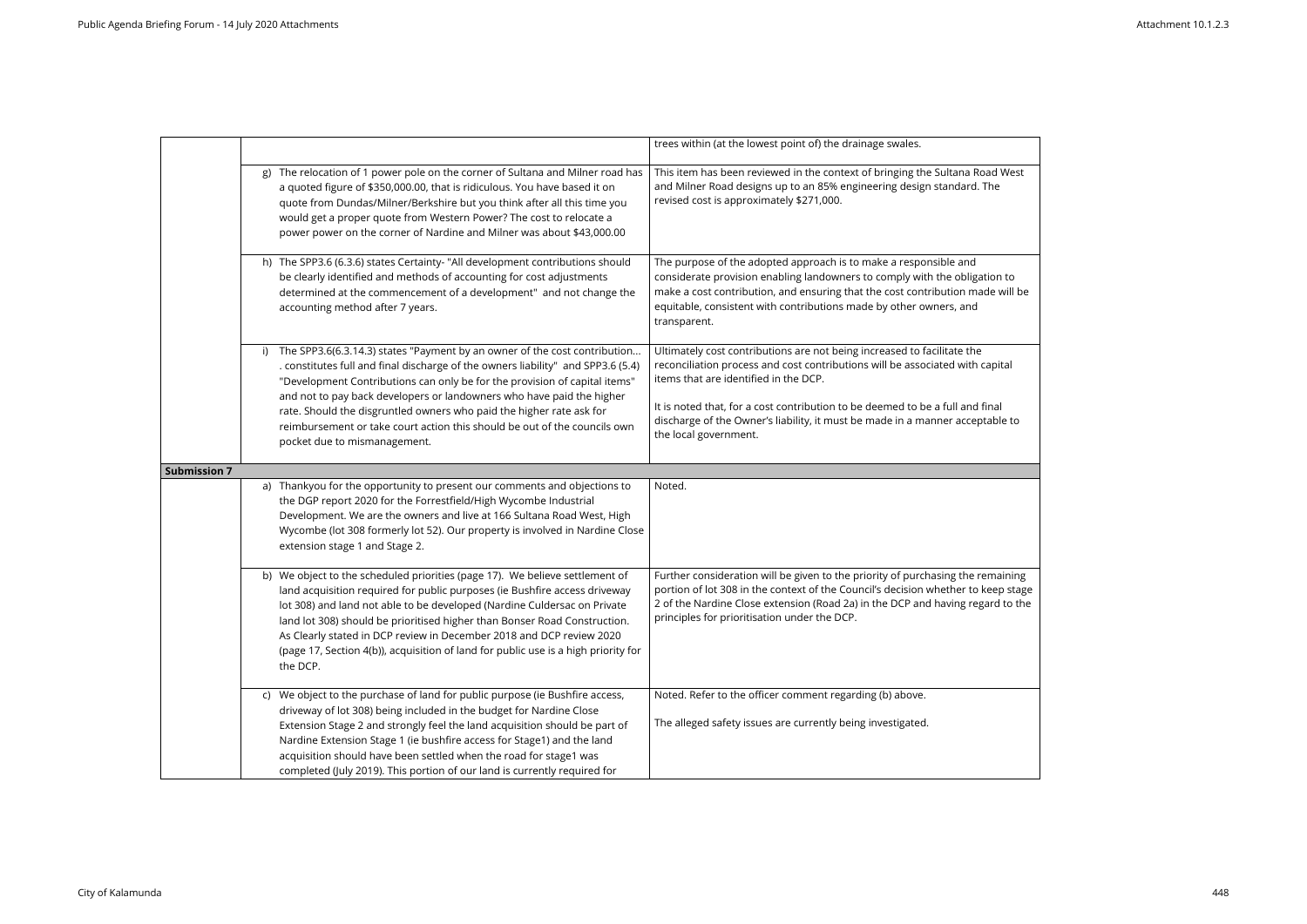| which is the highest priority of the DCP (page 17 go DCP 2020).                                                                                       |                                                          |
|-------------------------------------------------------------------------------------------------------------------------------------------------------|----------------------------------------------------------|
| of lots 50,51 and 308, provide open clear access to all lots and facilitate<br>faster industrial development providing contribution funds for the DCP |                                                          |
| from the DCP would allow a clear understanding for sale and development                                                                               |                                                          |
| appropriate for RAV4 access). Removal of Nardine Close extension stage 2                                                                              |                                                          |
| truck crossover for entry into lot 51( which is currently very narrow and not                                                                         |                                                          |
| understanding of land use available and provide a reasonable industrial                                                                               |                                                          |
| allow the development of Lot 308 (formerly lot 52) with a clearing                                                                                    |                                                          |
| in an additional budget for Nardine Close extension stage 1. This would                                                                               |                                                          |
| e) We ask for our land including the temporary culdersac and surrounding<br>road reserve to be immediately acquired by the DCP and include the costs  | Noted. Refer to the officer comment regarding (b) above. |
| experienced at existing temple in Kalamunda).                                                                                                         |                                                          |
| parking around truck culdersac from attendees to place of worship (as                                                                                 |                                                          |
| Road West and possible restrictions to RAV4 truck access caused by illegal                                                                            |                                                          |
| unreasonable time delays, access already provided for Lot 50 on Sultana                                                                               |                                                          |
| construction of Nardine Close Extension stage 2. Our objection is based on                                                                            |                                                          |
| worship, we feel stage 2 is problematic and would like to object to the                                                                               |                                                          |
| years and combined with the planned development of lot 50 as a place of                                                                               |                                                          |
| construction of Nardine Close extension stage 2 may not occur for several                                                                             |                                                          |
| has not been resolved. As indicated by the City of Kalamunda, the                                                                                     |                                                          |
| acquired by the DCP. This agreement was signed in December 2016 and still                                                                             |                                                          |
| extension stage 1 (completed July 2019). Approximately 1/3 of the RAV4<br>culdersac and road reserve was constructed on our land which has not been   |                                                          |
| temporary culdersac was constructed at the termination of Nardine Close                                                                               |                                                          |
| access for lot 50 and the construction of Nardine Close extension stage 2, a                                                                          |                                                          |
| lot (at the time lot 52) and our neighbour lot 51. To allow the industrial                                                                            |                                                          |
| Nardine Close extension stage 1 which allows industrial road access for our                                                                           |                                                          |
| d) In good faith we accepted the acquisition of land for the construction of                                                                          | Noted.                                                   |
| two meeting (May 2019 and February 2020) with the City of Kalamunda.                                                                                  |                                                          |
| Road West and now it is unsafe to collect our mail. I have raised this issue in                                                                       |                                                          |
| at unsafe speeds). Our letterbox is located at the road verge on Sultana                                                                              |                                                          |
| children and access to our driveway is now unsafe due to local traffic (often                                                                         |                                                          |
| Road/Roe Hwy, especially with road woks on Milner Road. We have 2                                                                                     |                                                          |
| local community is using our driveway for convenient access to Berkshire                                                                              |                                                          |
| following the completion of Nardine Close Extension Stage 1. Currently the                                                                            |                                                          |
| bushforever land, especially lot 51, lot 50 and residents on Smokebush Place                                                                          |                                                          |
| Bushfire access for the surrounding community if a fire occurs in                                                                                     |                                                          |